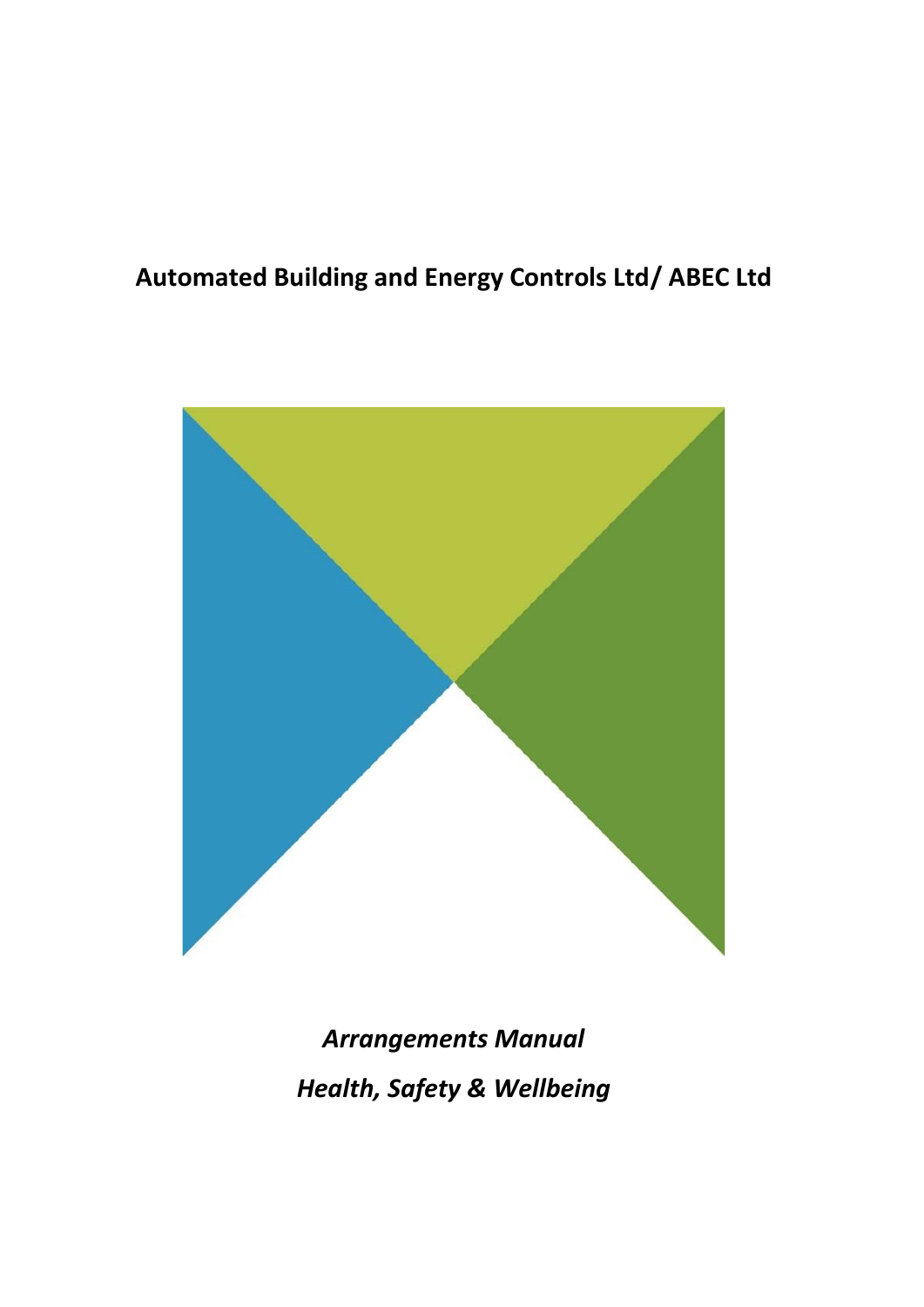# ABEC

| 1              |            |                    |  |
|----------------|------------|--------------------|--|
| $\mathbf{2}$   |            |                    |  |
| 3              |            |                    |  |
|                |            |                    |  |
|                | 3.1        |                    |  |
|                | 3.2        |                    |  |
| 4              |            |                    |  |
|                | 4.1        |                    |  |
|                | 4.2        |                    |  |
|                | 4.2.1      |                    |  |
|                | 4.2.2      |                    |  |
|                | 4.2.3      |                    |  |
| 5              |            |                    |  |
|                | 5.1        |                    |  |
|                | 5.2        |                    |  |
| 6              |            |                    |  |
|                |            |                    |  |
|                | 6.1<br>6.2 |                    |  |
|                | 6.3        |                    |  |
|                |            |                    |  |
| $\overline{7}$ |            |                    |  |
|                | 7.1        |                    |  |
|                | 7.1.1      |                    |  |
|                | 7.1.2      |                    |  |
|                | 7.2        |                    |  |
|                | 7.3        |                    |  |
|                | 7.4        |                    |  |
|                | 7.4.1      |                    |  |
| 8              |            |                    |  |
|                | 8.1        |                    |  |
|                | 8.1.1      |                    |  |
|                |            | 8.1.1.1            |  |
|                |            | 8.1.1.2            |  |
|                |            | 8.1.1.3<br>8.1.1.4 |  |
|                |            | 8.1.1.5            |  |
|                |            | 8.1.1.6            |  |
|                |            | 8.1.1.7            |  |
|                | 8.1.2      |                    |  |
|                | 8.1.3      |                    |  |
|                |            | 8.1.3.1            |  |
|                |            | 8.1.3.2            |  |
|                | 8.1.4      |                    |  |
|                | 8.1.5      |                    |  |
|                | 8.1.6      |                    |  |
|                |            | 8.1.6.1<br>8.1.6.2 |  |
|                | 8.1.7      |                    |  |
|                | 8.1.8      |                    |  |
|                | 8.1.9      |                    |  |
|                |            | 8.1.9.1            |  |
|                |            |                    |  |

| Wellbeing<br>Health.<br>.<br>and<br>ıements<br>Manual –<br>Safet'<br>aer<br>ור | 7.U                                              | ≙מפ<br>Οl<br>-auu         |
|--------------------------------------------------------------------------------|--------------------------------------------------|---------------------------|
| 28/<br>ublish<br>∆ו<br>sned<br>1022                                            | <b>controlled</b><br>printed<br>when<br>∵Jnconti | Jwner<br>۵Π۵<br>Mar<br>-- |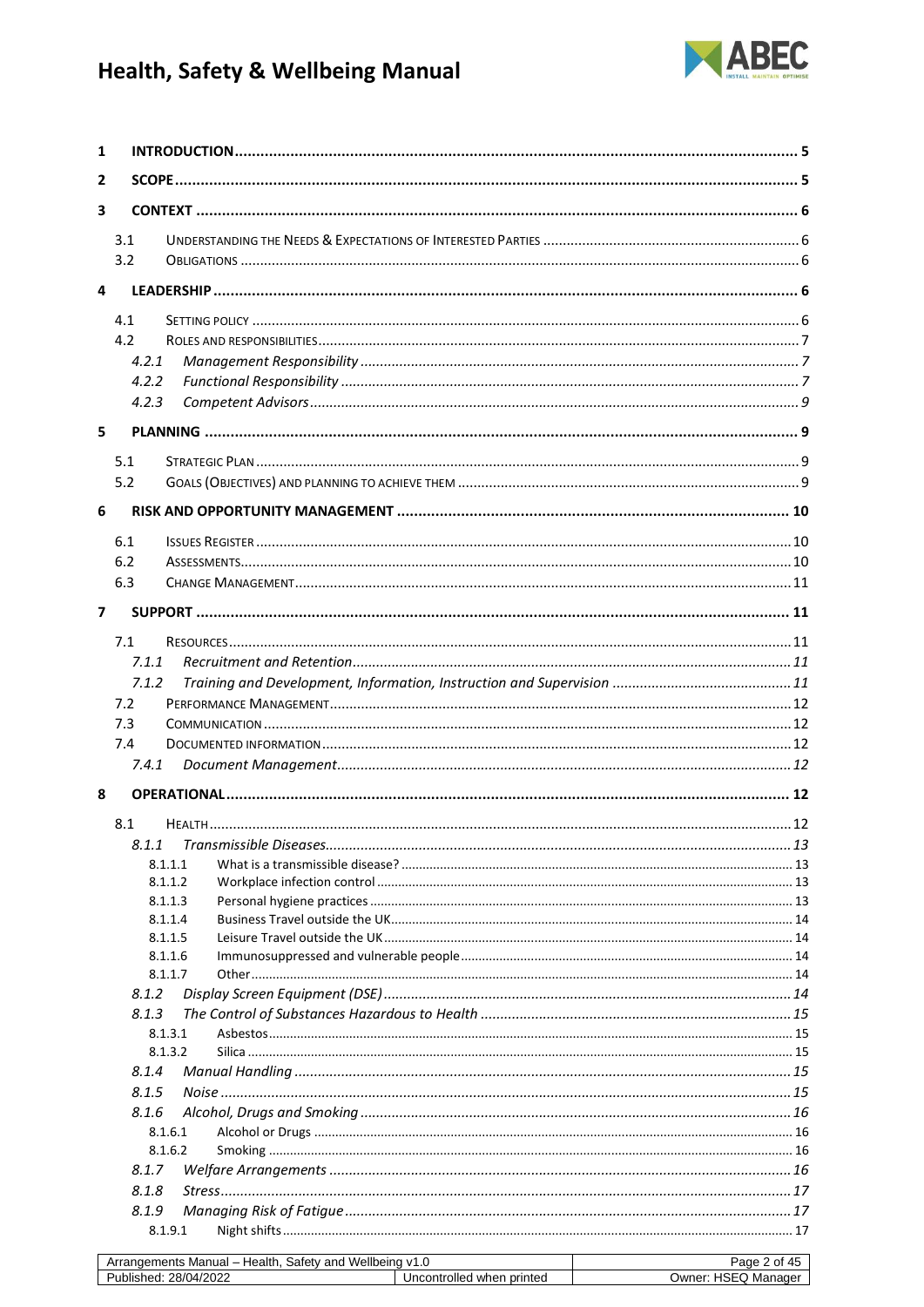

| 8.1.9.2   |                                                                                             |  |
|-----------|---------------------------------------------------------------------------------------------|--|
| 8.1.9.3   |                                                                                             |  |
| 8.1.9.4   |                                                                                             |  |
| 8.1.9.5   |                                                                                             |  |
| 8.1.9.6   |                                                                                             |  |
| 8.1.10    |                                                                                             |  |
| 8.1.11    |                                                                                             |  |
| 8.1.11.1  |                                                                                             |  |
| 8.1.11.2  |                                                                                             |  |
| 8.1.11.3  |                                                                                             |  |
| 8.1.11.4  |                                                                                             |  |
| 8.1.11.5  |                                                                                             |  |
| 8.1.11.6  |                                                                                             |  |
| 8.1.11.7  |                                                                                             |  |
| 8.1.11.8  |                                                                                             |  |
| 8.1.11.9  |                                                                                             |  |
| 8.1.11.10 |                                                                                             |  |
| 8.1.11.11 |                                                                                             |  |
| 8.2       |                                                                                             |  |
| 8.2.1     |                                                                                             |  |
| 8.2.2     |                                                                                             |  |
|           |                                                                                             |  |
| 8.2.2.1   |                                                                                             |  |
| 8.2.2.1.1 |                                                                                             |  |
| 8.2.2.1.2 |                                                                                             |  |
| 8.2.3     |                                                                                             |  |
| 8.2.3.1   |                                                                                             |  |
| 8.2.3.2   |                                                                                             |  |
| 8.2.3.3   |                                                                                             |  |
| 8.2.3.4   |                                                                                             |  |
| 8.2.4     |                                                                                             |  |
| 8.2.5     |                                                                                             |  |
|           |                                                                                             |  |
| 8.2.6     |                                                                                             |  |
| 8.2.7     |                                                                                             |  |
| 8.2.8     |                                                                                             |  |
| 8.2.9     |                                                                                             |  |
|           |                                                                                             |  |
| 8.2.9.2   |                                                                                             |  |
| 8.2.9.3   |                                                                                             |  |
| 8.2.9.4   |                                                                                             |  |
| 8.2.10    |                                                                                             |  |
| 8.2.10.1  |                                                                                             |  |
| 8.2.10.2  |                                                                                             |  |
| 8.2.10.3  |                                                                                             |  |
| 8.2.10.4  |                                                                                             |  |
| 8.2.10.5  |                                                                                             |  |
| 8.2.10.6  |                                                                                             |  |
| 8.2.10.7  |                                                                                             |  |
| 8.2.11    |                                                                                             |  |
| 8.2.12    |                                                                                             |  |
| 8.2.12.1  |                                                                                             |  |
| 8.2.12.2  |                                                                                             |  |
| 8.2.12.3  |                                                                                             |  |
|           |                                                                                             |  |
| 8.2.12.4  |                                                                                             |  |
|           | 8.2.12.4.1                                                                                  |  |
| 8.2.13    |                                                                                             |  |
| 8.2.14    | Accidents (including Reporting of Injuries, Disease and Dangerous Occurrences Regulations - |  |
| RIDDOR)   | 38                                                                                          |  |
| 8.2.14.1  |                                                                                             |  |

| Wellbeing<br>$\ddot{\phantom{a}}$<br>Health<br>Manual<br>۔atetyہ<br>-----<br>and<br>AI.<br>nents<br>-- | 1.V                                    | age^<br>3 Of                           |
|--------------------------------------------------------------------------------------------------------|----------------------------------------|----------------------------------------|
| 10000<br>28/04<br>'ublished:<br>۔ 2021 -                                                               | าtrolled<br>printed<br>wher<br>Uncontr | ⊃wner <sup>.</sup><br>15F<br><b>IV</b> |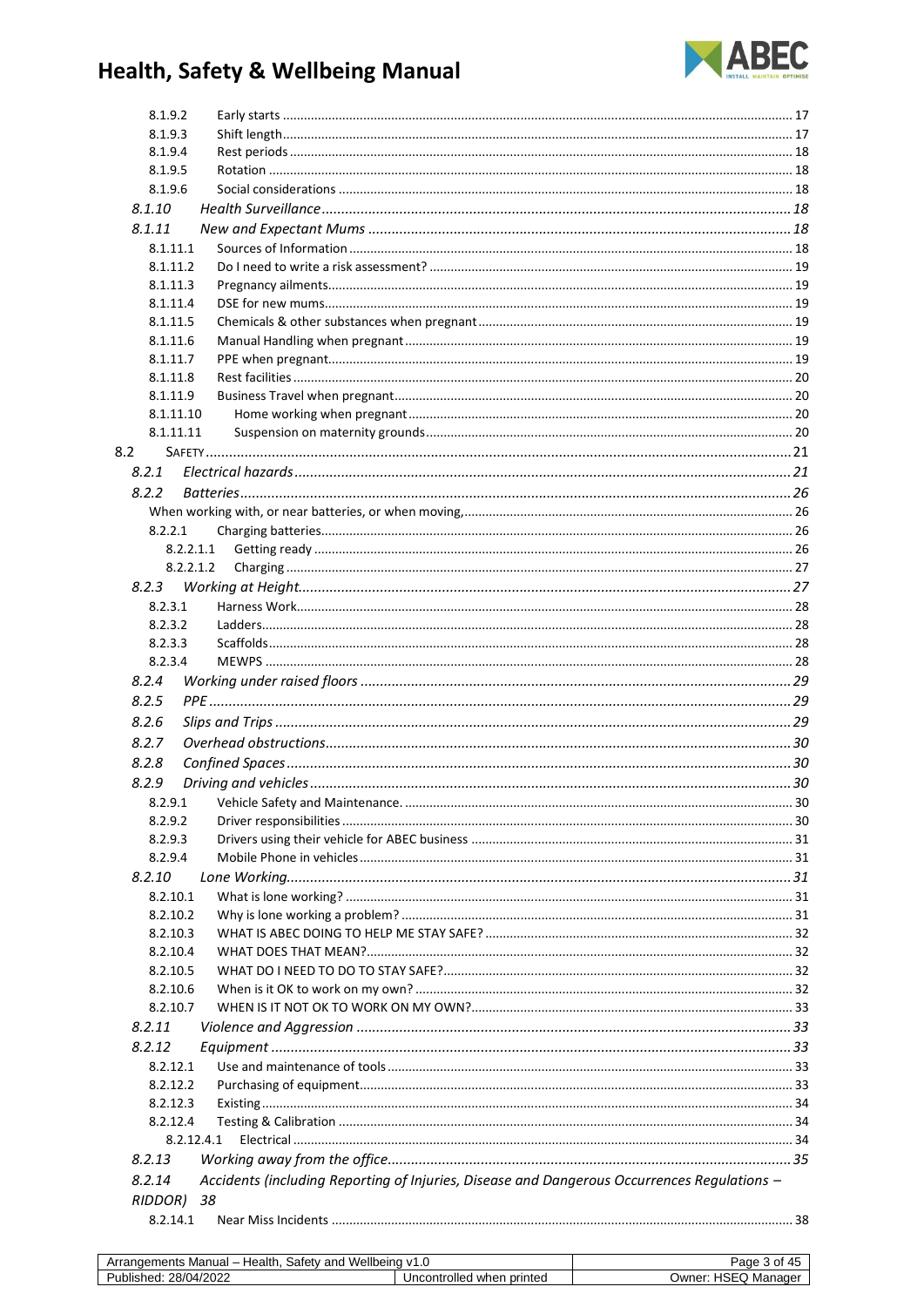

|   | 8.2.14.2 |  |
|---|----------|--|
|   | 8.2.14.3 |  |
|   | 8.2.14.4 |  |
|   | 8.2.14.5 |  |
|   | 8.2.14.6 |  |
|   | 8.2.15   |  |
|   | 8.2.15.1 |  |
|   | 8.2.15.2 |  |
|   | 8.2.15.3 |  |
|   | 8.2.15.4 |  |
|   | 8.2.16   |  |
|   | 8.2.16.1 |  |
|   | 8.2.16.2 |  |
|   | 8.2.16.3 |  |
|   | 8.2.16.4 |  |
|   | 8.2.17   |  |
|   | 8.2.18   |  |
|   | 8.2.19   |  |
| 9 |          |  |
|   | 9.1      |  |
|   | 9.2      |  |
|   | 9.3      |  |
|   | 9.4      |  |
|   | 9.5      |  |
|   | 9.6      |  |
|   | 9.7      |  |
|   | 9.7.1    |  |
|   | 9.7.2    |  |
|   | 9.7.3    |  |
|   |          |  |

| ' Wellbeing<br>-lealth.<br>aements<br>Manual –<br>Safet∨<br>anc.<br>Arranc | .<br>٦.υ                                          | Paαe<br>Οt<br>┱.           |
|----------------------------------------------------------------------------|---------------------------------------------------|----------------------------|
| <br>28/04/2022<br>Published:                                               | printed<br>$\sim$<br>wher<br>'ncontrollea'<br>JP. | HSEC.<br>⊃wner:<br>Manager |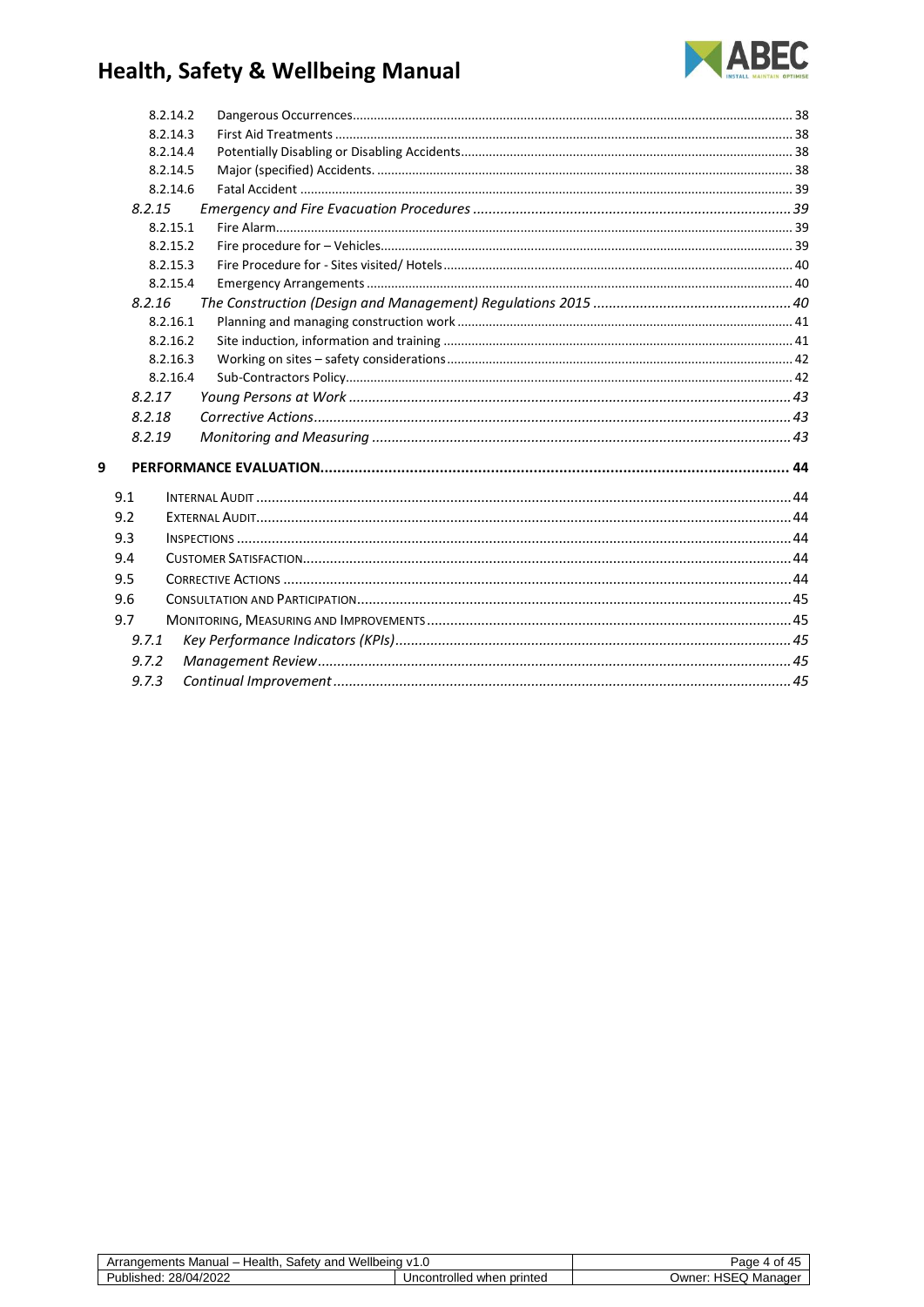

# <span id="page-4-0"></span>**1 Introduction**

At ABEC our greatest assets are the people we employ and the skills, knowledge, and enthusiasm they bring to our Company. We want to provide a great working environment with continuous improvement at its core. By creating a great working environment, providing clear expectations, and offering support we ensure we can consistently deliver great value for our customers.

This manual provides an overview of the way we ensure that everyone who works for, on behalf of ABEC can carry out their work in a way which keeps them and the people around them safe, healthy, and well. It contains statements that describe our approach to key expectations and obligations. It identifies how we control key risks. It is our minimum expectations. These statements sit alongside and support our risk assessments and method statements.

These expectations apply to Automated Building and Energy Controls (Holdings) Ltd, ABEC (Group) Ltd and all subsidiary companies. These statements apply to the way we do business globally, and to everyone acting on our behalf. Everyone at ABEC is responsible for working in a way that supports this. We will challenge behaviour that falls short of expectations, identify issues, and report them without fear of reprisal. We expect our business partners, suppliers, and subcontractors to apply the same standards as our employees.

We operate a management system that is aligned with the requirements of ISO 45001, ISO 27001 and ISO 14001 and is accredited to the requirements of ISO 9001. We also choose to adopt principles established in standards such as BS 22301 (Business Continuity), ISO 44001 (Collaborative Relationships), ISO 31000 (Risk Management) and BS 10500 (Anti-Bribery) where appropriate.

Our Management System consists of our policies, this manual and all associated processes and risk registers.

# <span id="page-4-1"></span>**2 Scope**

Automated Building & Energy Controls Ltd [Company Registration Number: 05055271] & ABEC (Group) Ltd [Company Registration Number: 12152619] are both registered in England. The Registered (Head) Offices are at 7 Miller Court, Severn Drive, Tewksbury Business Park, Tewksbury, Gloucestershire, GL208DN, United Kingdom. The management system scope is defined as:

*"DESIGN, PROCUREMENT, INSTALLATION, COMMISSIONING, SERVICING, AND MAINTENANCE OF BEMS (BUILDING AND ENERGY MANAGEMENT SYSTEMS)/ PMS (POWER MONITORING SERVICES) WHICH CONTROL AND MONITOR BUILDING SERVICES SUCH AS HEATING, VENTILATION, AIR CONDITIONING, COOLING, LIGHTING, AND UTILITY METERING. ASSOCIATED ENERGY SURVEYS, CONSULTATION, OPTIMISATION AND MONITORING".*

The MS is developed and certified at our UK office only, however, all ABEC's operations and activities are governed by and conform to our MS. This includes the activities of subsidiary companies such as ABEC Ltd, ABEC (ME) Ltd, ABEC Controls Group WLL & ABEC (Contracts) Ltd.

Our MS has been developed to meet the requirements and expectations of our clients and other interested parties, to support our obligations in terms of legal requirements and industry standards, to meet the requirements of certification bodies, regulatory authorities and other organisations providing recognition and to meet the requirements of the organisation.

| <b>Wellbeing</b><br>and<br>. Manual –<br>Health<br>ements<br>satetv<br>Arrangei. | .<br>، ۱                        | .300<br>4∙<br>റ1<br>-au⊏<br>∽       |
|----------------------------------------------------------------------------------|---------------------------------|-------------------------------------|
| 1000<br>28/04/2<br>Published.<br>2022                                            | Uncontrolled<br>printed<br>when | 10T<br>∪wner:<br>Manage<br>ിലെ<br>w |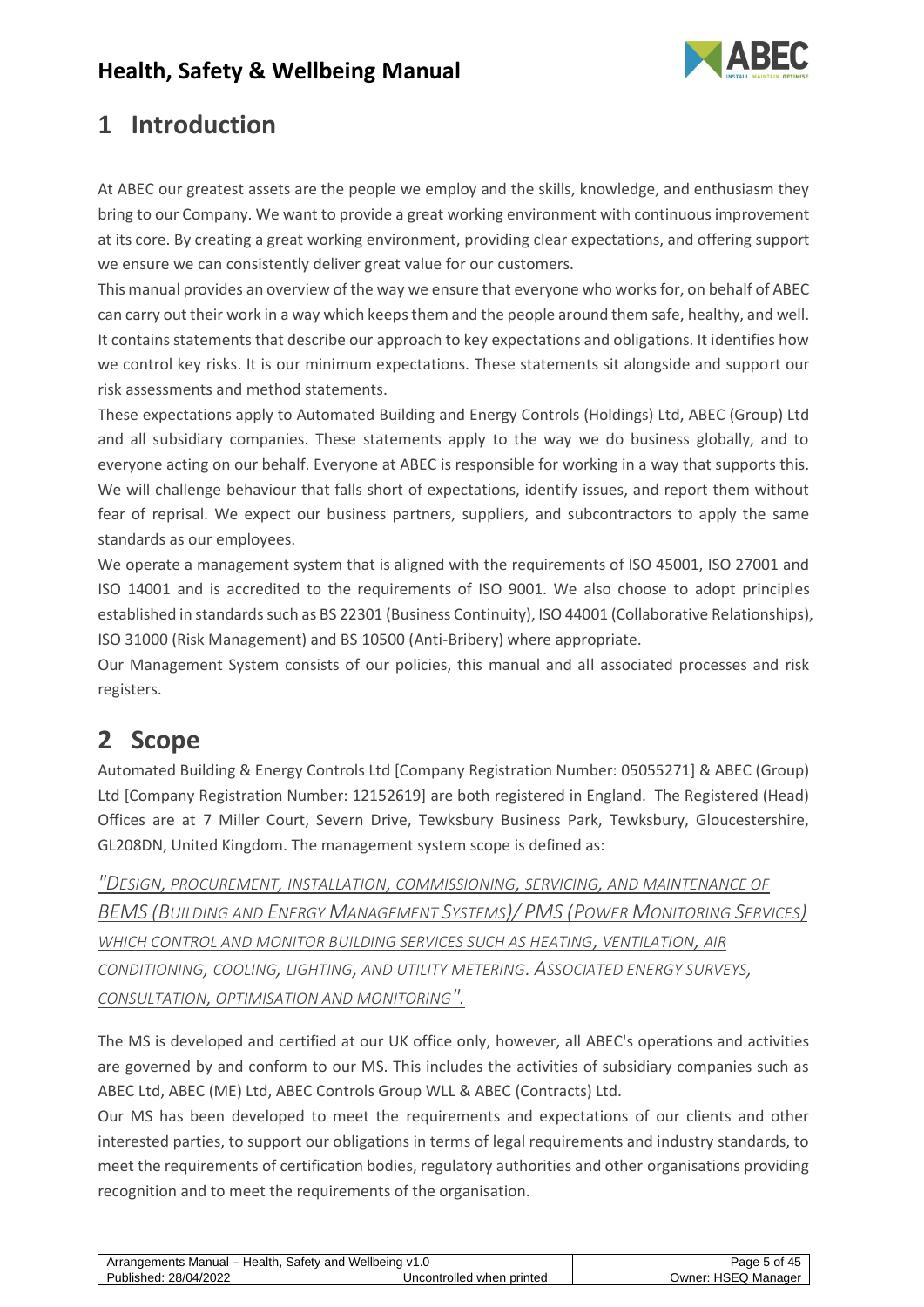

# <span id="page-5-0"></span>**3 Context**

ABEC is one of the UK's leading independent Building and Energy Management System (BEMS) specialists. We are committed to creating smart solutions for the built environment. We integrate infrastructure, business, people, and services, making the world a more intelligent, economical, and greener place. We aim to harness innovation, connectivity, and emerging digital technologies to create more integrated, efficient, and sustainable buildings. We achieve this through the design, installation, commissioning, and maintaining of building management and energy management systems.

We have moral and legal obligations to protect the Health, Safety and Welfare of our employees and others who may be affected by our activities. We commit to providing safe and healthy working conditions to prevent work-related injury and/or ill health. We have a proactive risk-based approach that considers our employees' wellbeing holistically including their physical safety and their mental health. We recognise that events outside of work can affect health and wellbeing and provide support to employees in respect of these. We have an employee assistance programme which is available to employees 24/7. We have a comprehensive benefits package which supports our employees. We have specific policies relating to alcohol and drugs.

We review all applicable legislation, and we are committed to meeting our legal and other requirements, including relevant codes of practice regardless of the location in which we are working. We review our working methods, the inputs to and the outcomes of our processes with a view to continually improving. We carry out regular training and updates for staff to allow them to implement safe and healthy working practices and give them the confidence to take this decision making outside work to maintain a safe and healthy personal life as well. We monitor not only proscribed training requirements but also technical skills to ensure our people are competent to undertake the activities that we ask them to.

We regularly review our activities to ensure we have safe ways of working and to identify how we can improve processes. We have established objectives both at a strategic and personal level to ensure we continue to strive to improve. We ensure our employees are directly involved in the development of our processes. 

### <span id="page-5-1"></span>**3.1 Understanding the Needs & Expectations of Interested Parties**

Interested parties include groups such as clients, regulators, competitors, our staff, the people, and businesses that work with us and members of the public. Information about how we identify, understand, and implement the needs and expectations of interested parties can be found in the Quality Manual – Interested parties.

The needs and expectations of interested parties are summarised in our Obligations Register.

## <span id="page-5-2"></span>**3.2 Obligations**

Our obligations are listed in our Obligations Register. Further information about Obligations can be found in the Quality Manual - Obligations.

# <span id="page-5-3"></span>**4 Leadership**

### <span id="page-5-4"></span>**4.1 Setting policy**

Our Policy statements summarise our approach to the way we do business including our approach to Health, Safety and Wellbeing. Further Information about Policies can be found in the Quality Manual - Documents.

| Wellbeing v1.<br>Health<br>Safety and<br>Arrangements .<br>, Manual – | ٦.υ                             | 0t<br>Page<br>-45        |
|-----------------------------------------------------------------------|---------------------------------|--------------------------|
| 4/2022<br>28/04/<br>Published:                                        | printed<br>Uncontrolleg<br>when | . HSEQ Manager<br>∪wner: |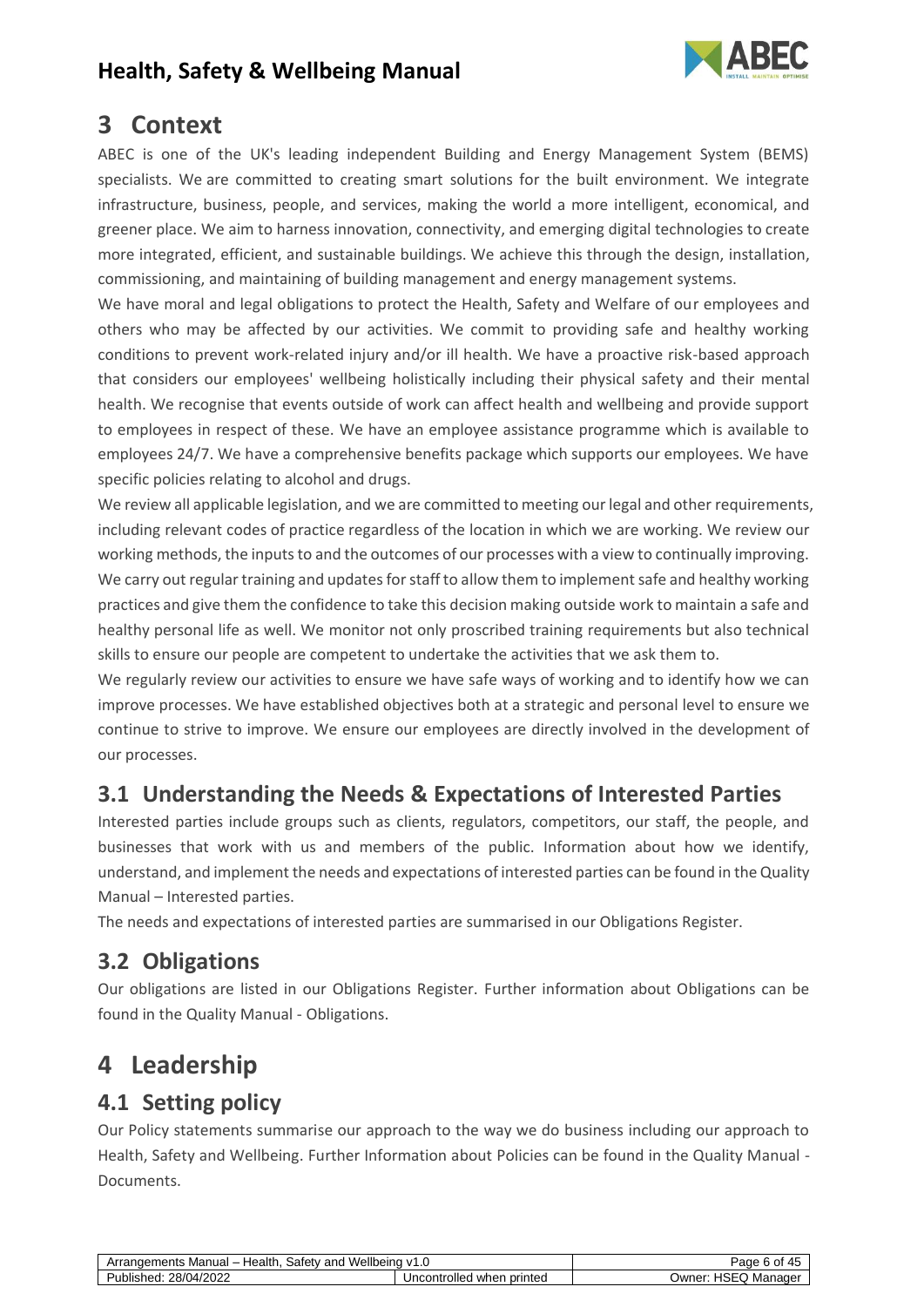

## <span id="page-6-0"></span>**4.2 Roles and responsibilities**

### <span id="page-6-1"></span>4.2.1 Management Responsibility

The **Directors** have ultimate control of the company and therefore are accountable for everything that we do. The Director with specific responsibility for Health and Safety is Matthew Morrall, Managing Director. The Directors have appointed an HSEQ Manager to support them with the delivery of their responsibilities and to provide the business with competent advice relating to matters of health and safety.

The Directors ensure that the right resources (time, money, equipment, and people) are made available to maintain a healthy, safe, secure, efficient, and productive working environment. This is done on a day-to-day basis using the Managers, Supervisors, Office Staff and Engineers.

The Directors ensure that all issues are dealt with at the necessary level and all issues relating to the matter are brought to their attention where necessary.

The Directors will control the development and review of policy, with support from the appropriate people or organisations deemed necessary to fulfil that duty.

The *Senior Management Team* is responsible to the Managing Director for ensuring the management of health, safety and wellbeing across their respective areas of responsibility. They are responsible for the strategic plan and associated objectives, and for monitoring progress against them. They are accountable for ensuring significant risk is recognised, managed and where appropriate, accepted. They are responsible for ensuring that objectives are set, monitored, and met. They are responsible for monitoring the performance of all aspects of business performance including the effectiveness of the Management System.

The *Contracts Engineering & Service Managers* are responsible to the Operations Director for ensuring the management of health, safety, and wellbeing in the areas under their control. They are responsible for ensuring significant risk is recognised, managed and where appropriate, escalated. They are responsible for their team's health, safety and wellbeing including the management of their workplaces and the overseeing of their competence. They are responsible for managing the resource required to fulfil business obligations both in terms of equipment and personnel. This includes, but is not limited to, ensuring the equipment provided is appropriate, fit for purpose, the environment provided for activities is appropriate and meets proscribed requirements, personnel are competent and authorised, that a plan is in place to manage succession and personnel are provided with suitable opportunities for development.

### <span id="page-6-2"></span>4.2.2 Functional Responsibility

The functional responsibility for tasks and activities throughout the business are described in process documentation, objectives, and job descriptions. Certain job roles have specific responsibilities, these include but are not limited to:

The *HSEQ Manager* is responsible to the Managing Director for:

Managing certification to ISO 9001, and obtaining 14001, 45001 and 27001 and any other standards as determined.

Ensuring required documentation is maintained.

Carrying out audits across activities to assure that processes and procedures remain fit for purpose, are properly embedded, and are followed.

Highlighting to the relevant responsible person areas of concern and opportunities for improvement. Providing competent advice to the business in respect of data protection, information security, health, safety and the environment, quality management and business continuity to support them in their duty

| Wellbeing<br>Health.<br>Manual –<br>and<br>ments<br>Safetv | .<br>$\mathbf{v}$<br>ט. ו            | aae'<br>⌒<br>$^{\prime\prime}$<br>U<br>–⊷ |
|------------------------------------------------------------|--------------------------------------|-------------------------------------------|
| 1000<br>28,<br>.<br>'М<br>'ublished<br>,,<br>:UZZ          | controlleo<br>printed<br>Unc<br>wher | Jwner:<br>Manader<br>15F<br>- -           |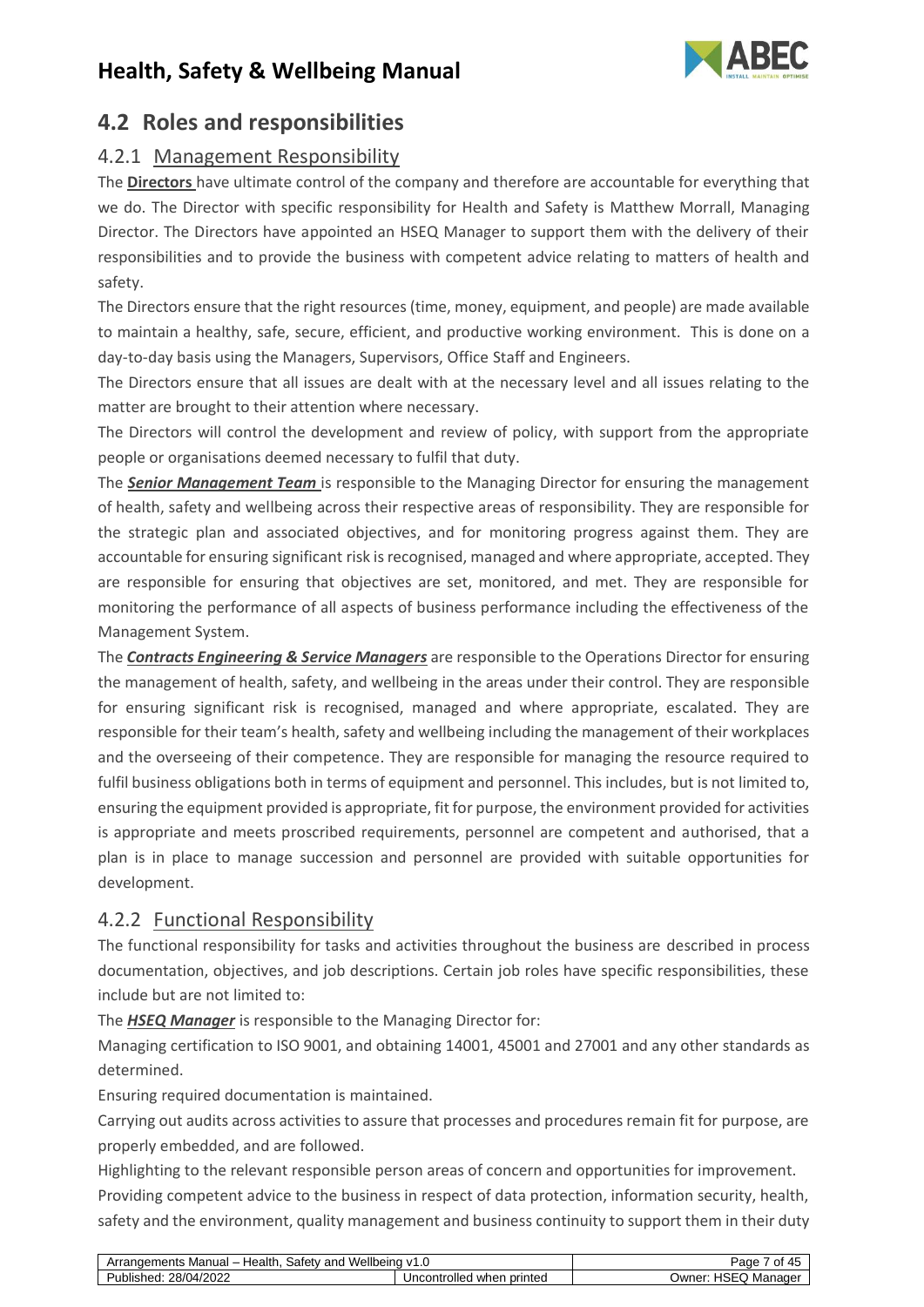

to comply with relevant laws, regulations, contractual requirements, professional standards, policies, and procedures.

Managing and updating this, and other manuals and for ensuring that there is no conflict between management system processes.

Delivering key strategic initiatives

Implementing training and awareness programs for employees.

Operational coordination of the Management System, business continuity tests, policies, and procedures.

Obtaining relevant metrics and reports to enable review the performance of the MS.

Acting as the single point of contact for supervisory authorities and consulting with the supervisory authority, where necessary, on any other relevant matters.

Providing support and guidance to staff assigned health, safety and wellbeing responsibilities.

*Project Managers* are responsible to the Contract/Service Managers for managing health, safety and wellbeing in areas under their control. They are responsible for the activity of all project team members and others who may be impacted by the project activity. They are responsible for ensuring a suitable and sufficient risk assessment (including consideration of environmental impacts) is recorded, implemented, communicated, and reviewed. They are responsible for ensuring that any personal data processing is reviewed, assessed, and carried out legally. They are responsible for the quality of product/ deliverable output. They are responsible for recognising and escalating concerns appropriately. (Project Managers may also be persons within the business allocated responsibility for the implementation of Internal projects.)

*Project Engineers* are responsible to the Engineering Manager for the quality of product/ deliverable output. They are responsible for ensuring any impacts to health, safety and wellbeing have been highlighted, and where possible designed out of the system. They are responsible for recognising and escalating concerns appropriately. They are responsible for ensuring configuration is carried out in a way which maintains the integrity and security of the as supplied product.

*All employees* are expected to behave in a way that reflects ABEC's commitments. All employees are expected to take care of their own health, safety, and wellbeing and be considerate of how what they do might affect others. We consider the effect that our actions might have on the environment and seek to lessen that impact. We will all, as individuals, seek to deliver the best quality of work for our clients, working with our supply chain to deliver a value engineered solution that meets our clients' expectations.

Employees must never intentionally or recklessly misuse or interfere with the Health, Safety and Welfare provisions. Employees will be expected to co-operate with management and staff on all matters relating to Health and Safety. Employees must always report all accidents, near misses and dangerous occurrences as per Section 10 of the Safety Policy. Employees are expected to be fit to carry out their activities both in terms of physical and mental capacity, capability, and sobriety. If any employee feels they are mentally or physically incapacitated to a degree that they cannot carry out their work, they must stop and inform their line manager. If employees feel that the activities, they are being asked to do are unsafe either for themselves or others they should stop and seek advice. They should stop without fear of reprisal, and they will be supported to find a resolution.

*Sub-contractors* are expected to carry out their duties following best practices and all the appropriate health & safety regulations applicable at the point of work. They are expected to carry out the minimum requirements of our employee's section of this manual as well as adhere to all requirements and recommendations from the Directors and our Health & Safety professionals.

| Wellbeina<br>Health.<br>Safety and<br>Manual –<br>naements<br>–∧rranor | $\mathcal{M}^{\mathcal{A}}$<br>ن ا | aqe<br>O1<br>$^{\prime\prime}$<br>–™        |
|------------------------------------------------------------------------|------------------------------------|---------------------------------------------|
| 28/(<br>Published.<br>ΠA.<br>,,<br>∠∪∠∠                                | printed<br>Uncontrolled<br>when    | ∪wner <sup>.</sup><br>. Manager<br>HSE<br>. |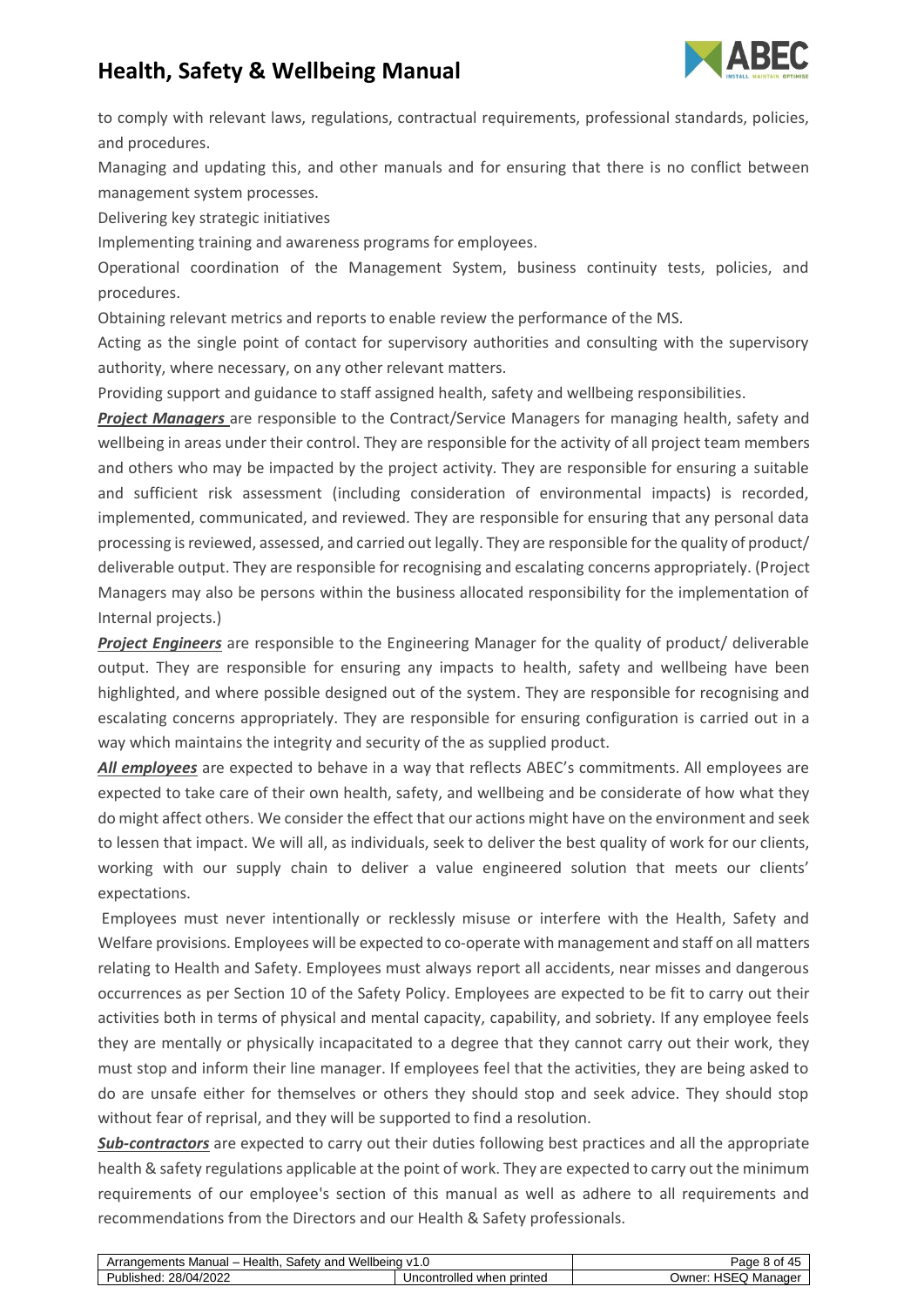

Before any sub-contractors are appointed to carry out work, they must become approved subcontractors. All approved sub-contractors are listed on an 'ABEC Approved Sub-Contractors Database'. This approval is carried out on an annual basis. To become approved, a sub-contractor, in addition to providing tax/insurance / CSCS details must be issued with the relevant Health and Safety documentation. **Subcontractors** working for the Company will always comply with statutory requirements, procedures and practices that apply to the work being done. Before starting any work on-site, the **Contractor** must advise the Company who their competent health and safety specialist is within their organisation. Where possible, they must provide a method statement for the work, detailing the hazards, risk evaluations and any control measures for the worksite.

#### <span id="page-8-0"></span>4.2.3 Competent Advisors

ABEC's competent person is the HSEQ Manager Delwynne Cuttilan (NEBOSH Dip Lv6). The competent person provides support to the directors and guidance to the rest of the company in achieving their health and safety objectives. They are responsible for the day-to-day delivery of HSEQ performance and relevant strategic objectives.

## <span id="page-8-1"></span>**5 Planning**

### <span id="page-8-2"></span>**5.1 Strategic Plan**

The Strategic Plan is set annually by the Directors. The Managing Director is accountable for the Strategic Plan. It describes at a high level the objectives for the business over the next 3-5 years. Within the Strategic Plan are objectives for each Senior Manager and business function head. The Strategic Plan is reviewed and updated at least once a quarter by the Senior Management Team and is communicated to the business via the Stakeholders meetings.

### <span id="page-8-3"></span>**5.2 Goals (Objectives) and planning to achieve them**

The purpose of business goals are to provide focus on key areas which have been identified for development or improvement. They allow individuals and teams to understand what they need to do to help ABEC meet its aims as a business (Strategic Plan). For further details on goal setting see Quality Manual – Goals (Objectives) and planning to achieve them.

The Health, Safety & Wellbeing Objectives are to ensure that:

- Ensure our employees are provided with sufficient and appropriate information, instruction, training, and supervision and they are competent to carry out their duties within the organisation.
- Ensure individual capabilities are acknowledged and supported. We encourage an equal and diverse workforce and strive to ensure our workplaces and opportunities are accessible to all.
- Provide plant, equipment and systems of work that are safe, minimise risks to health and safety and reflect high standards and best practices.
- Maintain a process of risk management that is iterative, dynamic and happens at all stages of work.
- Monitor our activities to maintain a safe and healthy working environment.
- Operate a management system in line with the requirements of ISO 45001 and receive  $3<sup>d</sup>$  party accreditation of this by the end of 2022.

| Wellbeing<br>Health.<br>Safetv<br>: Manual –<br>and<br>Arrangements | $\mathsf{M}$ 1<br>٦.υ               | 0t<br>Page<br>45         |
|---------------------------------------------------------------------|-------------------------------------|--------------------------|
| 28/04/2022<br>$\cdots$<br>Published:                                | printed<br>Uncontrolled '<br>i when | . HSEQ Manager<br>⊃wner: |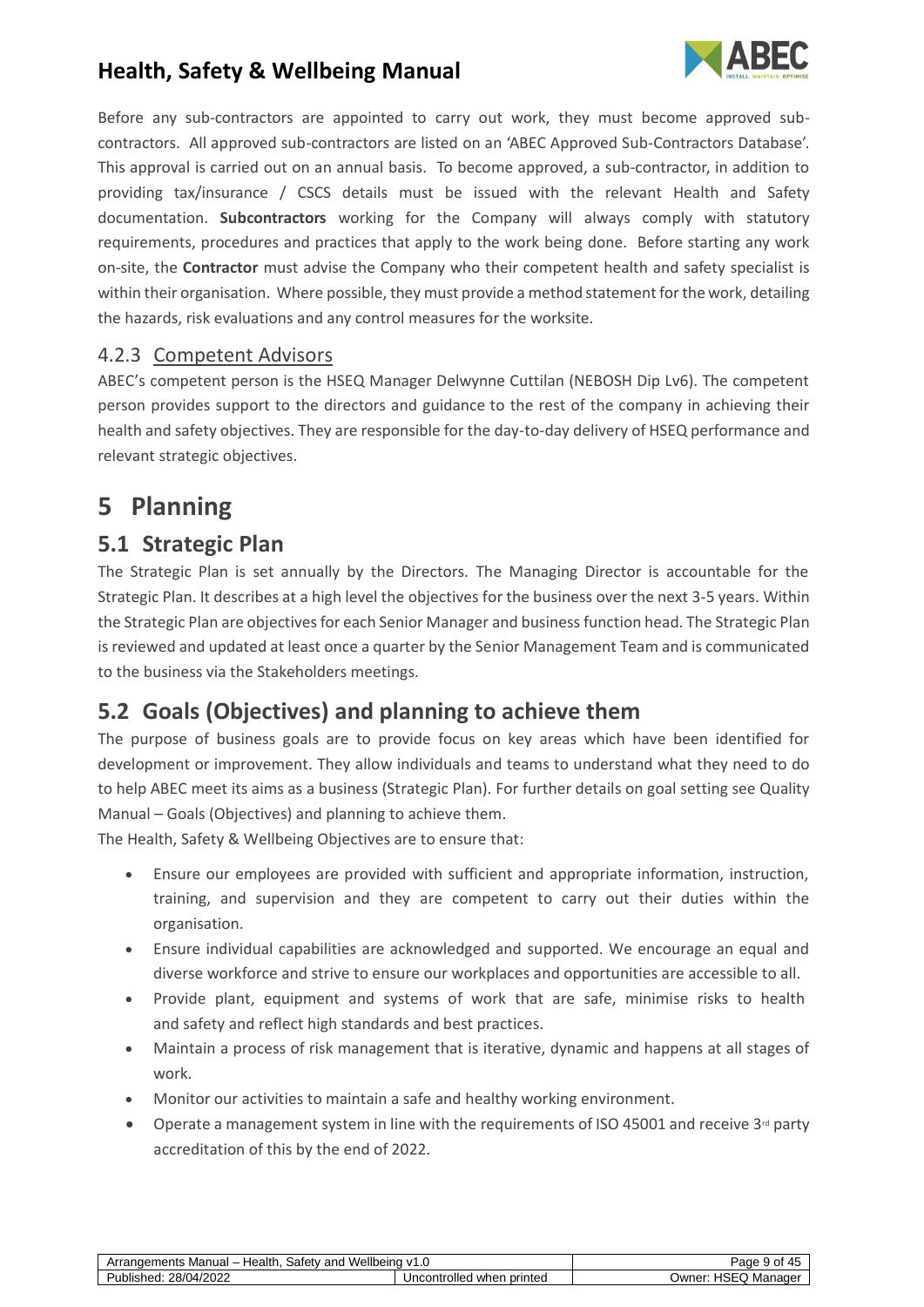

# <span id="page-9-0"></span>**6 Risk and opportunity management**

The review of risk is an integral part of our processes in both strategic and operational contexts. It is an iterative process that, with each cycle, contributes progressively to organisational improvement and growth. Risk is not always a negative; it can present opportunity however for positive benefits to be realised risk must be recognised and managed. Desirable effects should be enhanced, and undesired effects should be mitigated.

Areas of activity which could present risk to the business include, but are not limited to:

- Where we work the design of work areas, processes, machinery/equipment, operating procedures, and work organisation, including adaptation to the needs and capabilities of the workers involved.
- How work is organised social factors (including workload, work hours, victimisation, harassment, and bullying), leadership and the culture in the organisation.
- Situations associated with work-related activities under our control (including where others are carrying out work on our behalf).
- Situations not under our control but which could cause injury and/or ill health to staff.
- Emergency or non-routine situations including maintenance activities
- Actual or proposed changes to the structure of the organisation, its operations, processes, activities and /or ISMS.
- Ways in which risk and opportunity might be identified include, but are not limited to;
- Looking at trends. Reviewing incidents including emergencies and emergency testing processes, and their causes. Reviewing other people's incidents via alerts, court cases etc.
- Asking the people who carry out the activities utilising the competence and experience of the business.
- Reviewing information provided from third parties such as clients, sub-contractors, and partners.

For further details of our risk methodology see Risk Manual.

## <span id="page-9-1"></span>**6.1 Issues Register**

The Managing Director is responsible for the issues register. Issues are the 'symptoms' of risks occurring. The Senior Managers meet weekly to discuss the issues register. All identified issues are allocated to a member of the Senior Management Team and tracked to completion.

### <span id="page-9-2"></span>**6.2 Assessments**

All employers are expected to undertake risk assessments and convey findings to those concerned before work commences. It is an iterative process that contributes to improvement and growth.

Managing risk allows us to protect assets (people, information, infrastructure, and facilities) and services appropriately and proportionately to threats. The elimination of risk is always the aim, but it is unlikely that many risks can be removed. By selecting and implementing appropriate controls we can ensure that risks identified are reduced to an acceptable level. Risks will be recorded, managed, actioned and escalated as appropriate.

Ways in which risk and opportunity might be identified include, but are not limited to;

• Looking at trends. Reviewing incidents including emergencies and emergency testing processes, and their causes. Reviewing other people's incidents via alerts, court cases etc.

| $\cdots$<br>Health.<br><br>Wellbeing<br>Manual –<br>$max+1$<br>and<br>satetv<br>™ients<br>Affanger | ٠. ا                                                 | ہر<br>age<br>ΟĪ<br>–™        |
|----------------------------------------------------------------------------------------------------|------------------------------------------------------|------------------------------|
| 28/04/2022<br>hed.<br>ublish                                                                       | ≅printed<br><i><b>*rollec</b></i><br>Uncontr<br>wher | ∪wner:<br>Manage<br>15E<br>w |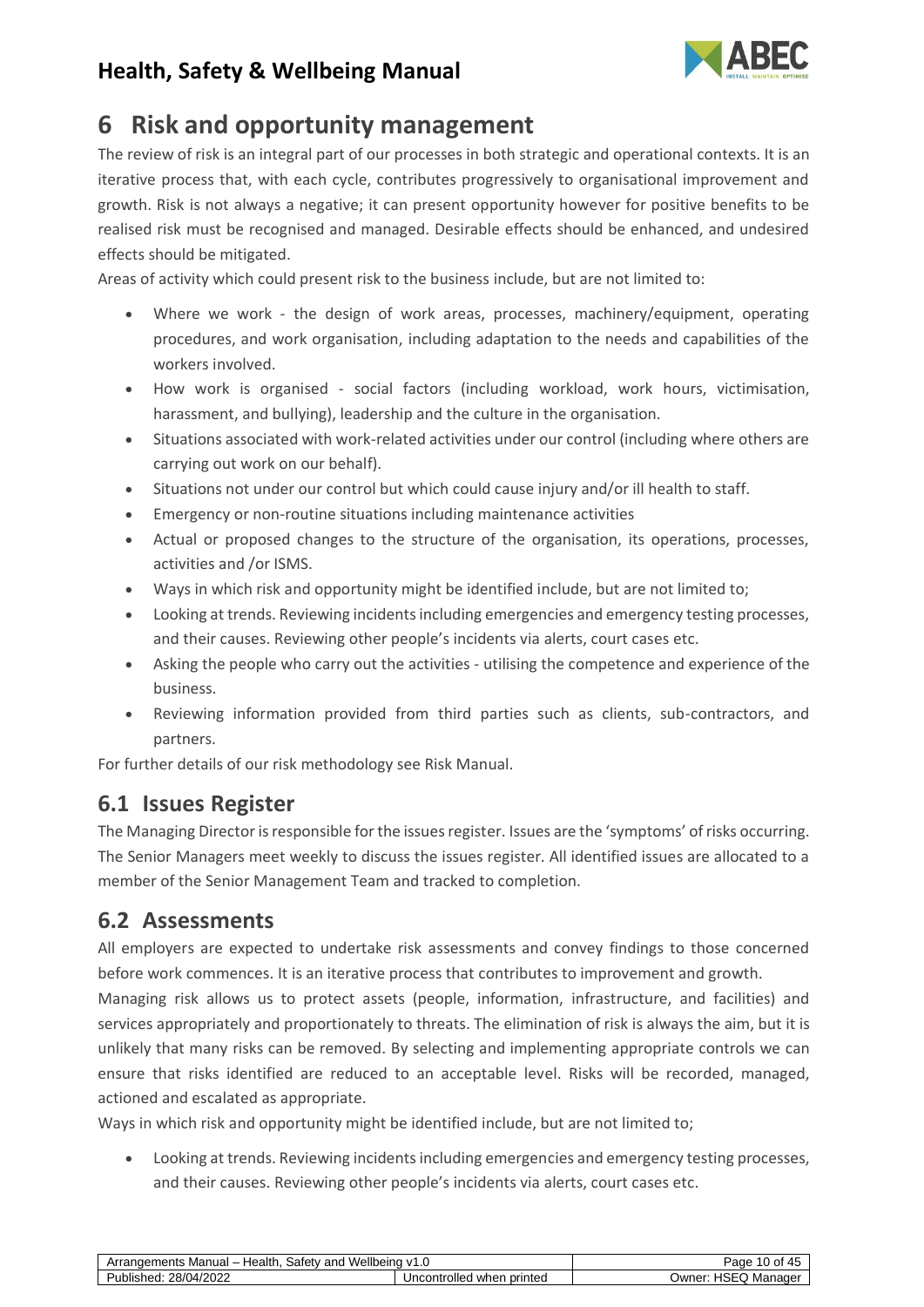

- Asking the people who carry out the activities utilising the competence and experience of the business.
- Reviewing information provided from third parties such as Clients, sub-contractors, and partners.

All project work must have an assessment of both the activity (generic work activity assessments) and an assessment of the location in which the activity is to be undertaken. Where we are working in Client managed facilities these location specific assessments will be sought from the Client in the first instance and supplemented by a dynamic, engineer led review of the working area at the time of the activity. This dynamic assessment will be recorded in Job Logic for service/maintenance activities and will be noted within start of shift briefings for the Major Projects and Special Projects activities.

### <span id="page-10-0"></span>**6.3 Change Management**

Change Management is vital to ensuring that the expectations of interested parties are matched, managed, and met. For further details of Change Management see Quality Manual – Change Management.

# <span id="page-10-1"></span>**7 Support**

### <span id="page-10-2"></span>**7.1 Resources**

The resources required to establish, implement, maintain, and improve the Management System are kept under continual review and discussed at Senior Management meetings as appropriate. These resources include, but are not limited to, competent people, the right tools and equipment, appropriate working and operating environments.

Additional resource requirements are identified within the budget cycle process. For exceptional spends a business case can be prepared, reviewed by relevant management, and then approved or rejected.

### <span id="page-10-3"></span>7.1.1 Recruitment and Retention

Our selection process is based on competency criteria in relation to the defined job description. It is vital to our business that we can provide clients with consistently high-quality technical staff and resources, people are our most important asset.

Recruitment and retention figures are monitored by the Human Resources team and are regularly communicated to the Senior Managers via the monthly KPI report. Staff are updated about personnel changes via SharePoint & the newsletter on a regular basis.

Rewards systems (thanks badges) are in place and celebrated.

Choice benefits are regular reviewed, flexible working is offered, and extensive personal and professional development is available as described below.

### <span id="page-10-4"></span>7.1.2 Training and Development, Information, Instruction and Supervision

To maintain our position, it is vital that we invest in training and development. There are recognised skills shortages within the engineering sector and to help us to mitigate this we have a structured programme of development for engineers from trainee through to senior grades. All engineers are tracked against these ABEC defined grade requirements and development plans are in place to ensure that they can gain competence, awareness, and skills against these grade structures both by formal learning and via mentoring and coaching in the workplace. Any required training will be identified, and arrangements made as soon as practical. HSEQ training is included in the general training matrix.

Supervision will be provided at the level deemed necessary for the employees, for example, young and inexperienced employees will have a higher degree of supervision than those more experienced.

| Wellbeing<br>Health<br>Manual –<br>and<br>Safet<br>nents<br>nei | $\mathbf{v}$<br>ن ا | .<br>Οt<br>aue     |
|-----------------------------------------------------------------|---------------------|--------------------|
| 112022                                                          | printed             | 10F <sub>0</sub>   |
| 114                                                             | -----               | ⊃wner <sup>.</sup> |
| 'ublishe                                                        | ∵inc∖               | anager             |
| ا/ ص                                                            | wher                | ма                 |
| 2UZZ                                                            | rolled              | _                  |
| .                                                               | onti                | '⊤ا∂1              |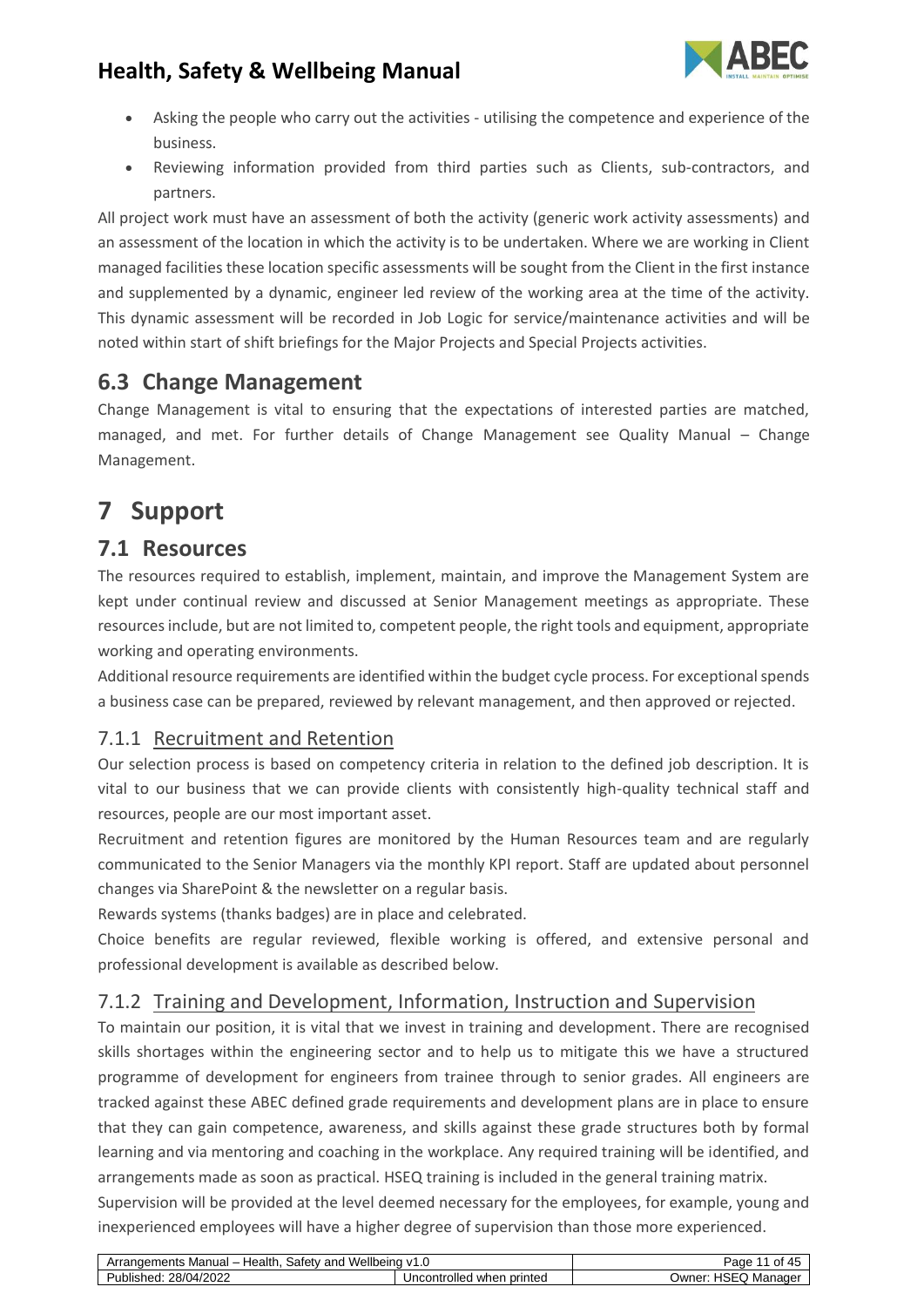

All employees receive toolbox talks monthly from our HSEQ Manager. These monthly toolbox talks are supplemented by locally delivered toolbox talks selected from the ABEC toolbox talk library.

We hold a quarterly Safe-Tea break where all employees are invited to discuss any HSEQ changes, procedure updates and discuss any concerns they may have. These are facilitated by our HSEQ Manager. Information relating to Health and Safety issues will be issued to all employees as required or identified by the risk assessments. The Health and Safety Law poster is displayed in the offices and on the intranet. Health and Safety advice can be obtained from the HSEQ Manager, or the Health and Safety Executive as displayed on the Health and Safety Law poster. All employees receive an induction and periodic updates on process and procedure changes.

Instruction into the safe use of all equipment will be given as identified by the risk assessments.

### <span id="page-11-0"></span>**7.2 Performance Management**

All employees have an annual appraisal. Our feedback culture means we manage performance issues and celebrate successes on a day-to-day basis. Thanks badges are a common way of celebrating success along with recognition in team meetings/ 121's and other local processes. For further details of performance management see Quality Manual – Performance Management.

We actively engage with Clients performance management programmes on a site by site basis.

## <span id="page-11-1"></span>**7.3 Communication**

Communication at ABEC occurs as per the Communication Plan.

### <span id="page-11-2"></span>**7.4 Documented information**

### <span id="page-11-3"></span>7.4.1 Document Management

Documents and the information they preserve, are important assets, needed for verification, payments, legal compliance, auditing, and evidential purposes. A document could be an email, a video, a physical or electronic report, a spreadsheet etc. All documents should be:

- Made available only to relevant people.
- Stored with appropriate security, ideally within one of the electronic records management systems.
- Withdrawn from use and kept in line with the document retention periods outlined in the Archiving Policy.
- Appropriately disposed of.
- Changes shall be recorded, and the updated document communicated to relevant parties.

Further information is available in the Quality Manual – Document Management.

# <span id="page-11-4"></span>**8 Operational**

### <span id="page-11-5"></span>**8.1 Health**

We believe in supporting our employees in a holistic way and this includes supporting their physical and mental wellbeing at work and outside of it. ABEC provides all employees with access to a 24/7 employee assistance programme which is entirely independent and offers free and impartial advice on a variety of topics. We provide comprehensive benefits and are looking to supplement these benefits with a financial planning service in 2022 as we recognise that financial concerns are a key wellbeing issue for many people. We have a wellbeing hub on our intranet where employees can find information and support about a wide range of issues. All employees have regular 121's with their line managers where they can discuss personal issues as well as work related performance. We have an occupational health

| Wellbeing<br>Health.<br>Safet <sup>®</sup><br>rranger.<br>Manual –<br>and<br>-----<br>nents | V <sup>1</sup><br>ن ا             | $\sim$<br>Page<br>∽                  |
|---------------------------------------------------------------------------------------------|-----------------------------------|--------------------------------------|
| 28/04/2022<br>Published:                                                                    | ` printec<br>Uncontrolled<br>when | ு பிள<br>⊃wner:<br>⊥ Manaαer<br>75FG |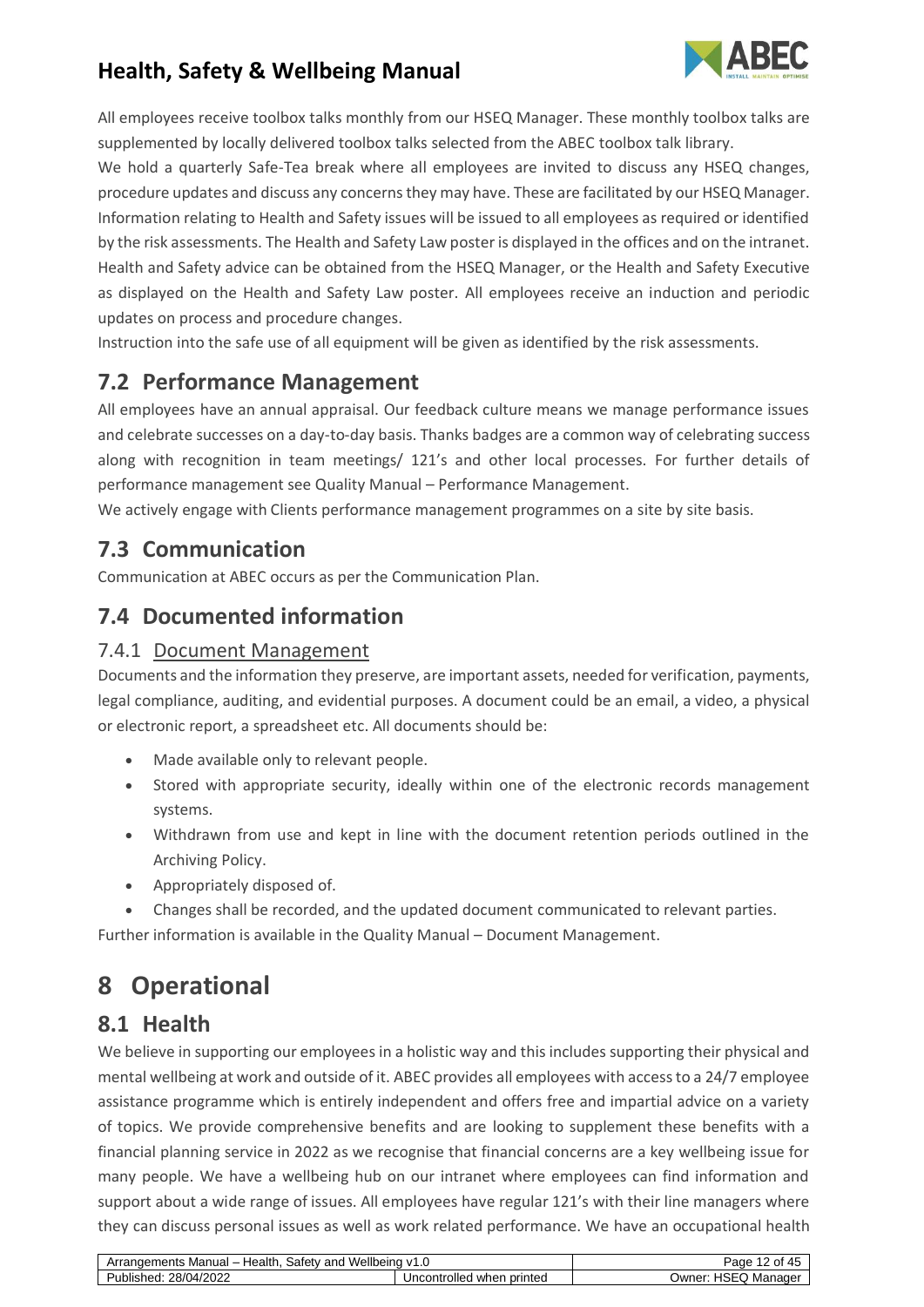

framework which ensures that employees are supported to stay in work during both acute and chronic health issues. We are reviewing the Mental Health at Work framework to identify how we can make a commitment to this standard in 2022.

### <span id="page-12-0"></span>8.1.1 Transmissible Diseases

#### <span id="page-12-1"></span>*8.1.1.1 What is a transmissible disease?*

Most micro-organisms are entirely harmless to humans, and some do important jobs like making the oxygen we breathe.

Infections are caused by harmful micro-organisms ('bugs') such as bacteria, viruses, parasites, or fungi getting into or onto your body. Where the bugs can move from person to person, they can cause multiple infections. Transmissible disease is another way of saying infection or illness passed from person to person.

It can take some time before the bugs multiply enough to trigger symptoms of illness. This is called the incubation period and is why an infected person may not realise they are causing other people to get sick.

Infection control helps to prevent us encountering harmful bugs. Bugs can be spread in a variety of ways, including:

- Breathing coughs or sneezes release airborne bugs, which are then inhaled by others.
- Touching contaminated objects or eating contaminated food
- Skin-to-skin contact the transfer of some bugs can occur through touch, or by sharing personal items, clothing, or objects
- Contact with body fluids bugs in saliva, urine, faeces, or blood can be passed to another person's body via cuts or abrasions, or through the mucus membranes of the mouth, nose, and eyes.

#### <span id="page-12-2"></span>*8.1.1.2 Workplace infection control*

One of the best ways to prevent spreading infections in the workplace is not to go to shared spaces if you are sick. If you can then work from home or schedule your work to minimise the number of people, you will see. If you cannot work from home and are well enough to work then make sure you wash your hands thoroughly and regularly, use hand sanitiser whenever you can and minimise skin to skin contact with people. If you are feeling unwell then please discuss with your line manager what option is the most appropriate for you, your team and ABEC.

- Try to use Microsoft Teams for meetings. If you need a face-to-face meeting then consider if they can be outside, or if windows can be opened to improve ventilation. If you are feeling unwell then postpone the meeting until you are feeling better if it cannot be held remotely.
- Limit contact with others in the workplace i.e., avoid handshakes, avoid crowded rooms (especially where there is limited ventilation).
- Be aware of changes at your worksites. If these impact on your ability to complete planned works let the office know as soon as possible.

#### <span id="page-12-3"></span>*8.1.1.3 Personal hygiene practices*

Infection control relating to good personal hygiene includes:

• Hand washing – the spread of many bugs can be prevented with regular hand washing. Thoroughly wash your hands with water and soap for at least 20 seconds after visiting the toilet, before preparing food, and after touching equipment. Dry your hands with disposable paper

| Wellbeing<br>Health<br>Arr~<br>satety<br>and<br>. Manual –<br>nents<br>ranger | .<br>$\mathbf{v}$<br>ں. ا       | ⌒<br>Page<br>∽                          |
|-------------------------------------------------------------------------------|---------------------------------|-----------------------------------------|
| <b>04/2022</b><br>28/04/<br>Published:                                        | Uncontrolled<br>printed<br>when | $n^{\sim}$<br>Jwner:<br>Manader<br>75EG |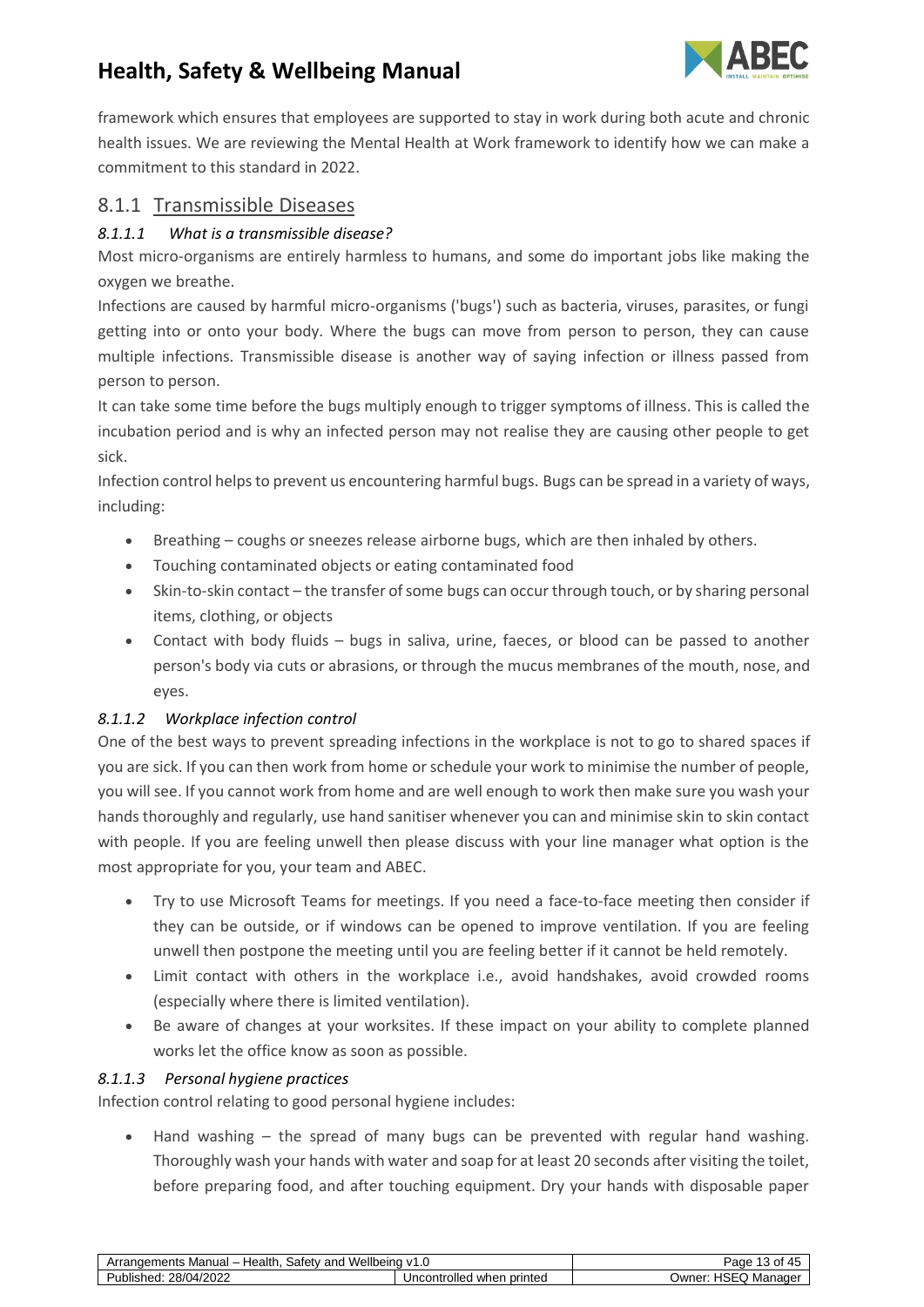

towels where they are available. The provision of suitable welfare to allow this is critical. If you don't have the right welfare facilities, please tell us!

- Unbroken skin intact and healthy skin is a major barrier to bugs. Cover any cuts or abrasions with a waterproof dressing.
- Minimise touching things. Don't touch your mouth and nose. Use contactless payment options where possible & prebook/ use apps to check in to locations where this is offered.

#### <span id="page-13-0"></span>*8.1.1.4 Business Travel outside the UK*

Many other countries have different controls and approaches to the control of transmissible disease. It is vitally important that you review the FCO website prior to booking travel and ensure you know what you will need to comply with in terms of vaccination, testing and disease control. If you need to pay for tests, vaccinations, or medicines specific for your travel you may be able to claim these back on expenses.

#### <span id="page-13-1"></span>*8.1.1.5 Leisure Travel outside the UK*

If you are considering leisure travel outside the UK then you should discuss with your immediate Line Manager before completing any holiday arrangements, your Line Manager must authorise your leave before you will be entitled to holiday pay.

Be aware that travel advice regarding isolation, testing and quarantine arrangements with regards transmissible diseases is constantly being updated. If you become aware that rule changes will impact on your ability to return to work on your planned return date you must notify your line manager as soon as practical.

#### <span id="page-13-2"></span>*8.1.1.6 Immunosuppressed and vulnerable people*

If you, or anyone you live with is, or becomes immunosuppressed and you are concerned that this will affect your work you should discuss this with your line manager as soon as possible.

#### <span id="page-13-3"></span>*8.1.1.7 Other*

- Ensure PeopleHR is up to date with your correct contact & emergency info.
- If you have a laptop, take it home with you every night. This will allow you to work from home if you are unwell. Ensure that when you are transporting your laptop to and from work you do not leave it unattended and visible at any time. If you do need to leave it in your car for any reason this must not be overnight and for as short a time as possible, keeping it locked in the boot and out of sight.

#### <span id="page-13-4"></span>8.1.2 Display Screen Equipment (DSE)

Almost all of us will use display screen equipment (DSE) regularly. Display screen equipment includes, but is not limited to desktop computers, laptop computers, tablets, and mobile phones. While this equipment is critical to much of the way we work it can, if not used properly, cause significant health issues potentially even resulting in chronic disability.

Everyone who starts with the business will be given information about how they can establish safe working environments and will be given tools such as DSE checklists to allow them to monitor and manage their own workspaces. This approach is believed to give employees the skills they need to work successfully in a hybrid environment where they may be moving between a variety of working environments on an almost daily basis.

Employees who use DSE are offered free eyesight tests and provide suitable corrective lenses for DSE use only. If there are specific issues, then these can be addressed with the support of ergonomic and occupational health specialists.

| Wellbeing<br>Health<br>Safet <sup>-</sup><br>Arrar<br>Manual –<br>nents<br>and | 1.V                                    | Page<br>Οt<br>$\Lambda$<br>$\mathbf{u}$<br>∽ |
|--------------------------------------------------------------------------------|----------------------------------------|----------------------------------------------|
| 28/04/2022<br>Published.                                                       | norintec.<br>olled.<br>when<br>Jnconti | HSEQ M<br>Manager<br>∪wner ∶                 |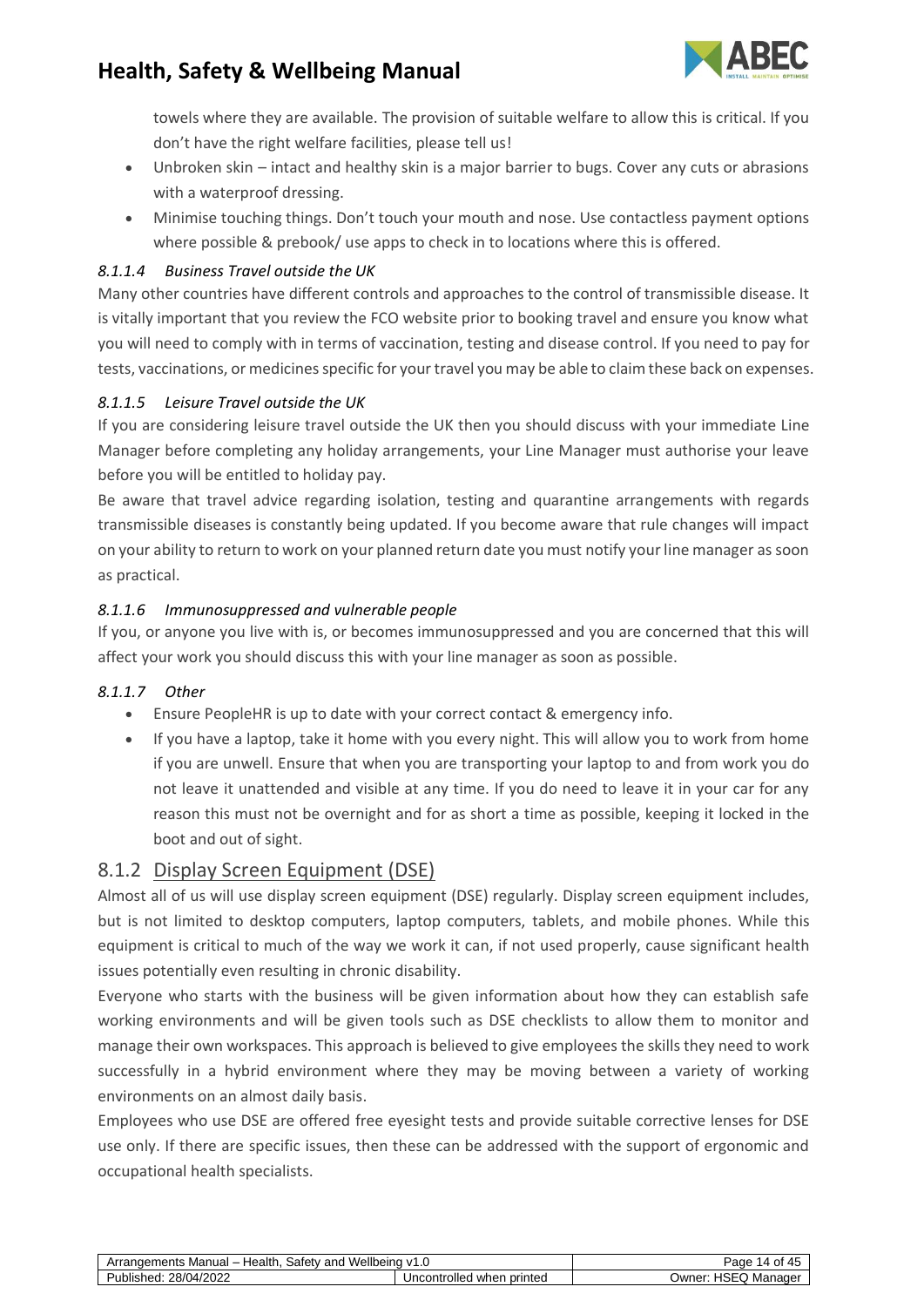

### <span id="page-14-0"></span>8.1.3 The Control of Substances Hazardous to Health

We use chemicals and substances at work or carry out activities that can produce substances that our hazardous to health. These substances must be properly controlled.

The Project Manager/Engineer is responsible for ensuring that the individuals on-site who are using chemicals have had the appropriate instruction and have any required equipment or PPE. Only competent persons may use chemicals in the work area. COSHH assessments will be produced and managed by the HSEQ Manager. If a new chemical or substance is being used in the workplace the HSEQ Manager should be notified so that the COSHH assessment can be produced.

#### <span id="page-14-1"></span>*8.1.3.1 Asbestos*

The Company is committed to ensuring that there is no exposure of employees or any person carrying out work on any premises to asbestos. The **Project Managers / Engineers** are responsible for ensuring they have been made aware of the locations of known asbestos via the Client's asbestos register.

Where it is suspected that any material is believed to be asbestos or suspected to contain asbestos then the **Project Managers / Engineers** will notify the Client so that it can be tested and identified by analysis by a contractor accredited by the UK Accreditation Service (UKAS), before any work may commence.

Where asbestos is confirmed to be present then it will be necessary to take suitable precautions to remove or eliminate the risk to employees. Only competent personnel will be employed to deal with the product and on no account may ABEC employees proceed with their work until the asbestos has been made safe.

The Project Manager at the worksite is to ensure that discussions are held with the site management to identify any potential risks with asbestos and request access to a Site Asbestos Register. The Project Manager will ensure that operators are aware of the location of any asbestos on the site to avoid disturbing the material and of the potential risk of working on asbestos.

The Project Manager is to be informed of any suspected material that may contain asbestos and to comply with any instructions to avoid disturbing any identified hazardous materials.

#### <span id="page-14-2"></span>*8.1.3.2 Silica*

### <span id="page-14-3"></span>8.1.4 Manual Handling

Manual handling (lifting, lowering pushing or pulling loads by hand) should be avoided. If things must be moved by hand, then using mechanical aids, things like sack trucks / hoists and trolleys will reduce the risk of injury. If items need to be carried, then splitting loads into smaller parts to reduce weight can be a good option to make it easier. Think about the route to be taken, do you need to go up/ downstairs or ladders, climb over things – how will you do that safely while carrying the object. Do you need two people to carry the item? If you do, then lone working will not be an option.

Any manual handling needed should be described in the risk assessment/ method statements or reviewed in the dynamic assessment prior to the start of work. All engineers will be trained to be aware of the basics of manual handling.

#### <span id="page-14-4"></span>8.1.5 Noise

Our activities are not noisy and as such no hearing protection or hearing conservation is required. If we are notified by clients that the environments that our engineers will be working in will be noisy, e.g., certain plant rooms containing equipment, fans, pumps, and similar then appropriate hearing protection will be provided.

| Wellbeing<br>Health<br>Arrangements<br>satetv<br>Manual –<br>and | .<br>M                            | Page<br>i5 of<br>$7 -$<br>᠇   |
|------------------------------------------------------------------|-----------------------------------|-------------------------------|
| 28/04/2022<br>Published:                                         | Uncontrolled<br>⊦ printed<br>when | <b>HSEQ Manager</b><br>∪wner: |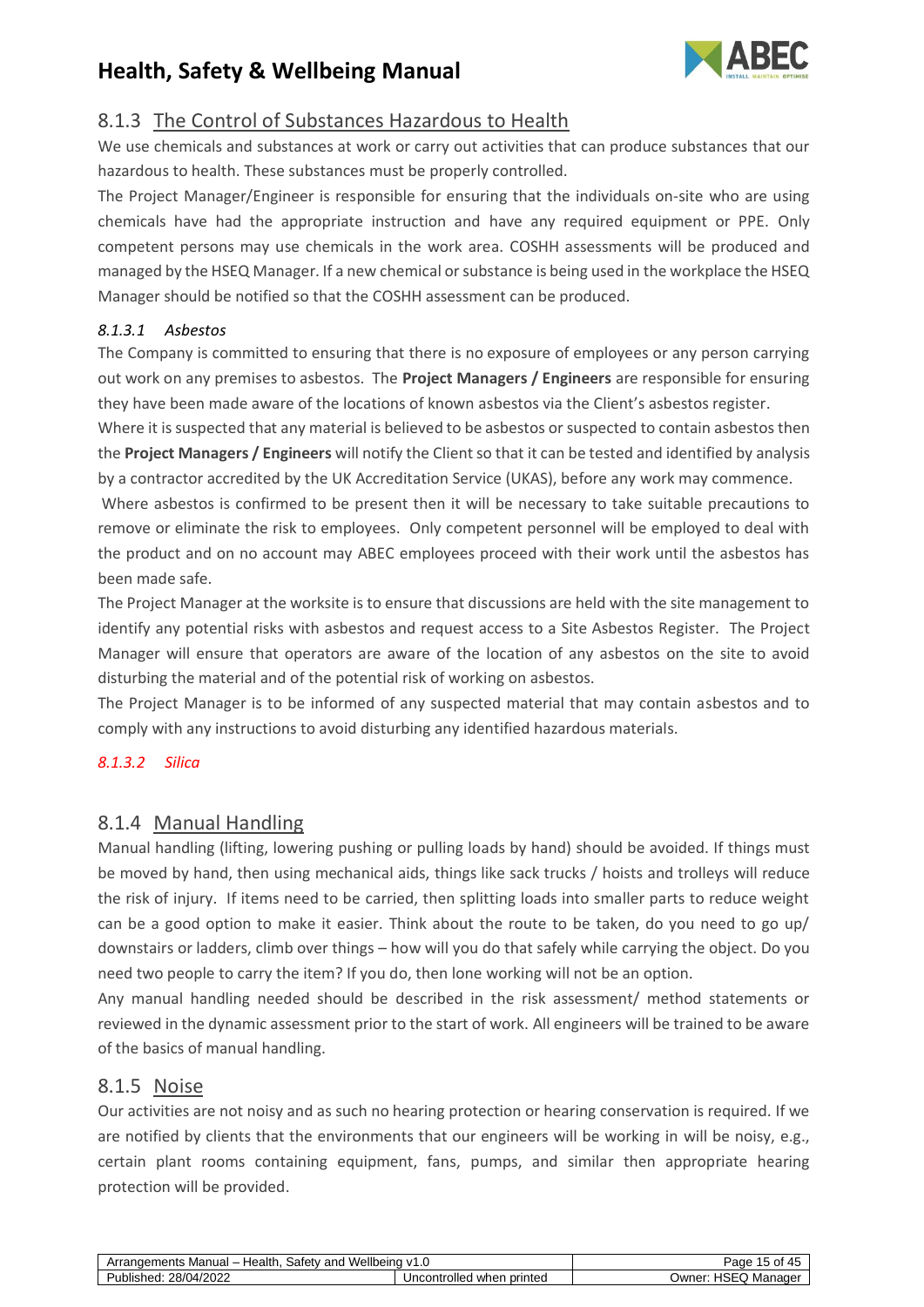

Engineers will not enter areas where the noise levels are clearly above action levels without appropriate hearing protection. If a conversation cannot be held without raising of voices, then it is likely hearing protection is necessary.

### <span id="page-15-0"></span>8.1.6 Alcohol, Drugs and Smoking

#### <span id="page-15-1"></span>*8.1.6.1 Alcohol or Drugs*

ABEC operates a no drink or drugs policy at work, but we encourage and support employees to address concerns positively and proactively. Issues that can arise because of alcohol or drug-related problems include absenteeism, high accident levels, impaired work performance, mood swings and misconduct. All of these can impact on our ability to provide and maintain a safe and productive workplace.

When an employee acknowledges that they have a problem, ABEC will enable them to seek help and treatment. Whilst undergoing treatment, they will be on sick leave and entitled to sick pay benefits. On completion of the recovery programme, the employee can return to the same or equivalent work provided it is safe for them to do so and there is no risk to the business, the employee or anyone who may come into contact with ABEC business activities. Return to work will be monitored and managed as per other return to work process by the line manager.

If an employee is suspected to be intoxicated by alcohol or drugs during working hours, arrangements will be made to escort the individual from the premises. Disciplinary action will take place when the employee has had time to become sober, before returning to work. An act of gross misconduct will result in being summarily dismissed.

Covering up for colleagues with a drink or drug problem represents a false sense of loyalty and will result in longer-term damage to the individual. Any employee who suspects a co-worker has challenges with drink or drugs should either raise their concerns with the individual and ask them to be honest with their line manager in requesting support OR should speak to their line manager in confidence.

ABEC will provide confidential and impartial information and advice, to assist individuals to make informed, constructive choices and support the individual in seeking appropriate assistance, including from their doctor.

#### <span id="page-15-2"></span>*8.1.6.2 Smoking*

Our workplaces are smoke-free, and all employees have a right to work in a smoke-free environment. ABEC has a policy of not allowing smoking in their premises or vehicles at any time. All staff are obliged to adhere to and support the implementation of this policy. Appropriate 'No Smoking' signs will be displayed at the entrances to and within premises and in all smoke-free vehicles. This policy applies to 'vapes' as well as traditional tobacco-based products.

Local disciplinary procedures will be followed if a member of staff does not comply with this policy. Information on giving up smoking can be obtained from the NHS Smoking Helpline on 0800 169 0169.

### <span id="page-15-3"></span>8.1.7 Welfare Arrangements

We will ensure the provision of suitable welfare facilities, at the Company's office and at all project locations, to ensure compliance with applicable regulations.

These facilities may include:

• Sufficient washbasins (with hot, cold or warm running water) and toilets for the numbers expected to use them, or, integrated wash stations that include soap, barrier cream, hand towels/driers. Separate facilities will be provided for males and females, where possible. Shared facilities will have lockable doors.

| Wellbeing,<br>Health<br>Safetv<br>rrangen.<br>Manual –<br>ıements<br>and | $\mathcal{L}$<br>ن ا                 | .6 of<br>Page<br>$\sqrt{2}$<br>–™ |
|--------------------------------------------------------------------------|--------------------------------------|-----------------------------------|
| 28/04/2022<br>$\cdots$<br>Published:                                     | olled.<br>printed<br>Uncontr<br>when | ∪wner:<br><b>HSEQ Manager</b>     |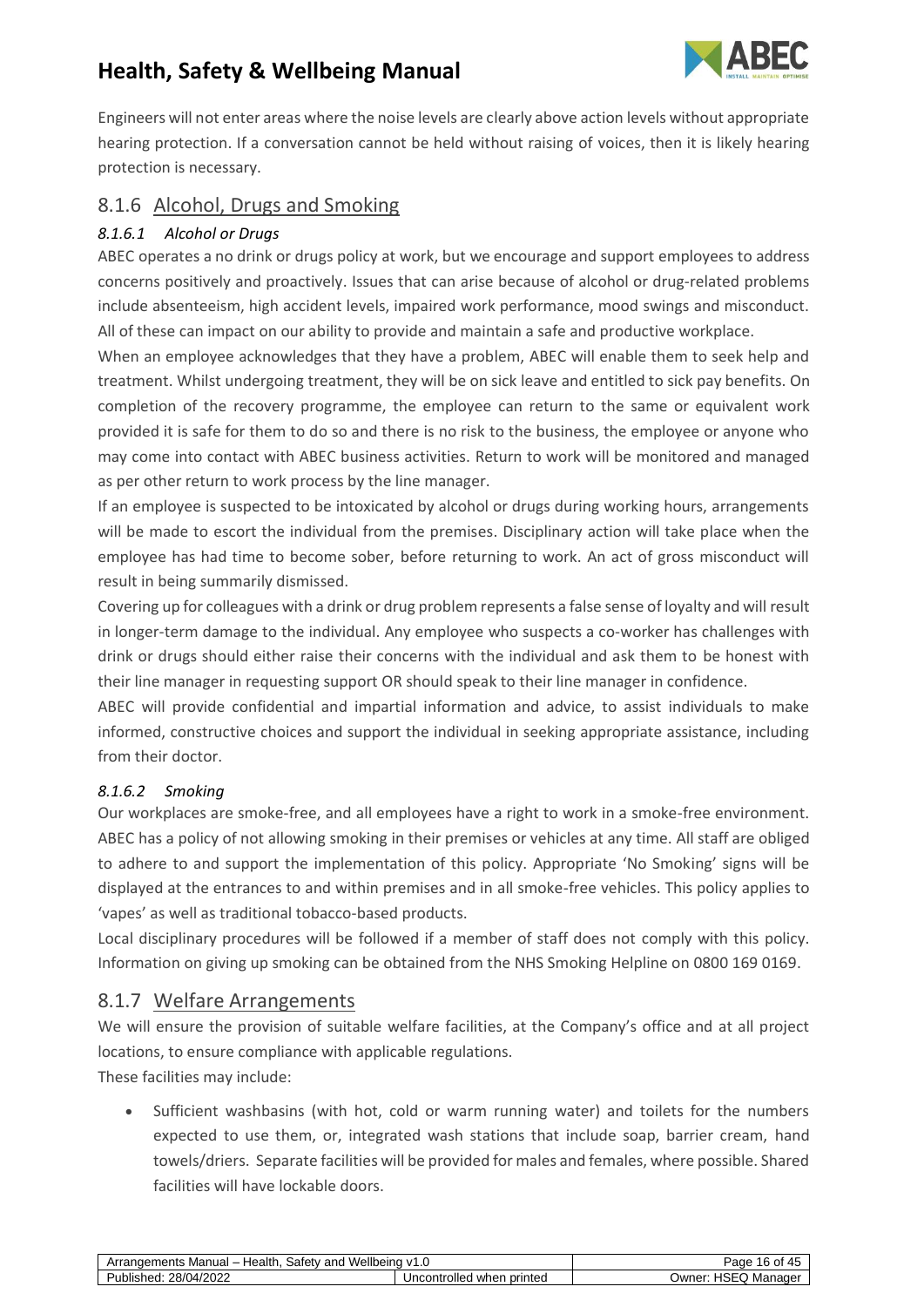

- Rest areas with tables and chairs (with backs), a microwave and kettle to prepare, eat and drink during break times.
- Changing facilities, including drying rooms, will include an area for the storage of PPE and personal clothing.

As the company generally operates as a contractor on projects, welfare provision is the responsibility of the Principal Contractor/Client. On all projects, we will ensure that this duty has been fulfilled adequately and liaise with the Principal Contractor to ensure that a suitable standard is maintained. If for any reason, the Principal Contractor fails to provide adequate welfare arrangements, we will make arrangements before beginning work. If there is not adequate welfare at your workplace do not start work, raise the issue with your line manager.

### <span id="page-16-0"></span>8.1.8 Stress

The HSE define work-related stress as "the adverse reaction people have to excessive pressures or other types of demand placed on them". A degree of pressure and challenge may well be beneficial and aid people in their work, but ABEC will identify by risk assessment, areas that are likely to have a high degree of stress associated with them and work to reduce potential triggers. We use the principles of the HSE Stress Management Standards and the Talking Toolkit to structure this.

If work-related stress is identified then a process of support will enable employees to deal with it or provide, where practicable, a process for a job change. Return to work interviews is a primary part of helping the above process work. We also have a 24/7 employee assistance programme that can support employees while they address life changes and stressors that may or may not be associated with their work activities.

### <span id="page-16-1"></span>8.1.9 Managing Risk of Fatigue

The ABEC approach is to focus more on the system for controlling excessive or fatiguing working hours, rather than individual, one-off instances. Sites should be reminded that the legal duty is on employers to manage risks from fatigue, irrespective of any individual's willingness to work the extra hours. Sites will be aware of the topic but are unlikely to have in-house competence and, in many cases, management control of overtime is delegated inappropriately to work teams.

ABEC review and circulate limits for working hours and shift patterns which are monitored and enforced. We will support and use the following general guidance on managing the risk of fatigue:

#### *8.1.9.1 Night shifts*

- <span id="page-16-2"></span>• Restrict the number of night shifts (to 4 maximum if possible).
- Allow at least 2 days off following the night shift.
- <span id="page-16-3"></span>• Avoid keeping workers on permanent night shifts.

#### *8.1.9.2 Early starts*

- Move early shift starts before 6 am forward (e.g., 7 am not 6 starts).
- Limit the number of successive early starts i.e., before 7 am (to 4 maximum if possible)
- Shifts involving an early start should be shorter in length to counter the impact of fatigue later in the shift.

#### *8.1.9.3 Shift length*

- <span id="page-16-4"></span>• If 12-hour shifts are worked, then no overtime is worked in addition.
- Avoid long working hours (more than 50 hours per week).
- If 8/10 hour shifts, then no more than 4/2 hours additional overtime to be worked.
- Restrict 'back to backs' with 8-hour shifts and avoid entirely with 12-hour shifts.

| Wellbeing<br>Health<br>Safety<br>Manual –<br>and<br>nents<br>rander<br>mι. | ن ا                                    | Page<br>Οt                   |
|----------------------------------------------------------------------------|----------------------------------------|------------------------------|
| 28/04/2022<br>'ublished:                                                   | Uncontrolled<br>printed<br>- -<br>wher | ∪wner:<br>Manage<br>15F<br>ີ |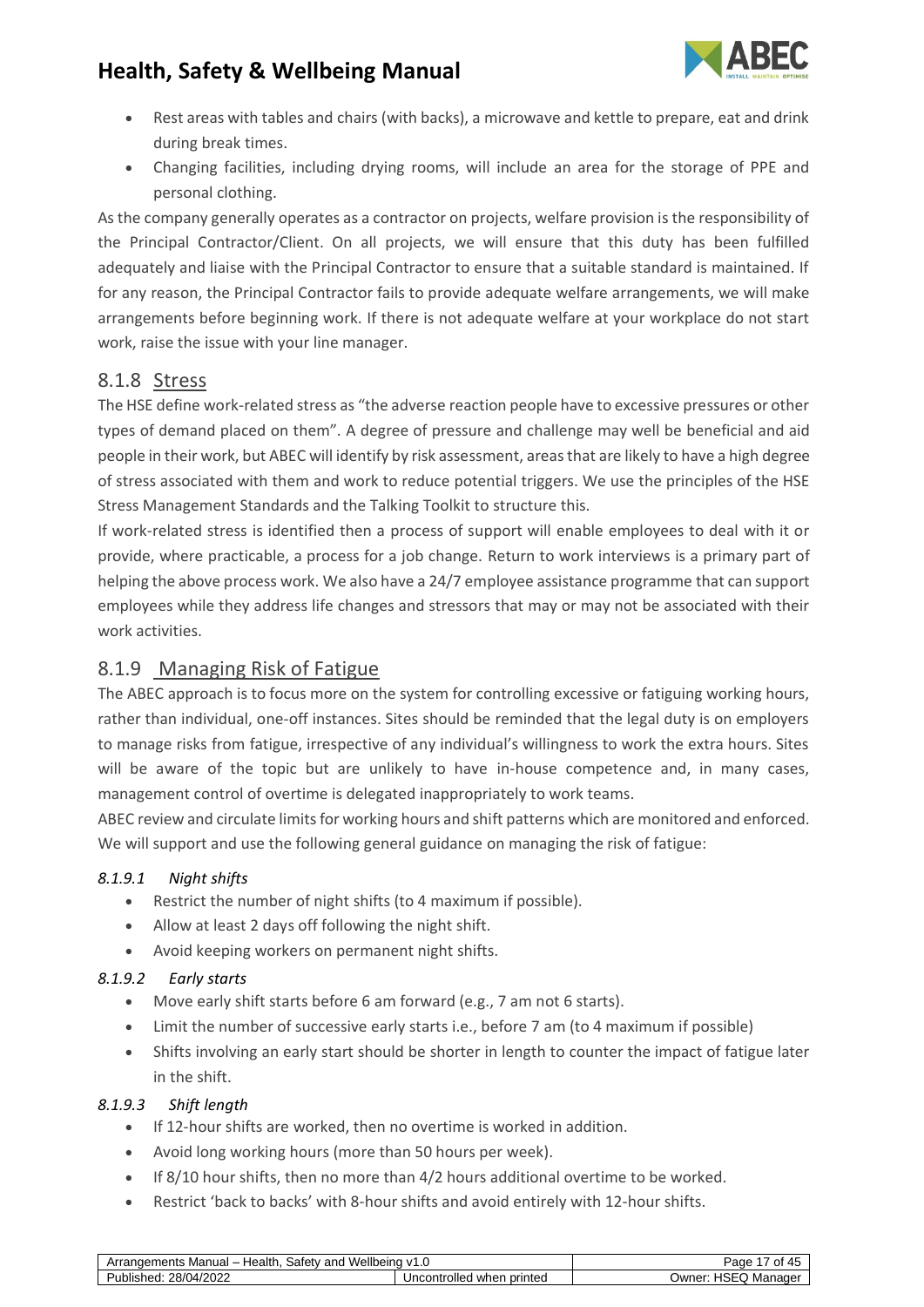

#### *8.1.9.4 Rest periods*

- <span id="page-17-0"></span>• Allow a minimum of 12 hours between shifts and avoid 'quick return' of 8 hours if possible. (Rest period between shifts should permit sufficient time for commuting, meals, and sleep.)
- <span id="page-17-1"></span>• Plan some weekends off, advisably at least every 3 weeks.

#### *8.1.9.5 Rotation*

- Rotate shifts quickly (e.g., every 2-3 days). Avoid rotating shifts every 1-2 weeks.
- Use forward rotation (morning/afternoon/night) for preference.

#### *8.1.9.6 Social considerations*

- <span id="page-17-2"></span>• Arrange start/finish times of the shift to be convenient for public transport, social and domestic activities.
- Consider travelling time of workforce.
- Allow some individual choice where possible to accommodate larks/owls and family commitments.
- Keep the timing of shifts regular and predictable but also allow employees to have some flexibility to choose their work schedule.

### <span id="page-17-3"></span>8.1.10 Health Surveillance

In simple terms health surveillance is about putting in place systematic, regular, and appropriate procedures to detect early signs of work-related ill health and acting upon the results, thereby preventing further harm. The result of the surveillance can also act as a management tool to assess the effectiveness of the control measures, provide feedback on the accuracy of risk assessments, and most importantly identify and protect individual employees at risk.

As a safeguard and to ensure that employees are not exposed to adverse occupational health conditions, the Company will assess each working activity and decide if specific workplace exposure limits or action values are exceeded. If they are this will be addressed, and the levels reduced to as low as reasonably practical. We will also provide access to an occupational physician or nurse before the commencement of work, to take a baseline reading and make an initial assessment of the employee's suitability to carry out the work. We will provide medical surveillance at regular intervals (annually) for each employee exposed to the hazard and advise them on their state of health. We will monitor the suitability of an employee to continue working in the environment or provide alternate work.

All employees complete a baseline questionnaire when they join the company and Occ. Health support is available for short term and chronic health changes via HR.

### <span id="page-17-4"></span>8.1.11 New and Expectant Mums

Line managers, in conjunction with the relevant staff members, are responsible for ensuring that risk assessments to ensure that risks to the employee and the baby are minimised. In most situations normal health and safety controls will be sufficient however there may be specific situations that require additional controls. There is no legal requirement to carry out a risk assessment for new fathers.

#### <span id="page-17-5"></span>*8.1.11.1 Sources of Information*

<http://www.hse.gov.uk/mothers/index.htm> - The HSE website contains information and guidance in relation to new and expectant mums.

<https://www.uk-sands.org/sites/default/files/SANDS-INFO-EMPLOYERS.pdf> - line managers may find themselves in a situation where one of their employees is returning to work after having lost a baby (either during pregnancy or shortly after birth). In these situations, line managers are advised to seek specialist advice from the HR team, the HSEQ Manager or from the Employee Assistance support lines. This link to UK -Sands, a support service for bereaved parents may provide some insight.

| Wellbeing<br>Health<br>Safet <sup>,</sup><br>and<br>. Manual –<br>naer<br>ents | $\mathcal{M}^{\mathcal{A}}$<br>ט. ו | Page<br>ΟĪ<br>–™                |
|--------------------------------------------------------------------------------|-------------------------------------|---------------------------------|
| 1/2022<br>28/04<br>'ublished.                                                  | printed<br>Uncontrolled<br>when     | Owner:<br>. Manager<br>15E<br>ີ |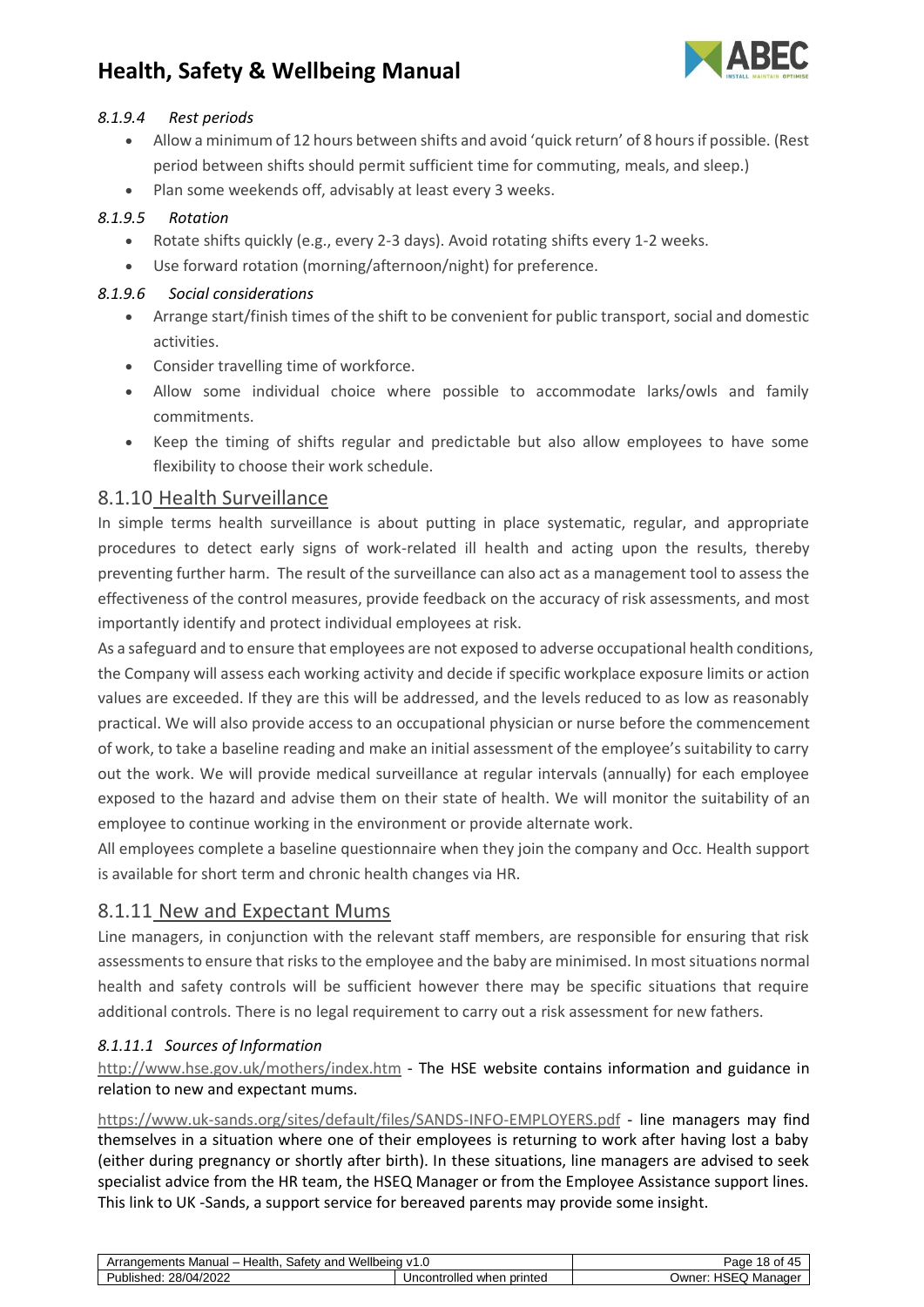

#### <span id="page-18-0"></span>*8.1.11.2 Do I need to write a risk assessment?*

A risk assessment must be completed by the line manager in conjunction with the employee. It is a legal requirement that every new and expectant mother has a specific risk assessment to ensure the safety of them and their child.

#### <span id="page-18-1"></span>*8.1.11.3 Pregnancy ailments*

Pregnancy causes many changes to occur within the body. These changes can cause minimal discomfort or can, in some circumstances cause debilitating difficulties. It is important to remain aware of these changes. It may be necessary to revisit the risk assessment as the pregnancy progresses and ailments change. Common ailments include:

- Morning sickness. It is very common to feel nauseous throughout the first 3 months of pregnancy. Consider limiting meetings or adjusting start times to allow for travel outside the 'worst time' of day (Note: this is not always the morning!)
- Varicose veins and other circulatory issues. As the pregnancy progresses this can be a problem. Ensure there is plenty of opportunity to move around and not remain in the same position for extended periods of time.
- Dizziness. The amount of blood (& other fluids) in the body changes during pregnancy and this can cause dizzy spells. If dizziness is an issue then ensure that situations where this could be dangerous are limited e.g. no lone working or working at height.
- Fatigue. The effects of pregnancy can be very tiring and sudden debilitating fatigue is not uncommon. Ensure there is somewhere that can be used to rest if required and allow some accommodation with deadlines etc. Ensure that working hours are not excessive to minimise excess fatigue.
- Balance. As the pregnancy progresses the changes to body shape, coupled with relaxation of muscles in preparation for birth can cause balance to become an issue. As for dizziness, if this is a concern then limit exposure to situations where this could be an issue.

#### <span id="page-18-2"></span>*8.1.11.4 DSE for new mums*

The individual will need to regularly review their set up to ensure that they remain safe and comfortable. They should ask for support with this if needed. Specialist equipment can be provided to support any issues arising.

#### <span id="page-18-3"></span>*8.1.11.5 Chemicals & other substances when pregnant*

There are some chemicals and substances that can be harmful to unborn babies, or which can be transferred from a mother to her child in breastmilk. If the employee uses chemicals or substances as a part of their normal work activities, then the COSHH assessments must be consulted to ensure any risks are identified and managed. The maximum exposure levels for pregnant or breastfeeding women are often lower than for other employees.

#### <span id="page-18-4"></span>*8.1.11.6 Manual Handling when pregnant*

Pregnancy causes muscles and ligaments to relax and of course places additional stresses on the body as the baby grows in size and weight. This needs to be considered when considering any manual handling activities. Wherever possible manual handling should be avoided during pregnancy and should be limited until the employee feels totally recovered from the birth.

#### <span id="page-18-5"></span>*8.1.11.7 PPE when pregnant*

If the employee needs to wear PPE due to the activities, they undertake then consideration must be given to if this PPE will continue to work effectively as the pregnancy progresses. Safety footwear can be particularly uncomfortable during the later stages of pregnancy, and it may be difficult to find HI-vis

| Wellbeina<br>Health<br>Manual –<br>Safety<br>and<br>. <b>.</b> .<br>ments | 1.U                                    | 9<br>Page<br>.                                      |
|---------------------------------------------------------------------------|----------------------------------------|-----------------------------------------------------|
| 28/04/2022<br>Published.                                                  | Uncontrolled<br>printed<br>- -<br>wher | . HSEC<br>∪wner <sup>.</sup><br>Manage <sup>®</sup> |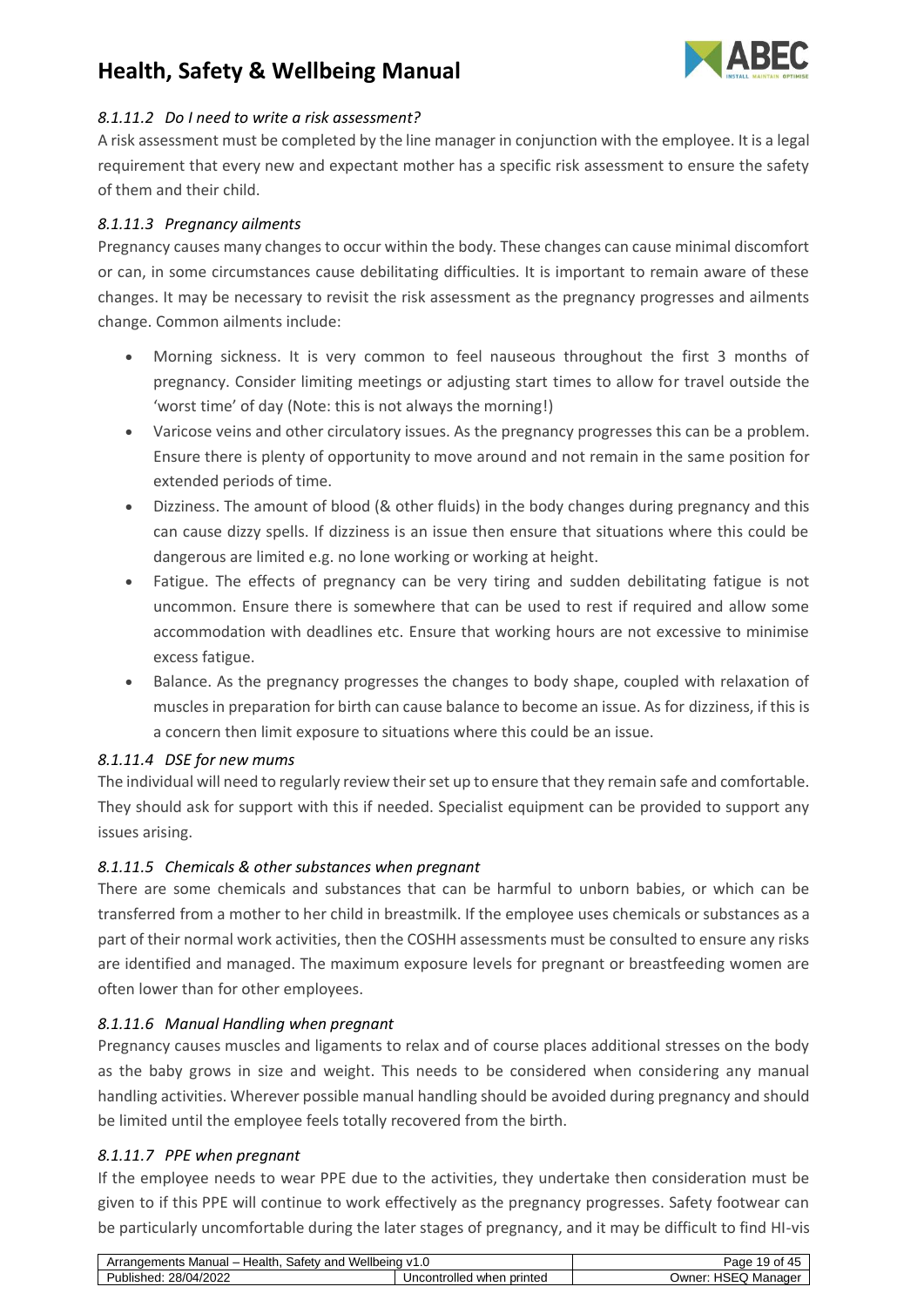

clothing which fits correctly. It may be necessary for workloads to be adjusted to avoid areas where PPE is necessary.

#### <span id="page-19-0"></span>*8.1.11.8 Rest facilities*

Facilities must be available to allow for rest and space should be made available for expressing milk once a mother has returned to work. This does not need to be a dedicated area; a meeting room or other quiet area can be allocated for this purpose.

#### <span id="page-19-1"></span>*8.1.11.9 Business Travel when pregnant*

There is no requirement to stop, or even limit, travel for business purposes during pregnancy unless the mother's health necessitates it however the risks of travel, particularly in the later stages of pregnancy should be considered. If the mother is planning to travel long haul in the third trimester (for business purposes) then a doctor's approval may be required by an airline, and it may also be necessary to inform ABEC's insurers.

#### <span id="page-19-2"></span>*8.1.11.10 Home working when pregnant*

There are no specific requirements in relation to homeworking however the risks associated with the work and the working environment should be assessed in the same way as for any other employee.

#### <span id="page-19-3"></span>*8.1.11.11 Suspension on maternity grounds*

Wherever possible all practical adjustments should be made to ensure the employee can continue working safely however there may unfortunately be circumstances where it is simply not possible to ensure the safety of the employee or the baby. In this case advice should be sought from HR with regards temporary suspension on maternity grounds.

| Wellbeina<br>Health.<br>Safety and<br>Arrangements Manual – i | ۷٦.<br>1.U                        | of 45<br>20<br>⊵aαe         |
|---------------------------------------------------------------|-----------------------------------|-----------------------------|
| 28/04/2022<br>Published:                                      | Uncontrolled<br>printed<br>∣ when | HSEQ '<br>Manader<br>⊃wner: |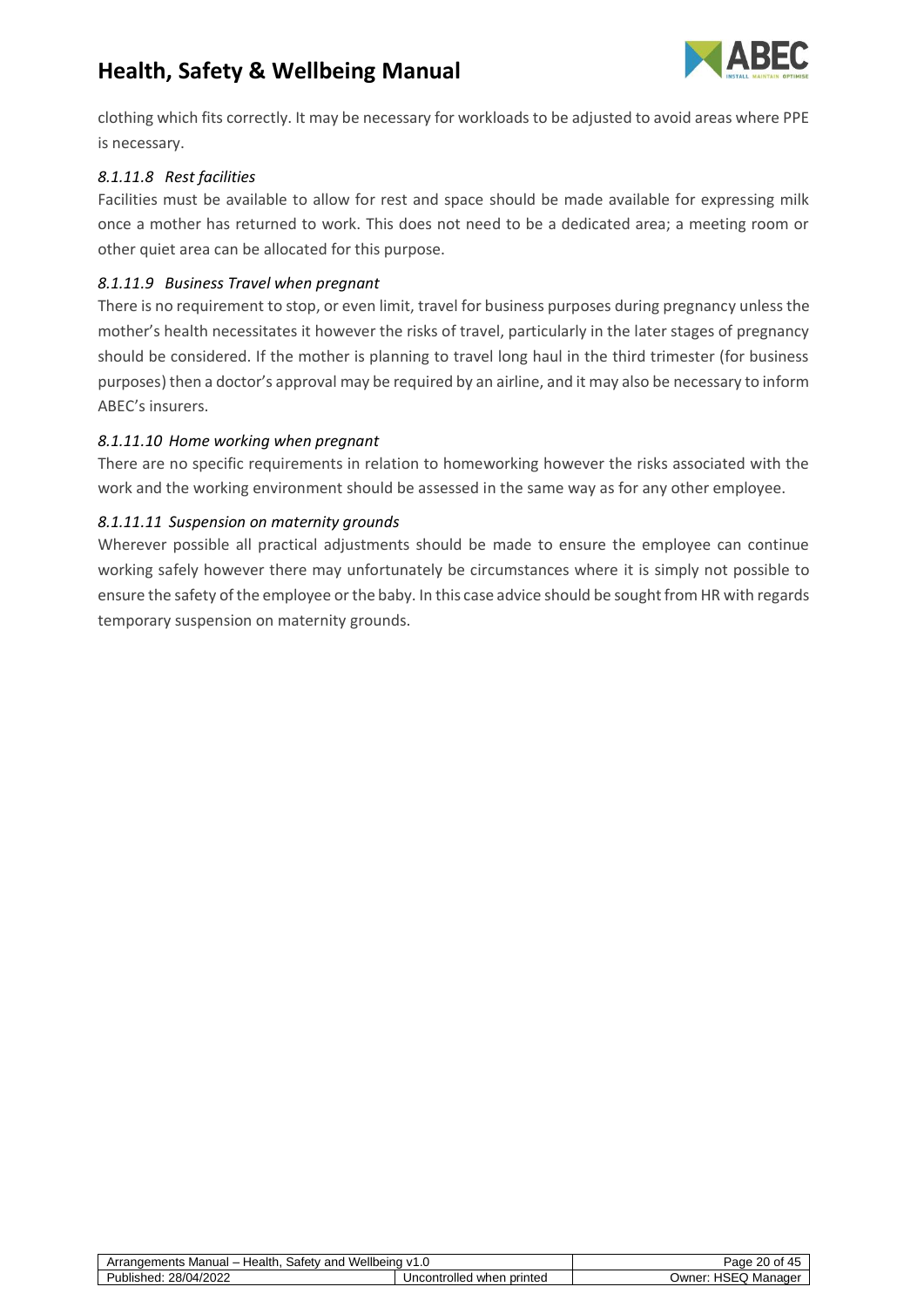

# <span id="page-20-0"></span>**8.2 Safety**

<span id="page-20-1"></span>8.2.1 Electrical hazards

| What is the<br>hazard?                                                                             | What is the risk?                                                                                                                                                                                                                                                                                                                                                                                        | What controls could be<br>considered?                                                                                                                                                                                                                                                                                                                                                                                                                                                                                                                                                                                                                                                                                                                                                                                                                                                                                                                                                                                                                                                                                                                                                                                                                                                                                                                                                            | <b>Comments</b>                                                                                                                                                                               |
|----------------------------------------------------------------------------------------------------|----------------------------------------------------------------------------------------------------------------------------------------------------------------------------------------------------------------------------------------------------------------------------------------------------------------------------------------------------------------------------------------------------------|--------------------------------------------------------------------------------------------------------------------------------------------------------------------------------------------------------------------------------------------------------------------------------------------------------------------------------------------------------------------------------------------------------------------------------------------------------------------------------------------------------------------------------------------------------------------------------------------------------------------------------------------------------------------------------------------------------------------------------------------------------------------------------------------------------------------------------------------------------------------------------------------------------------------------------------------------------------------------------------------------------------------------------------------------------------------------------------------------------------------------------------------------------------------------------------------------------------------------------------------------------------------------------------------------------------------------------------------------------------------------------------------------|-----------------------------------------------------------------------------------------------------------------------------------------------------------------------------------------------|
| The strength<br>and<br>capability of<br>electrical<br>equipment is<br>not suitable<br>for the task | If the equipment is not<br>suitable it could be<br>overstretched and<br>malfunction The circuit<br>could overload or fail.<br><b>Extension leads are</b><br>particularly liable to<br>damage - to their plugs,<br>sockets, connections<br>and the cable itself.<br>Other flexible leads,<br>particularly those<br>connected to equipment<br>which is often moved,<br>can suffer from similar<br>problems | Choose equipment that is<br>suitable for its working<br>environment.<br>Electrical risks can sometimes<br>be eliminated by using air,<br>hydraulic or hand- powered<br>tools which are especially<br>useful in harsh conditions.<br>Make sure that equipment is<br>safe when supplied and that it<br>is then maintained in a safe<br>condition.<br>Provide an accessible and<br>clearly identified switch near<br>each fixed machine to cut off<br>power in an emergency.<br>For portable equipment, use<br>socket outlets which are close<br>by so that equipment can be<br>easily disconnected in an<br>emergency.<br>The ends of flexible cables<br>should always have the outer<br>sheath of the cable firmly<br>clamped to stop the wires<br>(particularly the earth) pulling<br>out of the<br>terminals.<br>Replace damaged sections of<br>cable completely.<br>Use proper connectors or<br>cable couplers to join lengths<br>of cable. Do not use strip<br>connector blocks covered in<br>insulating tape.<br>Some types of equipment are<br>double insulated. These are<br>often marked with a 'double-<br>square' symbol . The supply<br>leads have only two wires<br>[usually but not always live<br>(brown) and neutral (blue)].<br>Protect light bulbs and other<br>equipment which could easily<br>be damaged in use.<br>In potentially flammable or<br>explosive atmospheres, only | Consideration<br>should be<br>given to a full<br><b>PUWER</b><br>assessment if<br>the<br>equipment<br>installation is<br>significant<br>e.g. a new<br>piece of<br>machinery in<br>a facility. |

| Wellbeing<br>Чеаlth.<br>$\cdot$<br>------<br>Manual –<br>anc<br>oatet∨د<br>nents<br>– Arrano∈<br>ن ا |                                         | Οt<br>ade                        |
|------------------------------------------------------------------------------------------------------|-----------------------------------------|----------------------------------|
| <br>/2022<br>28/0<br>Published:<br>. וומוי                                                           | printed<br>-----<br>wher<br>icontrolled | <b>HSEC</b><br>⊃wner:<br>Manager |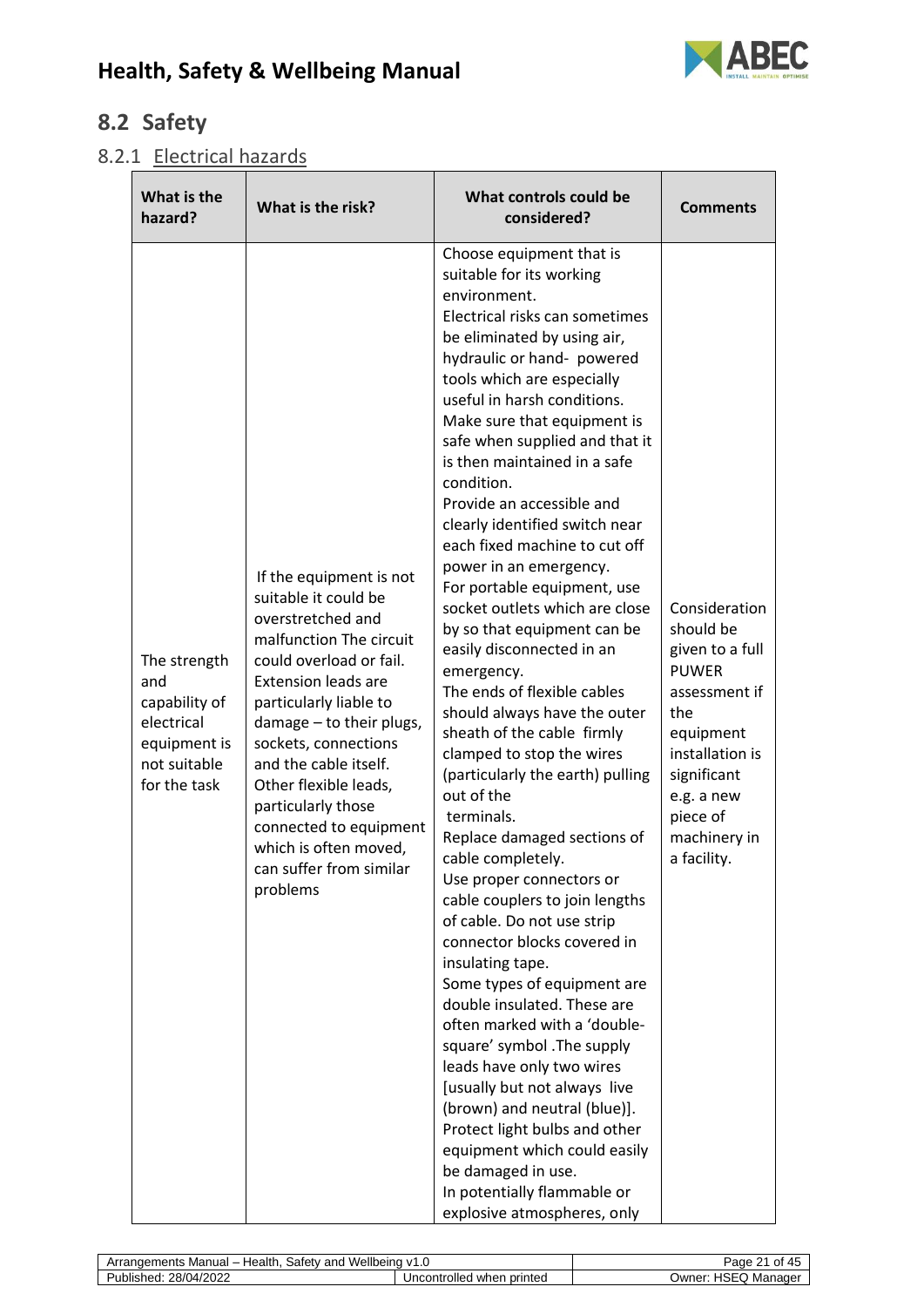

| What is the<br>hazard?                                                                                     | What is the risk?                                                                                                                                                                                                                                                            | What controls could be<br>considered?                                                                                                                                                                                                                                                                                                                                                                                                                                                                                                                                                                                                                                                                                                                                                                                                                                                                                                                                                                                                                                     | <b>Comments</b>                                                                                                                                                                        |
|------------------------------------------------------------------------------------------------------------|------------------------------------------------------------------------------------------------------------------------------------------------------------------------------------------------------------------------------------------------------------------------------|---------------------------------------------------------------------------------------------------------------------------------------------------------------------------------------------------------------------------------------------------------------------------------------------------------------------------------------------------------------------------------------------------------------------------------------------------------------------------------------------------------------------------------------------------------------------------------------------------------------------------------------------------------------------------------------------------------------------------------------------------------------------------------------------------------------------------------------------------------------------------------------------------------------------------------------------------------------------------------------------------------------------------------------------------------------------------|----------------------------------------------------------------------------------------------------------------------------------------------------------------------------------------|
| The strength<br>and<br>capability of<br>electrical<br>infrastructure<br>is not<br>suitable for<br>the task | If the equipment is not<br>suitable it could be<br>overstretched and<br>malfunction. If the load<br>the extra equipment will<br>place onto the circuit is<br>not assessed then the<br>circuit could overload or<br>fail.<br>Electricity in an                                | special electrical equipment<br>designed for these areas<br>should be used. You may<br>need specialist advice<br>Ensure new electrical systems<br>are installed to a suitable<br>standard, eg BS 7671 and<br>then maintain them in a safe<br>condition;<br>Existing installations are<br>maintained in a safe<br>condition; and regularly<br>(every 4 years) inspected<br>Provide enough socket outlets<br>because overloading socket<br>outlets by using adaptors can<br>cause fire.<br>Consideration should be given<br>to unusual conditions which<br>may adversely affect the<br>equipment, e.g. power<br>fluctuations, surges, faults,<br>heating and electromagnetic<br>effects, etc. and ensure that<br>protective measures are put<br>in place to protect from these<br>where possible.<br>Use the lowest power of<br>equipment practical.<br>Choose battery powered over<br>electric hand tools or use<br>110volt centre-tapped-to-<br>earth supply.<br>Use an RDC if equipment is<br>operating at 230 volts or<br>higher, ensure RCD's are<br>checked regularly | If the<br>infrastructure<br>is maintained<br>by someone<br>else e.g.<br>landlord we<br>still need to<br>be aware of<br>and satisfy<br>ourselves of<br>the suitability<br>of the system |
| The activity is<br>being carried<br>out in<br>adverse or<br>hazardous<br>environments                      | environment where<br>there is flammable<br>liquid or gas could<br>provide the ignition<br>point for fire. In wet<br>surroundings-<br>unsuitable equipment<br>can easily become live<br>and can make its<br>surroundings live;<br>outdoors - equipment<br>may not only become | Flammable gases and liquids<br>must be stored and used in<br>accordance with their COSHH<br>assessments.<br>Testing requirements shall be<br>increased for equipment<br>which is used in wet, dirty or<br>dusty areas.<br>Equipment shall be protected<br>from weather/ water ingress,<br>excess heat/cooling as far as<br>possible.                                                                                                                                                                                                                                                                                                                                                                                                                                                                                                                                                                                                                                                                                                                                      | Eliminate the<br>risk by<br>avcoiding use<br>of electricity<br>in hazardous<br>environments<br>as the first<br>consideration                                                           |

| Wellbeing<br>Health<br>۔ atetvت<br>Manual –<br>– Arr≏<br>$max = 1$<br>and<br>≅ments<br>ange | ں. ا                                   | $\sim$<br>age                                    |
|---------------------------------------------------------------------------------------------|----------------------------------------|--------------------------------------------------|
| 28/04/2022<br><br>-<br>Publisi.<br>hed.<br>ے ے ں ۔'                                         | printed<br>trolled.<br>. wher<br>uncor | 10 <sup>o</sup><br>l<br>. Manager<br>`<br>æ<br>w |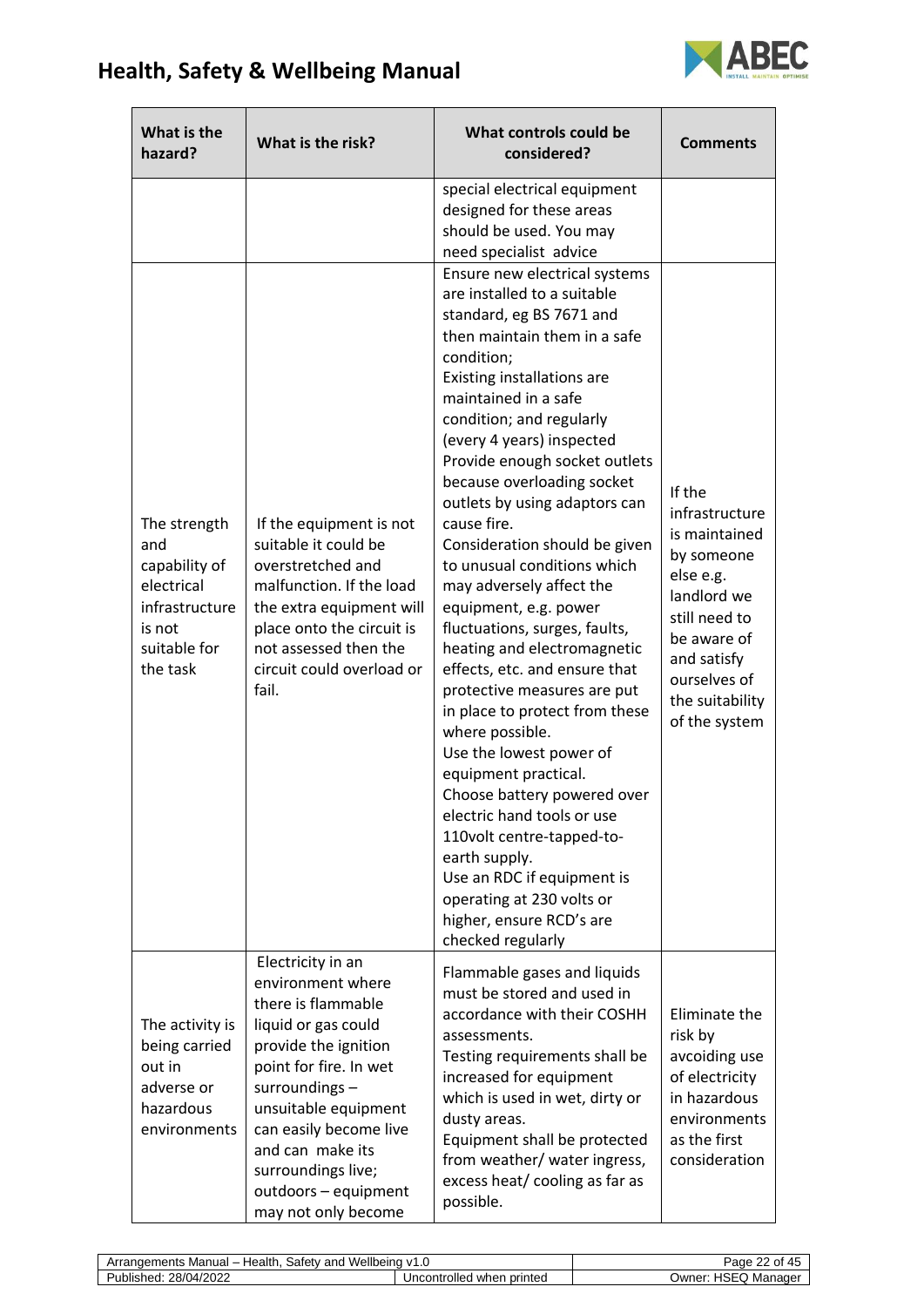

| What is the<br>hazard?                                                     | What is the risk?                                                                                                                                                                                                                | What controls could be<br>considered?                                                                                                                                                                                                                                                                                                                                                                                                                                                                                                                                                     | <b>Comments</b>                                                                                                                                                      |
|----------------------------------------------------------------------------|----------------------------------------------------------------------------------------------------------------------------------------------------------------------------------------------------------------------------------|-------------------------------------------------------------------------------------------------------------------------------------------------------------------------------------------------------------------------------------------------------------------------------------------------------------------------------------------------------------------------------------------------------------------------------------------------------------------------------------------------------------------------------------------------------------------------------------------|----------------------------------------------------------------------------------------------------------------------------------------------------------------------|
|                                                                            | wet but may be at<br>greater risk of damage;<br>and in cramped spaces<br>with a lot of earthed<br>metalwork such as<br>inside a tank - if an<br>electrical fault<br>developed it could be<br>very difficult to avoid a<br>shock. | Where it is possible that<br>mechanical damage could<br>occur (e.g. cables being<br>damaged by equipment being<br>moved, or equipment being<br>hit by moving vehicles) then<br>consideration must be given<br>to resiting the equipment or<br>providing appropriate<br>protection.)                                                                                                                                                                                                                                                                                                       |                                                                                                                                                                      |
| Working<br>space, access,<br>ventilation or<br>lighting is not<br>adequate | If the working space is<br>not adequate then the<br>risk of electrocution<br>could be increased. It<br>also introduces other<br>hazards in terms of<br>trips, breathing<br>concerns, cuts, traps<br>etc.                         | Adequate working space,<br>means of access and lighting<br>must be provided. If general<br>ventilation is not adequate<br>then LEV should be<br>considered.<br>Work involving live<br>conductors should provide<br>adequate working space to<br>allow the worker to stand<br>back from the conductor<br>without hazard, and where<br>necessary allow persons to<br>pass each other without risk.<br>Natural light is preferable to<br>artificial light but must in all<br>cases be adequate to prevent<br>injury.                                                                         |                                                                                                                                                                      |
| The<br>equipment is<br>not safe and/<br>or regularly<br>maintained         | Faults in electrical<br>equipment could cause<br>electrocution or fire                                                                                                                                                           | Equipment shall be regularly<br>maintained.<br>All equipment shall be<br>checked by the user prior to<br>use.<br>Equipment used 'on site' shall<br>be PAT tested every 3<br>months. Equipment in the<br>laboratories shall be tested<br>every 12 months<br>Equipment in the offices shall<br>be tested:<br>A - Office Equipment such as<br>desk top computers,<br>computer monitors,<br>photocopiers, fax machines,<br>shredders $etc$ – every 5 years<br>B - Microwaves, water<br>coolers, fridges etc-every 2<br>years<br>C - Cables, leads and battery<br>charging equipment - every 2 | The<br>appropriate<br>use of PAT<br>testing and<br>quarantining<br>of equipment<br>should be<br>checked via<br>periodic<br>inspection by<br>the facility<br>manager. |

| Wellbeina<br>Health<br>. Manual – '<br>۔ atetvت<br>and<br>Αľ<br>ients | $\cdot$<br>$\cdot$<br>טו             | റ്റ                       |
|-----------------------------------------------------------------------|--------------------------------------|---------------------------|
| A DOOG<br>78/04 <sub>/</sub><br>Published.<br>47 ZU ZZ                | printed<br>controlled<br>Jno<br>wher | ⊃wner:<br><b>IV</b><br>חר |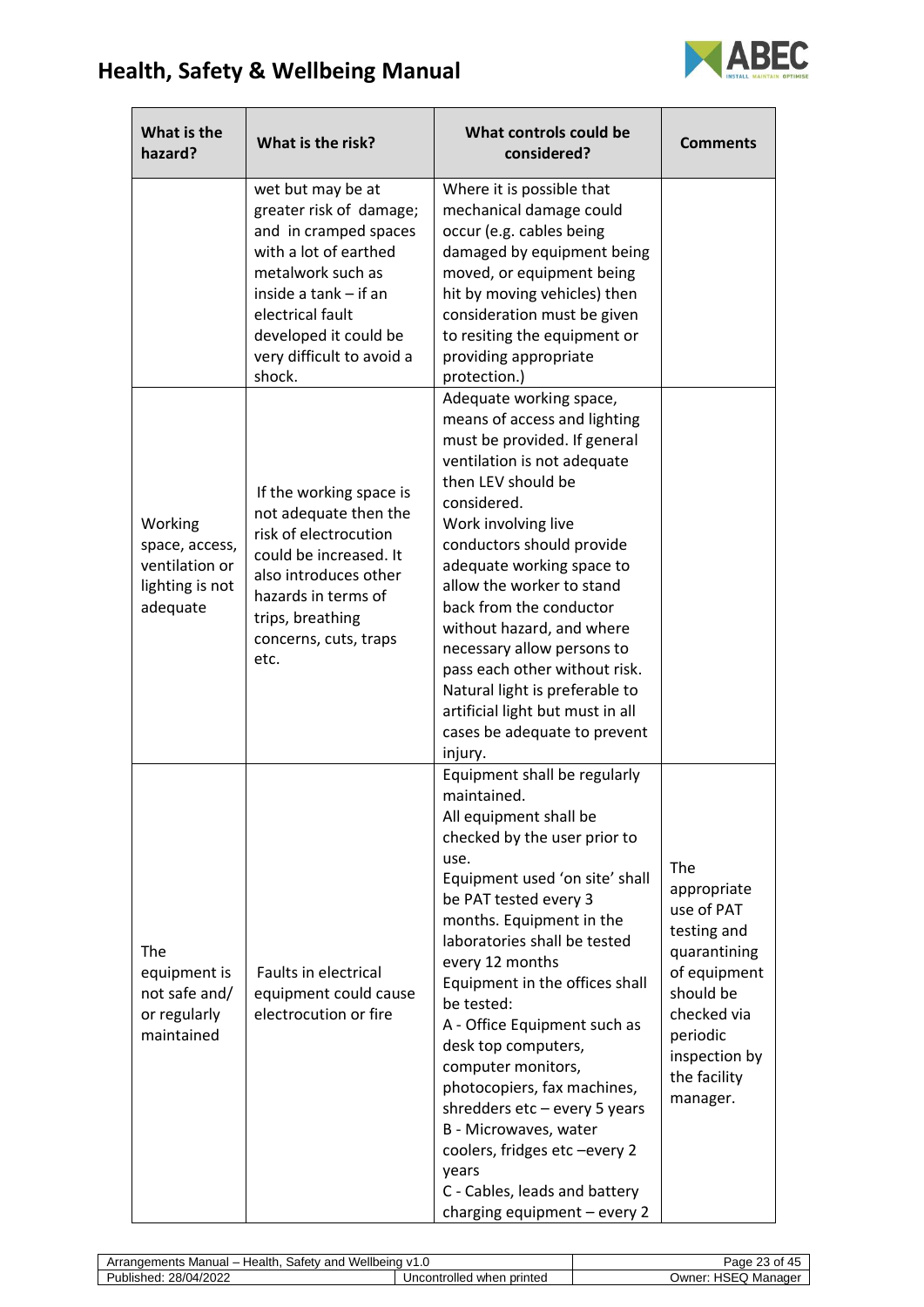

| What is the<br>hazard?                                                                                                                            | What is the risk?                                                                                               | What controls could be<br>considered?                                                                                                                                                                                                                                                                                                                                                                                                                                                                                                                                                 | <b>Comments</b>                                                                                                                                                                  |
|---------------------------------------------------------------------------------------------------------------------------------------------------|-----------------------------------------------------------------------------------------------------------------|---------------------------------------------------------------------------------------------------------------------------------------------------------------------------------------------------------------------------------------------------------------------------------------------------------------------------------------------------------------------------------------------------------------------------------------------------------------------------------------------------------------------------------------------------------------------------------------|----------------------------------------------------------------------------------------------------------------------------------------------------------------------------------|
|                                                                                                                                                   |                                                                                                                 | years except the cables which<br>are connected to equipment<br>in cat A which should be<br>tested at the same period as<br>the equipment/with the<br>equipment<br>Items such as mobile phones,<br>desk phones and laptops do<br>not need to be PAT tested<br>however their charging cables<br>do and they shall be tested<br>every 2 years as per Cat C<br>above<br>Damaged equipment, or<br>equipment which has not<br>been tested shall be removed<br>from service and marked do<br>not use.                                                                                        |                                                                                                                                                                                  |
| Earthing or<br>other<br>suitable<br>precautions<br>are not in<br>place                                                                            | <b>Electrocution could</b><br>cause serious injury or<br>even fatality. It may also<br>cause fire or explosion. | Any charged conductors, or<br>conductors which may<br>foreseeably become charged<br>must either be earthed in<br>such a way as to discharge the<br>electrical energy to earth or<br>other suitable precautions<br>taken to prevent danger<br>arising by virtue of the<br>conductors being charged. In<br>this requirement, conductor is<br>used in its broader sense and<br>may include metal casings,<br>etc and may also apply to<br>conductors not actually part<br>of the system but which are<br>within the electrostatic or<br>electromagnetic fields<br>created by the system. |                                                                                                                                                                                  |
| There is no<br>means for<br>protecting<br>against<br>excess<br>current?<br>There is no<br>means for<br>cutting the<br>supply or for<br>isolation? | Electrocution could<br>cause serious injury or<br>even fatality. It may also<br>cause fire or explosion.        | Suitably located and efficient<br>means for protecting all parts<br>of a system against<br>foreseeable excess currents,<br>i.e. faults, overloads, short<br>circuiting, etc must be<br>provided. The most common<br>forms of protection are fuses<br>or circuit breakers, although<br>the manufacturers<br>instructions should be<br>consulted for safe working                                                                                                                                                                                                                       | For clarity<br>"cutting off"<br>the electrical<br>energy supply<br>is taken to<br>mean<br>"switching<br>off", while<br>"isolation"<br>means<br>switching off<br>the<br>equipment |

| Wellbeing<br>Health.<br>. Manual – 1<br>۔atetyک<br>and<br>Arra | V1.U                            | Page<br>$\sim$                   |
|----------------------------------------------------------------|---------------------------------|----------------------------------|
| /2022<br>28/04/<br>'ublished:                                  | Uncontrolled<br>printed<br>when | . .<br>∪wner ∶<br>. Manager<br>. |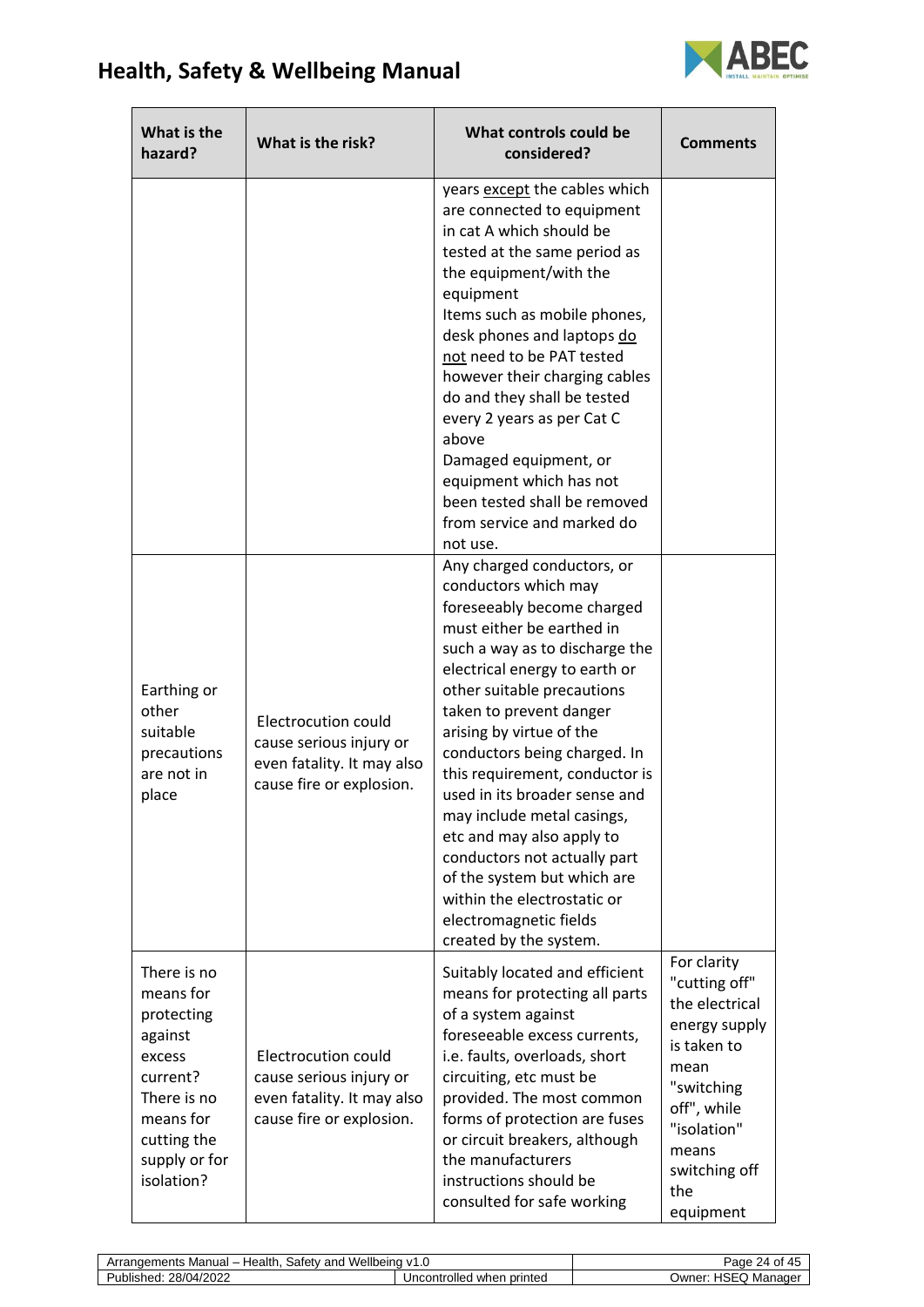

| What is the<br>hazard?                                                         | What is the risk?                                                                                                                                               | What controls could be<br>considered?                                                                                                                                                                                                                                                                                                                                                                                                                                                                                                                                                                       | <b>Comments</b>                                          |
|--------------------------------------------------------------------------------|-----------------------------------------------------------------------------------------------------------------------------------------------------------------|-------------------------------------------------------------------------------------------------------------------------------------------------------------------------------------------------------------------------------------------------------------------------------------------------------------------------------------------------------------------------------------------------------------------------------------------------------------------------------------------------------------------------------------------------------------------------------------------------------------|----------------------------------------------------------|
|                                                                                |                                                                                                                                                                 | limits and suitable<br>precautions.<br>Suitable means for cutting off<br>the electrical energy supply to<br>equipment and for the<br>isolation of any electrical<br>equipment, must be available.<br>In situations where<br>equipment cannot be<br>switched off or isolated all<br>precautions must be taken, so<br>far as is reasonably<br>practicable, to prevent any<br>danger.                                                                                                                                                                                                                          | and the<br>prevention of<br>inadvertent<br>reconnection. |
| Work on<br>equipment<br>made dead                                              | If someone is working<br>on dead equipment and<br>it is re-energised they<br>could be seriously<br>injured either by the<br>electricity or by the<br>equipment. | Adequate precautions must<br>be taken to prevent "dead"<br>equipment from becoming<br>electrically charged, if this<br>gives rise to danger. Isolation<br>from the normal electrical<br>energy source may not be<br>sufficient in all cases to<br>prevent charging or re-<br>charging.<br>All conductors shall be<br>proved "dead" at the point of<br>work before work<br>commences. Any activity<br>requiring isolation of circuits<br>etc (e.g. more than simply<br>unplugging the piece of<br>equipment) shall be carried<br>out under permit &<br>appropriate lock out<br>mechanisms shall be in place. |                                                          |
| Emergency<br>plans are not<br>in place or<br>are not well<br>known by<br>staff | If an emergency occurs<br>and staff do not know<br>what to do then they<br>may exacerbate a<br>problem or may not be<br>able to get themselves<br>to safety     | Emergency procedures shall<br>be established and the<br>appropriate persons given<br>clear and concise training and<br>instructions on how to<br>implement/use them.<br>Consider signs or posters<br>containing emergency<br>procedures especially where<br>stop buttons/ supply cut outs<br>or other controls are in place.                                                                                                                                                                                                                                                                                |                                                          |
| The location<br>of electrical<br>cabling is not<br>known                       | Cables could be drilled<br>though. If they are live<br>this could result in<br>electrocution or fire.                                                           | Cables shall always be<br>assumed to be live. No<br>'breaking ground' without<br>appropriate confirmation that                                                                                                                                                                                                                                                                                                                                                                                                                                                                                              |                                                          |

| Wellbeina<br>Health<br>Safetv<br>– Arr <i>e</i> r<br>Manual –<br>and<br>nents<br>.anger | . .<br>ں.                       | $\sim$<br>$\sim$<br>'aɑe<br>ںے |
|-----------------------------------------------------------------------------------------|---------------------------------|--------------------------------|
| 4/2022<br>28/04,<br>Published.                                                          | Uncontrolled<br>printed<br>when | HSE.<br>∪wner ∶<br>Manage<br>. |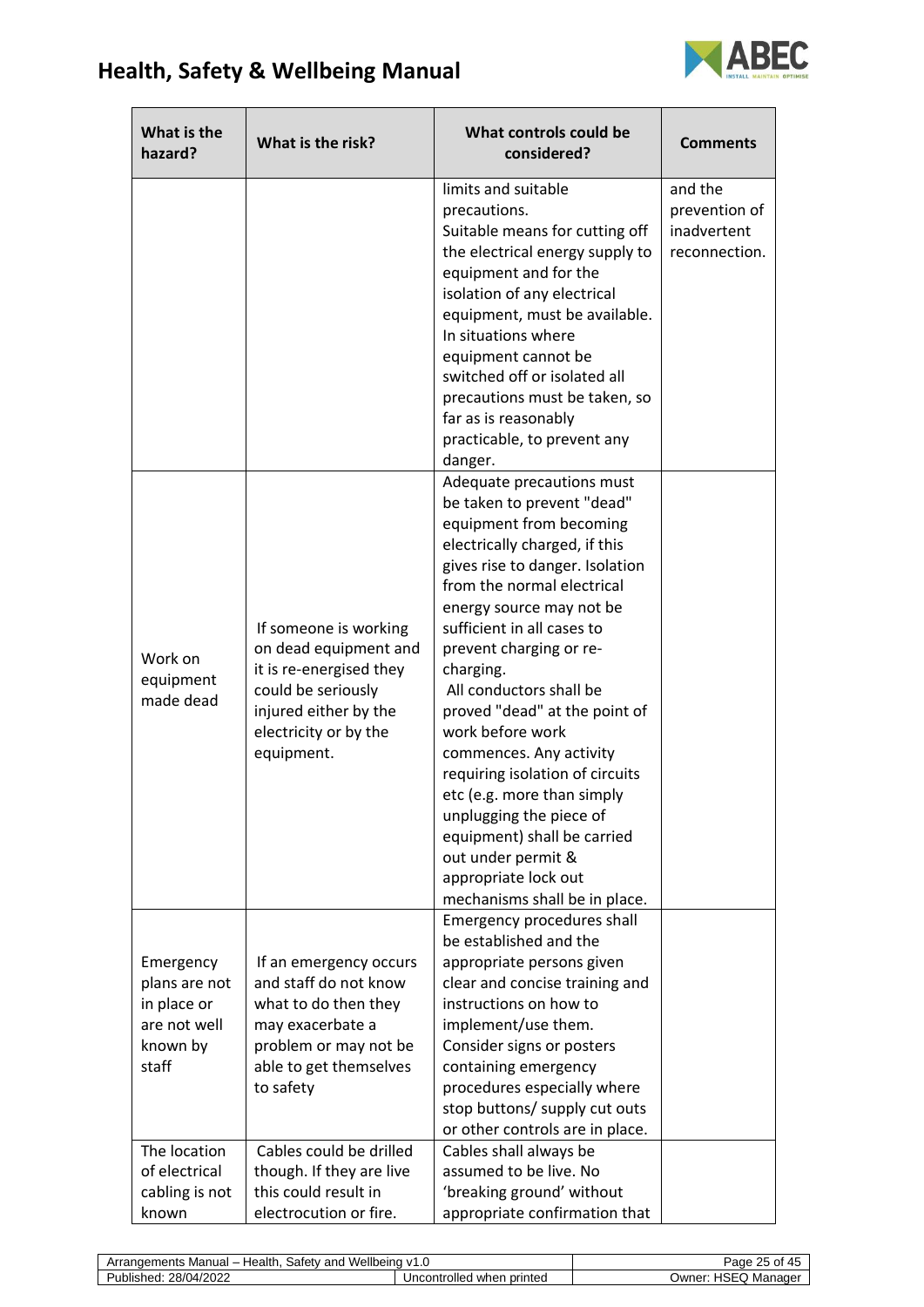



| What is the<br>hazard? | What is the risk? | What controls could be<br>considered?                                                                                                                                        | <b>Comments</b> |
|------------------------|-------------------|------------------------------------------------------------------------------------------------------------------------------------------------------------------------------|-----------------|
|                        |                   | services have been identified<br>and protected (permit to dig).<br>Drilling holes into walls or<br>similar shall only be<br>undertaken after identifying<br>cable locations. |                 |

#### <span id="page-25-0"></span>8.2.2 Batteries

<span id="page-25-1"></span>When working with, or near batteries, or when moving, *handling them* 

Do...

- Wear gloves and suitable eye protection, [refer to manufacturer's instructions].
- Empty your pockets of any metal objects that could fall onto the battery or bridge across its terminals and keep any tools secure.
- Keep sources of ignition -- such as flames, sparks, electrical equipment, hot objects and mobile phones -- well away from batteries that are being charged, have recently been charged, or are being moved.
- Use suitable single-ended tools with insulated handles.
- Fit temporary plastic covers over battery terminals.
- Charge batteries in a dedicated, well-ventilated area.
- Wash your hands thoroughly after working with batteries, especially before eating, smoking or going to the toilet.

And don't...

- Work with batteries unless you have been properly trained.
- Smoke.
- Wear a watch, ring, chain, bracelet, or any other metal item.
- Overcharge the battery -- stop charging as soon as it is fully charged.

#### <span id="page-25-2"></span>*8.2.2.1 Charging batteries*

Explosive gases are given off when batteries are charged. The risk of an explosion is great if the gases are allowed to collect. When charging batteries:

#### *8.2.2.1.1 Getting ready*

- <span id="page-25-3"></span>• Make sure you understand the battery manufacturer's instructions on charging.
- Always use a dedicated, well-ventilated charging area.
- Do not smoke, carry out hot work (e.g. welding, brazing, grinding), or use a mobile phone in the charging area.
- Do not charge batteries below electric lights or other equipment that could be an ignition source.
- Check that the charging equipment is suitable for the battery, e.g. correct voltage and charging rate.

| Wellbeina<br>Health<br>Manual –<br>satetv<br>and<br>Arrangements<br>ن ا |                                 | c.<br>'age<br>Οľ<br>26.           |
|-------------------------------------------------------------------------|---------------------------------|-----------------------------------|
| 28/04/2022<br>Published:<br>412022                                      | Uncontrolled<br>printed<br>when | 10T<br>Manager<br>⊃wner:<br>: יאר |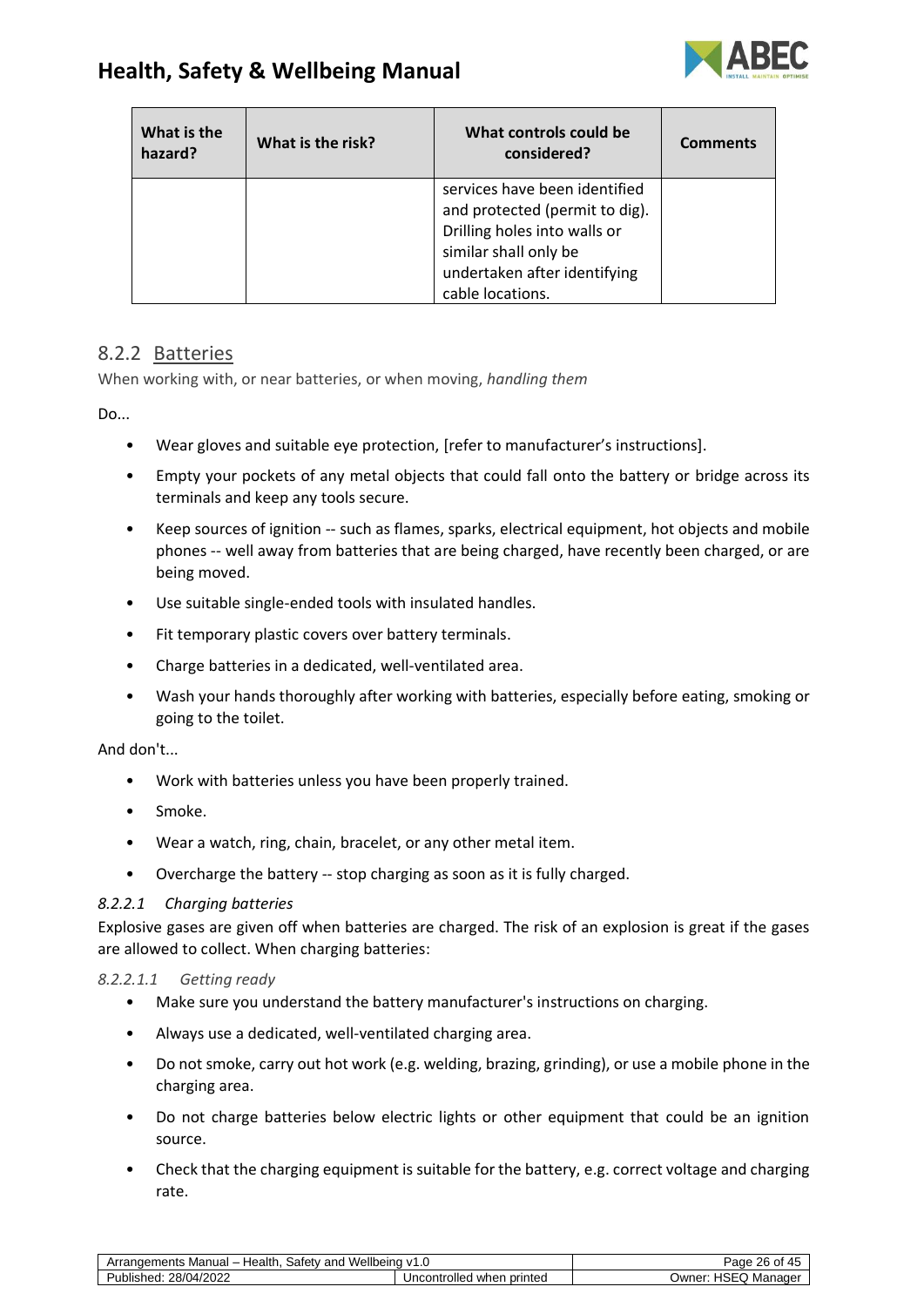

#### <span id="page-26-0"></span>*8.2.2.1.2 Charging*

- Raise the lid or open the doors of the battery compartment BEFORE starting to charge the battery. This will help to prevent an explosive mixture of gases building up.
- If charging a battery that is situated inside the vehicle (e.g. under the driver's seat or system batteries) then leave the vehicle windows open.
- Do not leave the battery charging for long periods of time like weekends or holiday breaks and if possible, not overnight especially if the battery temperature is not monitored.
- Before starting to charge a vented battery, check that the electrolyte level is just above the tops of the plates in all the cells. Top up the cells with distilled or deionised water if the level is too low.
- Make sure the charger is switched off before connecting the charging leads to the battery (unless the charger manufacturer specifies a different procedure). Connect the charger's positive + lead to the battery's positive terminal and the negative − lead to the negative terminal.
- Check that the charging leads are securely clamped in position before switching on the charger.
- If charging batteries in series periodically check the voltage is split equally between the batteries.
- Never charge the battery faster than the battery manufacturer's specified maximum charging rate.
- Do not remove or adjust the charging leads while the charger is switched on. Always switch it off first.
- Switch off the charger before disconnecting the charging leads from the battery (unless the manufacturer's instructions specify otherwise).
- Allow a vented battery to stand for at least 20 minutes after disconnecting it from the charger. Carefully top up the electrolyte with distilled or deionised water to the manufacturer's recommended level.
- Store the charging leads so that the uninsulated parts do not rest against each other or any earthed metalwork. This will prevent short circuiting if the charger is accidently switched on.
- Details of the working life of each battery must be recorded: eg installation date, charging performance, volume of water added to which cell.
- Some equipment can carry out 'fully controlled charging'. Here, the charging current is automatically reduced as the battery gets near to being fully charged. This type of equipment greatly reduces the risk of overcharging and so makes charging much safer.

#### <span id="page-26-1"></span>8.2.3 Working at Height

Working at height is a hazardous activity, which accounts for many deaths and injuries each year by falls and by falling objects striking people below.

Where a fall from height is possible, a risk assessment shall be carried out and, if possible, an alternative method for carrying out the work will be sought.

The Company will ensure:

- All working at height activities are assessed, planned and organised.
- Only competent persons shall be allowed to work at height.
- Suitable work and access equipment shall be provided and used to prevent falls from height.
- All equipment that is provided is used correctly, inspected and maintained.
- The risk of falling through fragile surfaces will be controlled.

| Wellbeina<br>Health.<br>Manual –<br>satetv<br>Arrangements<br>and | V1.0         | Page<br>∩t  |
|-------------------------------------------------------------------|--------------|-------------|
| 28/04/2022                                                        | ⊤printed     | <b>HSEQ</b> |
| $\cdots$                                                          | Uncontrolled | Manager     |
| Published:                                                        | when         | ⊃wner:      |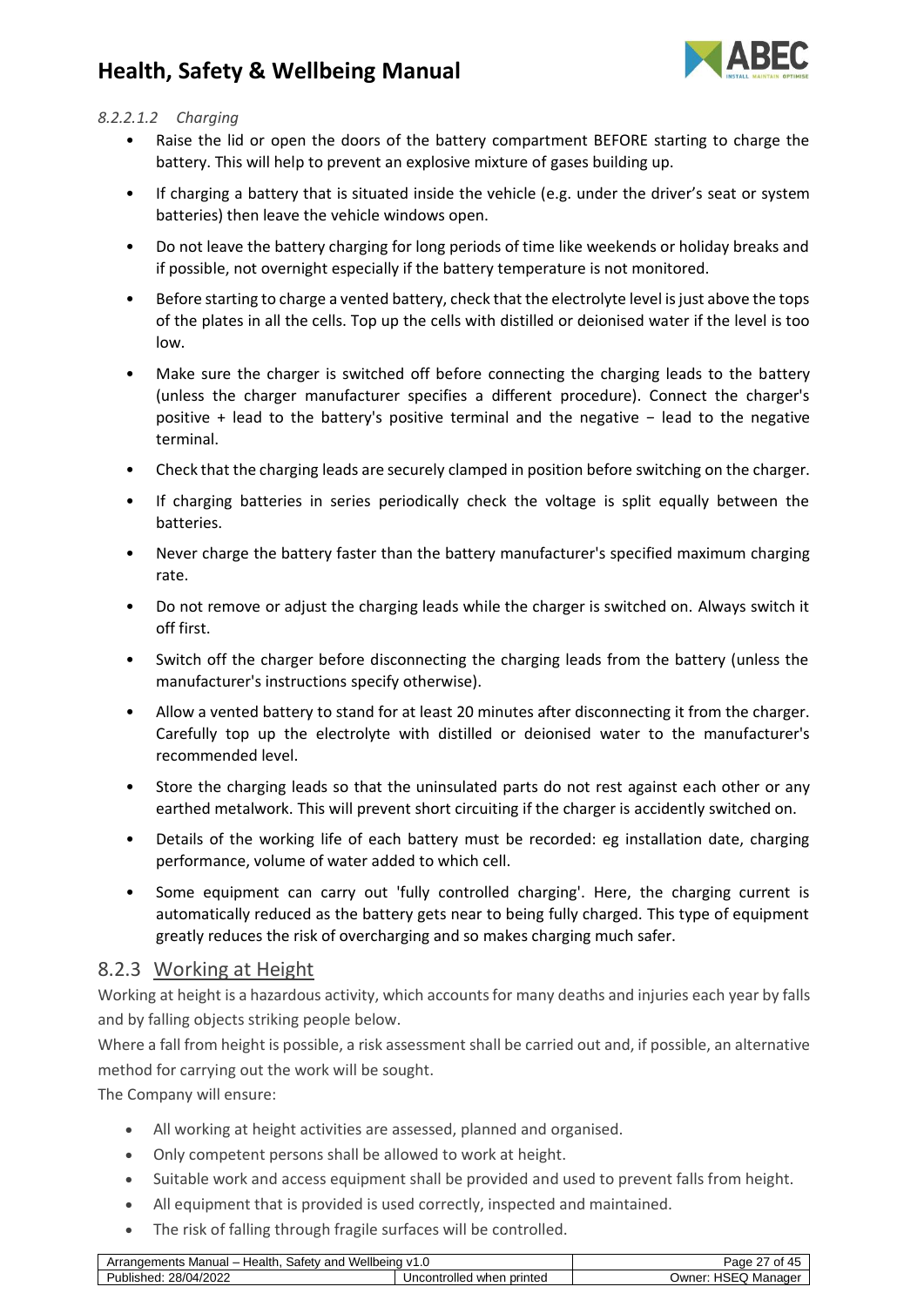

- The risk of falling objects will be controlled.
- The hierarchy for the management of work at height is:
- Avoiding work at height, where possible.
- The use of work equipment or other means to prevent falls where working at height cannot be avoided.

Where the risk of a fall cannot be eliminated the Company will employ work equipment or other measures to minimise the distance and the consequence of a fall should one occur.

Collective means of protection shall be used where possible and with individual measures used as a last resort.

#### <span id="page-27-0"></span>*8.2.3.1 Harness Work*

Some work at height may require the use of harnesses. Harness selection, wearing and care is a specialist activity and if you are required to wear a harness you should approach the HSEQ Manager to ensure you have appropriate training and a specific risk assessment in place.

#### <span id="page-27-1"></span>*8.2.3.2 Ladders*

Stepladders/ladders may only be used where it is not possible to utilise equipment with guardrails e.g. MEWPs, podiums. This may be the case in areas where there is limited space available. In these circumstances, stepladders/ladders may be used provided a suitable risk assessment has been carried out. Stepladders/ladders must be regularly inspected. In general, only fibreglass ladders will be used. ABEC do not own ladders so they will need to be hired or provided by the client. They must be tagged with a unique identifier, have an inspection record showing they have been examined by a competent person and the user should visually examine the ladder before use. we need to have a quick look at equipment before we use it to make sure it isn't damaged or faulty. If it is damaged don't use it. If a ladder has been painted, or if the rungs have been covered with tape and you can't see if they're splintered or bent then don't use that ladder because you can't be sure that it hasn't been damaged.

#### <span id="page-27-2"></span>*8.2.3.3 Scaffolds*

Where scaffolding is required to allow access, this will be designed and erected by a competent scaffolding contractor. ABEC will ensure that details of the use and loadings required for the scaffold are provided to the scaffolding contractor.

Before accepting a scaffold for use, the Site or Project Manager will obtain a handing over certificate from the Scaffolding Contractor. ABEC will also require that the scaffold is regularly inspected. No person, other than a competent Scaffolder will be permitted to alter, erect, dismantle or otherwise work on any scaffold. All scaffolds will be checked at the end of each working day to ensure that access to the scaffold cannot be easily made by children and other unauthorised persons.

Materials must not be dropped or thrown down from scaffolds, other than using a chute, or another suitable safe method. To prevent debris chutes from being used as slides when unattended, access to the upper ends of the chutes should be prevented, e.g. by providing a lockable cover or an effective barrier.

#### <span id="page-27-3"></span>*8.2.3.4 MEWPS*

Portable access equipment such as MEWPs, mobile towers, podiums, stepladders etc. will only be erected/used by competent operatives. Control measures to minimise the risks associated with this type of equipment must be detailed in task-specific risk assessments. MEWPS can only be operated by competent persons

| : Wellbeina<br>Health<br>Safetv<br>rranger.<br>and<br>Manual –<br>ıements | 1.V            | 28<br>Page<br>−∙ |
|---------------------------------------------------------------------------|----------------|------------------|
| 28/04/2022                                                                | rolled         | HSEQ             |
| $\cdots$                                                                  | ∣ when printed | Owner:           |
| Published:                                                                | Uncontr        | . Manager        |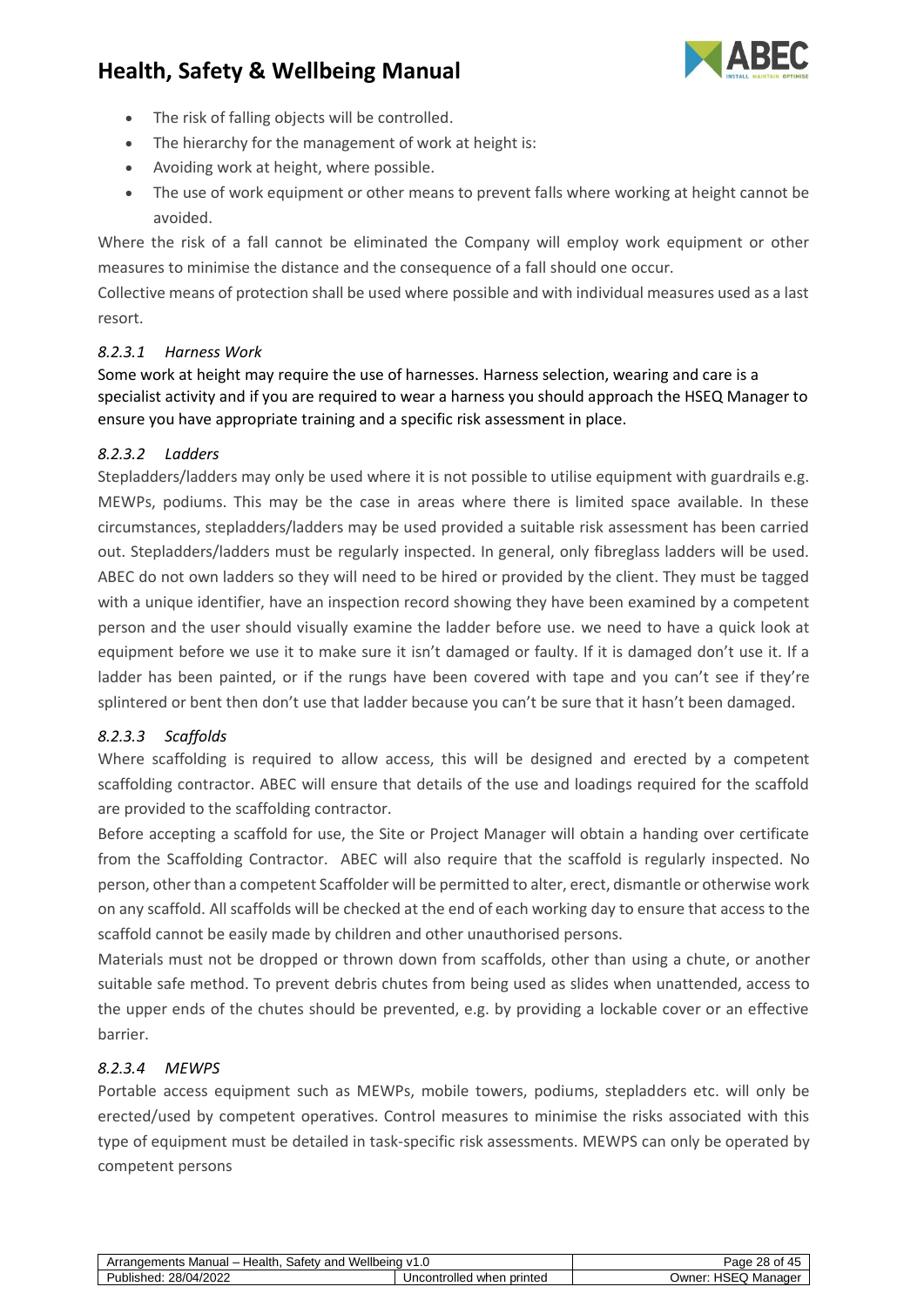

### <span id="page-28-0"></span>8.2.4 Working under raised floors

Where we are working below raised floors, we must always lift the correct number of tiles required to access. Never work under a floor tile. Barriers must be placed, and secured, around floor openings. Barriers should be placed at least one floor tile back from the open edge of any tile to allow access in and out of the open floor area. If you see any unguarded floor openings report them and if possible, protect them immediately.



### <span id="page-28-1"></span>8.2.5 PPE

Many of our customers have rules on what PPE must be worn on their sites and you must ensure that you wear the PPE they ask you to unless it will compromise your safety by conflicting with equipment that your risk assessment has asked you to wear. In this circumstance you should stop work and seek advice from your line manager or the HSEQ Manager.

ABEC provides you with workwear and PPE. If you need new PPE and you don't know how to obtain it please speak to your line manager. Do not use PPE, which is damaged, dirty or does not fit correctly.

### <span id="page-28-2"></span>8.2.6 Slips and Trips

Slips and trips are probably the most common type of accident at work. A lot of slips and trips are caused by people tripping over things that have been left where they shouldn't be. Which means a lot of them are easy to prevent by making sure that our work areas are planned, there is space for us and others to work, and that we have space to store things. We also need to make sure we keep things neat and tidy, wipe up spills and tell people if flooring or slabs are uneven/ damaged.

It's very easy to trip when we are distracted/ not looking where we are going so try to avoid using your phone on stairs.

Having the right footwear can make a huge difference to your chance of slipping and falling. If your feet are uncomfortable, or your footwear is old and worn then think about replacing it. Make sure you're wearing the right footwear for the environment.

Stop floors from becoming slippery by wiping up spills. In bad weather try to stop mud/rain being tracked into cabins or corridors by keeping your boots clean and wiping your feet. If you can't clear it, report it.

Keeps floors tidy, think about the position of cables, tools and equipment and keep walkways clear. High footfall areas should be kept in good repair and well lit. If you see a problem that you can't sort, then report.

| Wellbeing<br>Health.<br>$_{\rm A}$ rr $\epsilon$<br>Safet.<br>rangements<br>and<br>Manual –<br>יר | ററ<br>Page<br>Οt<br>∠⊃          |                                      |
|---------------------------------------------------------------------------------------------------|---------------------------------|--------------------------------------|
| $A/\Omega$ 4/2020<br>28/0<br>ublished:<br>2022<br>$\cdot$                                         | Uncontrolled<br>printed<br>when | HSE<br>∪wner:<br>Manage <sup>r</sup> |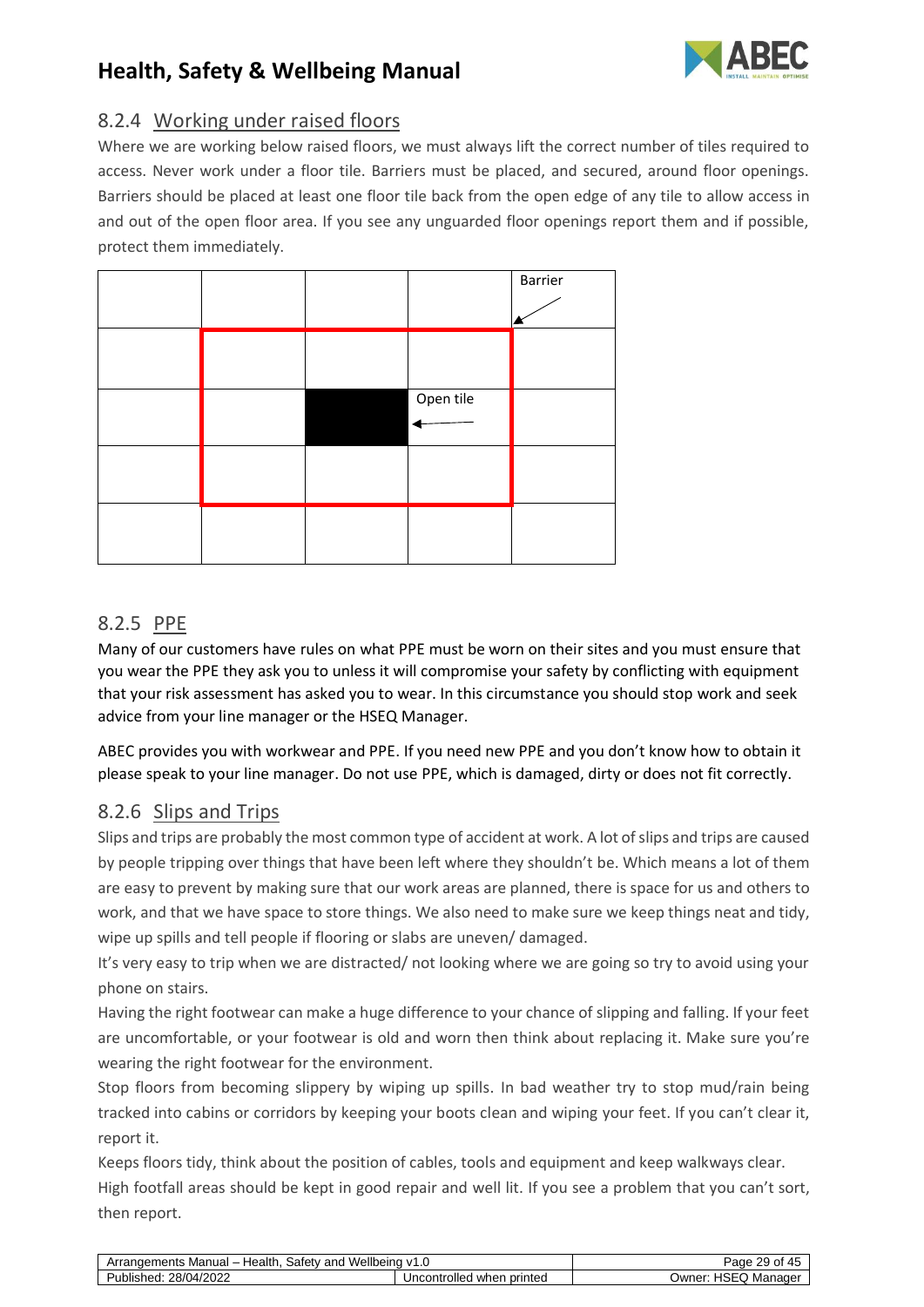

### <span id="page-29-0"></span>8.2.7 Overhead obstructions

A lot of our workspaces contain overhead obstructions such as trays, racks or pipes. Either wear a hard hat, or a bump cap and make sure you remain aware of your workspace. If you can move yourself, or the obstruction to minimise the risk then do.

### <span id="page-29-1"></span>8.2.8 Confined Spaces

Working in confined spaces requires specific training, a written rescue plan and a specific risk assessment. ABEC do not carry out confined space working.

### <span id="page-29-2"></span>8.2.9 Driving and vehicles

#### <span id="page-29-3"></span>*8.2.9.1 Vehicle Safety and Maintenance.*

All road vehicles supplied will be maintained as 'road legal' by the lease company but each driver is responsible for that vehicle at the time of use. Each vehicle will carry the required insurance for work purposes, road tax and, where necessary a current MOT. Company vehicles older than three years shall be subject to an annual test for roadworthiness and safety (an 'MOT') unless other periods are required by law. Company vehicles will be serviced every 10,000 miles or as recommended by the manufacturer whichever is the more frequent.

You must be an authorised licensed driver to operate a company vehicle**.** Persons not authorised or employed by the company are not to operate a company vehicle.

Before the operation of a company vehicle instruction on the appropriate steps to take if you were involved in a road traffic accident i.e. how to fill out the accident report form and take names of witnesses will be provided.

#### <span id="page-29-4"></span>*8.2.9.2 Driver responsibilities*

Vehicle checks should be carried out by drivers before using the vehicle – check to include lights, mirrors, tyres and any damage to the vehicle (see vehicle check sheet). The Director or Line Manager should be informed immediately if there are any concerns over the safety or roadworthiness of the vehicle.

Drivers will be expected to operate the vehicle following all the necessary regulations and as a minimum per the Highway Code (or the local equivalent). They should never put themselves or others at risk. ABEC does not expect drivers to exceed prescribed speed limits at any time and any offences committed by drivers whilst on company business will be treated seriously and could result in disciplinary action and possible dismissal. The driver will be responsible for the payment of any fines for traffic violations, parking etc.

#### **Drivers must ensure:-**

- They hold a suitable and current licence for the vehicle in use. Copies of the licence taken by ABEC for the file will be from original documents only.
- The Directors should be informed of any changes to their driving licence within 24 hours.
- They report all vehicular accidents to the Director for Health and Safety as soon as possible but always within 24 hours, and they should also ensure the insurance company is informed per company policy and the insurer's terms and conditions.
- Always ensure the vehicle is used for its intended purpose and no other.
- Drivers MUST NOT drive under the influence of drugs or alcohol, where prescription drugs are used, check with the label or your GP before driving.
- Medical conditions that affect driving MUST be brought to the company's attention as soon as known.
- Smoking in company vehicles is not permitted

| Wellbeina<br>Health.<br>satetv<br>Arrangements Manual – i<br>and<br>ີ ∨1.∪ |                                 | ∩t<br>Page<br>- OU<br>v<br>− →                |
|----------------------------------------------------------------------------|---------------------------------|-----------------------------------------------|
| 28/04/2022<br>Published:                                                   | printed<br>Uncontrolled<br>when | <b>HSE</b><br>. Manager<br>⊃wner <sup>.</sup> |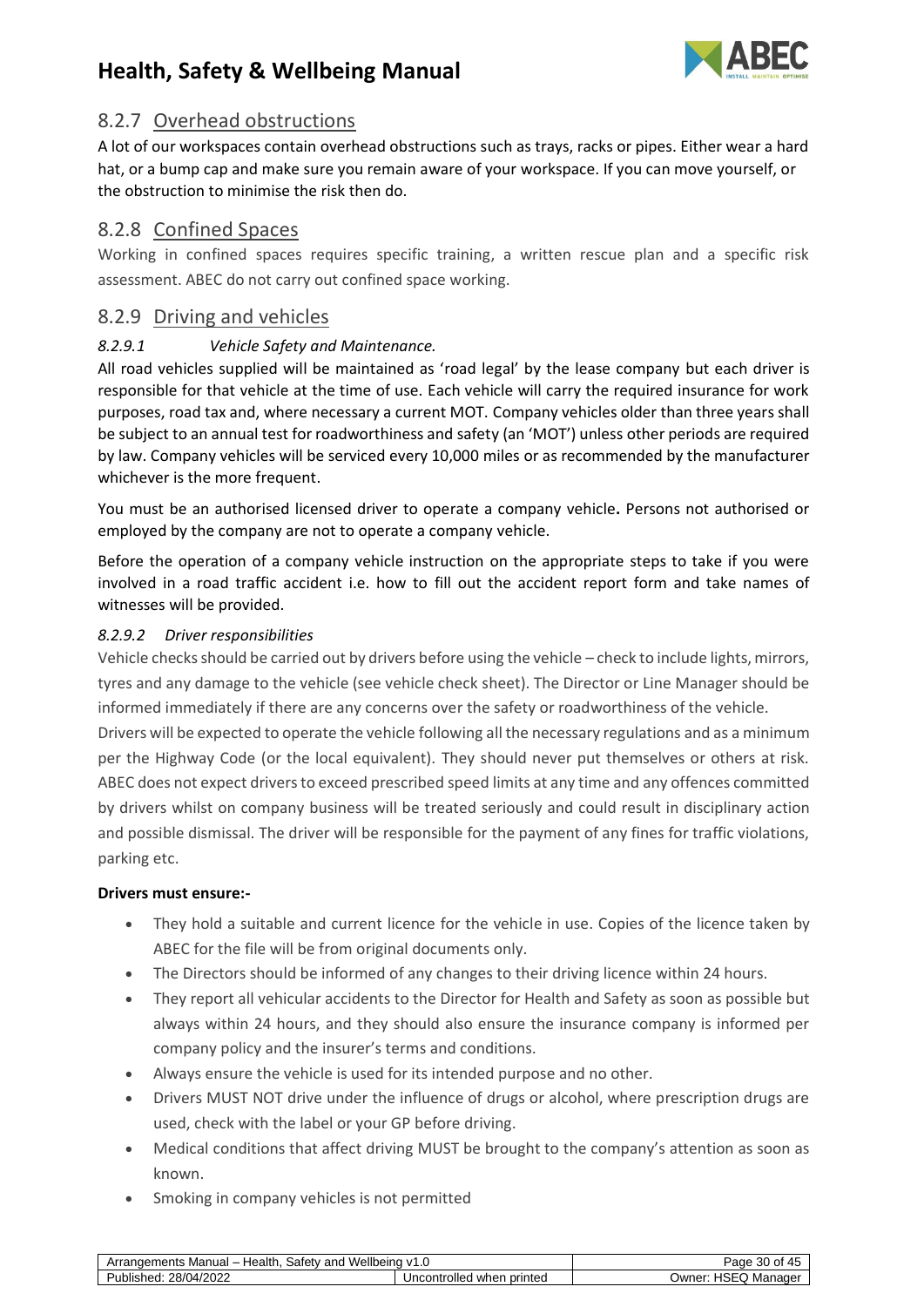

#### <span id="page-30-0"></span>*8.2.9.3 Drivers using their vehicle for ABEC business*

Drivers using their cars on ABEC business must ensure that their car is fit for purpose and complies with the Road Traffic Act. They must ensure they provide ABEC with a copy of their insurance documents (which should ensure the car is covered for work purposes), and a current MOT certificate if needed. Drivers will be expected to maintain their cars following the manufacturer's recommendations.

#### <span id="page-30-1"></span>*8.2.9.4 Mobile Phone in vehicles*

It is an offence to use a handheld mobile phone or similar device whilst driving or in certain other circumstances. ABEC does not require staff to make or receive calls whilst driving on business. We do not prohibit the use of mobile phones while driving provided they are appropriately cradled and used in line with the current legislation where you are driving. It is the driver's responsibility to make themselves aware of any local laws regarding the use of mobile phones whilst driving.

It is an offence in the UK to use a handheld mobile device interactively to access any sort of data including internet, text, or other images. Drivers who use a cradle hands-free phone could also face prosecution for failing to have proper control of their vehicle if their driving is dangerous or reckless because of the distraction. The use of a handheld phone, even when stationary i.e., in a traffic jam at the traffic lights, is also an offence.

When driving on ABEC business

- All mobile phones other than those in a fixed hands-free cradle **must** be turned off.
- Any calls made or received while driving should be kept to the shortest duration practical. If necessary, stop the vehicle and return the call if a long or complex discussion is required.
- You can make a 999 call on a handheld phone if it would be unsafe for you to stop.
- Set up and activate data services such as podcasts/ music streaming and satnav facilities before you start your journey and only adjust them while the vehicle is stationary.

#### <span id="page-30-2"></span>8.2.10 Lone Working

#### <span id="page-30-3"></span>*8.2.10.1 What is lone working?*

Lone working is when you are working without anyone else close by. We all work alone sometimes. We could be working on a panel, working in a plantroom, staying late in the office, working from home when everyone else is out, travelling to a clients for a meeting or staying away in a hotel.

#### <span id="page-30-4"></span>*8.2.10.2 Why is lone working a problem?*

- If you are working on your own and something goes wrong, there is no-one to help you.
- If you are working on your own for long periods it can be lonely.
- Working on your own might make you more at risk of violence or abuse (you could be seen as an easy target if you're on your own).
- You could be more at risk because the job you're doing really needs 2 people, like moving something heavy.
- You could be at risk if you're not experienced with what you're doing, and you make a mistake.

In most cases the chance that something will go wrong, and the chance that no-one will notice, are very small. In some situations, there is more chance that you could hurt yourself and more chance no-one would know.

ABEC has a responsibility to make sure your workplace is safe, and this includes making sure that there is someone to help you if you need it.

| ` Wellbeina<br>Health<br>Safetv<br>Arr <i>∈</i><br>. Manual<br>ements<br>and<br>ranger | Page<br>0t<br>$\sqrt{2}$<br>ີ<br>᠇ |                |
|----------------------------------------------------------------------------------------|------------------------------------|----------------|
| 28/04/2022                                                                             | Uncontrolled                       | ∪wner:         |
| 'ublished:                                                                             | ∣ when printed                     | . ISEQ Manager |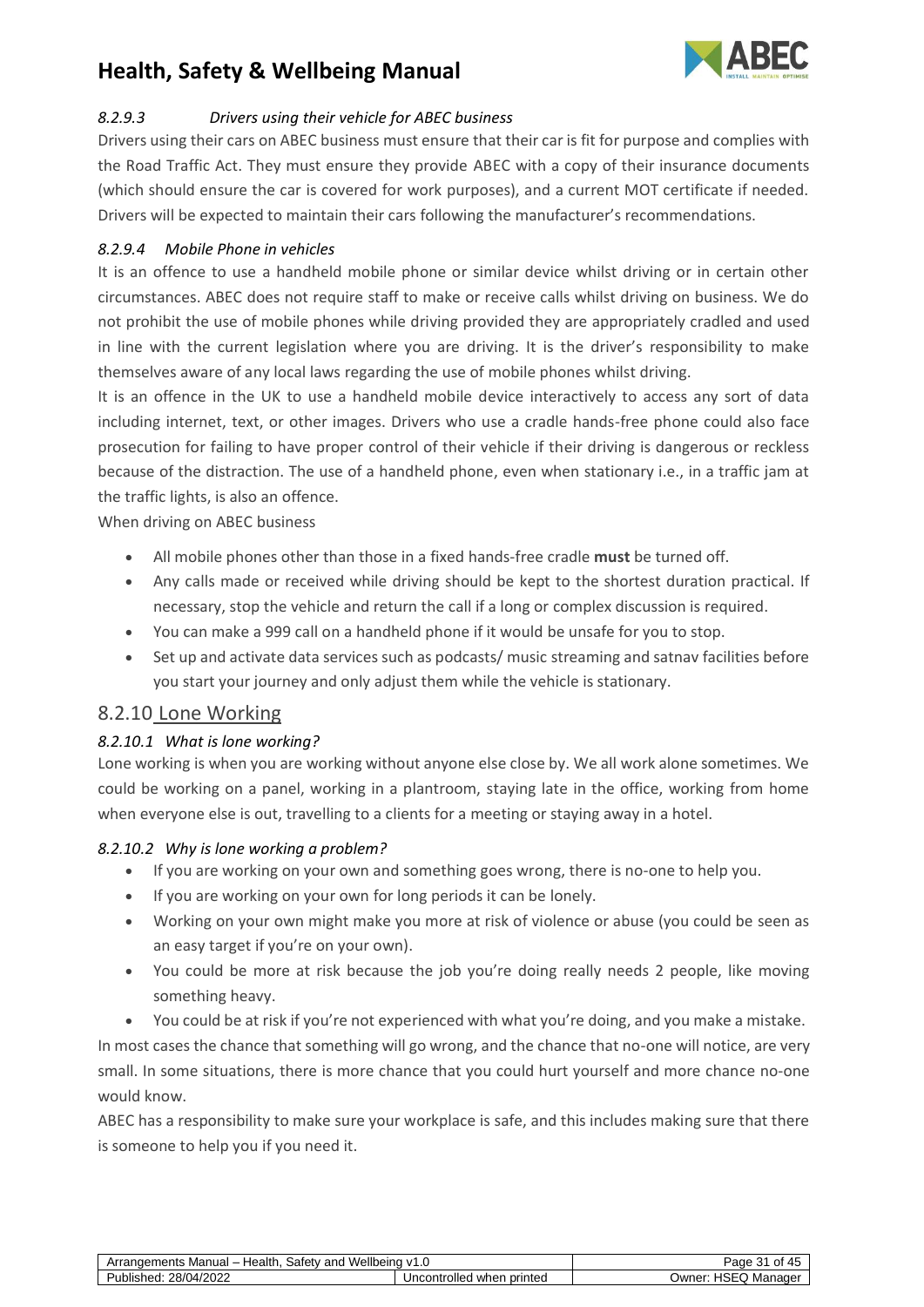

#### <span id="page-31-0"></span>*8.2.10.3 WHAT IS ABEC DOING TO HELP ME STAY SAFE?*

Our Policy is that we will manage the risks associated with lone working to ensure that you are able to complete your work activities safely, without fear or threat.

#### <span id="page-31-1"></span>*8.2.10.4 WHAT DOES THAT MEAN?*

All the things that you do at work must have a risk assessment. Some places we work have been assessed by others (e.g., the offices), some of you assess your workplaces before you start work (e.g., service engineers) because your workplaces change so frequently.

We have identified some work that you are not allowed to do on your own.

We have identified some environments where there are things that increase your risk and you must make sure you have reviewed the risk before you start this work.

Your personal circumstances (e.g., a health condition) might mean we need to discuss if you should be working on your own because of the increased risk caused by your health.

If we have ever asked you to do work, or to work in a place which doesn't feel safe you should stop, get yourself to somewhere that is safe and then ask someone for support (e.g., your line manager, the HSEQ Manager or a Director)

#### *8.2.10.5 WHAT DO I NEED TO DO TO STAY SAFE?*

- <span id="page-31-2"></span>• Understand what activities you are not allowed to do on your own.
- Minimise the amount of lone working you do by co-ordinating work with other people if you can.
- Think about the activities in advance and if there is anything that needs more than one person then make sure there is someone to help you.
- If you're quoting work, then make sure you include extra people where the work requires it.
- Raise any concerns with your line manager and/or the HSEQ Manager.

#### <span id="page-31-3"></span>*8.2.10.6 When is it OK to work on my own?*

Most of the time when you are working on your own, you're going to be safe and there are unlikely to be any problems. Working on your own is usually ok if the work has been properly planned and you know how to keep yourself safe.

| <b>Activity/hazard</b>                                       | <b>Risk level</b> | <b>Can I work</b><br>on my<br>own? | <b>Other controls</b>                                                                                                                                                                      |
|--------------------------------------------------------------|-------------------|------------------------------------|--------------------------------------------------------------------------------------------------------------------------------------------------------------------------------------------|
| Working in a plant room or other<br>area alone               | Med               | YES.                               | Pre-work checks to identify any specific<br>risks.<br>STOP if you're unsure or you need 2 people.<br>Make sure you have recorded the emergency<br>contact details for the site you are at. |
| Travelling for work on your own                              | Low               | <b>YES</b>                         | Make sure someone knows where you are<br>going/ keep your diary up to date.                                                                                                                |
| Working in a client/site office on your<br>own               | Low               | <b>YES</b>                         | Make sure someone knows where you are.<br>Sign in and out.                                                                                                                                 |
| Working in the office alone                                  | Low               | <b>YES</b>                         | Make sure someone knows where you are.                                                                                                                                                     |
| Working in a plant room/ on site near<br>but not with others | Low               | <b>YES</b>                         | Pre-work checks to identify any specific<br>risks.<br>STOP if you're unsure or you need 2 people.<br>Make sure you have recorded the emergency<br>contact details for the site you are at. |

Table 1: Examples of lone working activities

| Wellbeina<br>Health.<br>Safety<br>Arrangements<br>Manual –<br>∍and | 1.V                            | Page<br>Ωt<br>$\mathbf{u}$<br>-52<br>∸ |
|--------------------------------------------------------------------|--------------------------------|----------------------------------------|
| 28/04/2022<br>Published:                                           | Uncontrolled<br>∣ when printed | <b>HSEQ</b><br>Manader<br>Owner:       |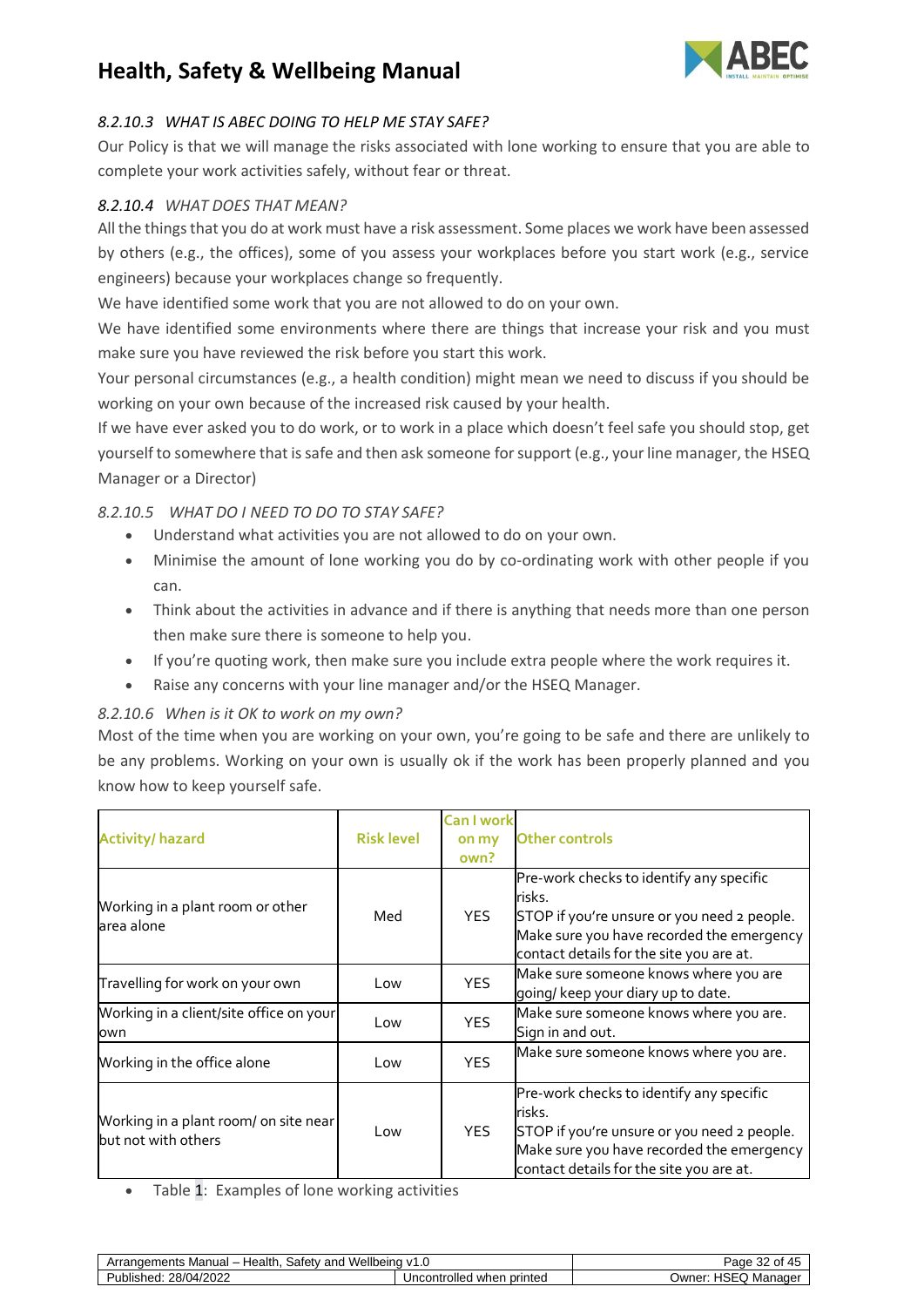

#### <span id="page-32-0"></span>*8.2.10.7 WHEN IS IT NOT OK TO WORK ON MY OWN?*

There are some activities that you shouldn't do on your own. It's very unlikely that you can keep yourself safe on your own in these situations.

| <b>Activity/hazard</b>                                                                                                                                                        | <b>Risk level</b> | Can I work on<br>my own? | <b>Other controls</b>                                                      |
|-------------------------------------------------------------------------------------------------------------------------------------------------------------------------------|-------------------|--------------------------|----------------------------------------------------------------------------|
| Working anywhere you need to wear a<br>harness                                                                                                                                | High              | No.                      | Specific risk assessment and<br>rescue plan required. 2 people<br>or more. |
| Working with access to live uninsulated<br>conductors at 230V or above (or if you are<br>working in a place where you need help to<br>keep others away from live conductors.) | High              | No.                      | Specific risk assessment<br>required. 2 people or more.                    |
| Working from an unsecured / unfooted ladder<br>(not step ladder)                                                                                                              | High              | No.                      | Specific risk assessment and<br>someone to foot ladder.                    |
| Working in a designated confined space                                                                                                                                        | High              | No.                      | Specific risk assessment and<br>rescue plan required. 2 people<br>or more. |

### <span id="page-32-1"></span>8.2.11 Violence and Aggression

ABEC will assess the risks to all our staff and introduce all reasonable steps to minimise and control the risk of violence, verbal abuse or intimidating behaviour. Facing aggressive behaviour is not part of any employee's job, and the reporting of such incidents will not reflect badly on employees.

To assess the risk to personnel, employees should report if they experience any incident that subjects them to:

- Physical assault, whether or not injury results.
- Verbal abuse, shouting or swearing.
- Threatening behaviour, with or without any form of weapon.
- Anything that they feel might damage their health through anxiety or stress.

For those jobs that are identified to have increased risks, ABEC will introduce physical controls where reasonably practicable, together with sufficient information, instruction and training to enable the employee to minimise the risk.

#### <span id="page-32-2"></span>8.2.12 Equipment

All equipment used, hired or purchased must be 'fit for purpose' and comply with all relevant regulations. ABEC is committed to the selection, use and maintenance of Plant and Equipment, to ensure that the health and safety of users are protected.

#### <span id="page-32-3"></span>*8.2.12.1 Use and maintenance of tools*

The **Project Managers/ Engineers** are responsible for ensuring effective maintenance is implemented on-site. Office Managers, Contracts Managers/ Service Managers are responsible for identifying other equipment which requires maintenance and ensuring processes are in place to facilitate that. Risk assessments will consider the tools and equipment for the activity.

#### <span id="page-32-4"></span>*8.2.12.2 Purchasing of equipment*

ABEC's purchasing processes must be followed. All equipment purchased must conform to the relevant standards. The purchase requestor is responsible for ensuring that the equipment requested meets any standards needed. This includes equipment which is being hired for use on site. Hired equipment must be checked before use to ensure it is fit for purpose and checked periodically thereafter.

| Wellbeing<br>$\ddot{\phantom{a}}$<br>Health.<br>Manual –<br>satetv<br>Arrangements<br>and | ^+<br>$\sim$<br>'aɑe<br>ີ<br>- 91     |                                          |
|-------------------------------------------------------------------------------------------|---------------------------------------|------------------------------------------|
| 28/04/2022<br>Published:                                                                  | olled.<br>printed<br>∪ncontr′<br>wnen | . HSF $\cap$<br>Jwner:<br>Manager<br>- 4 |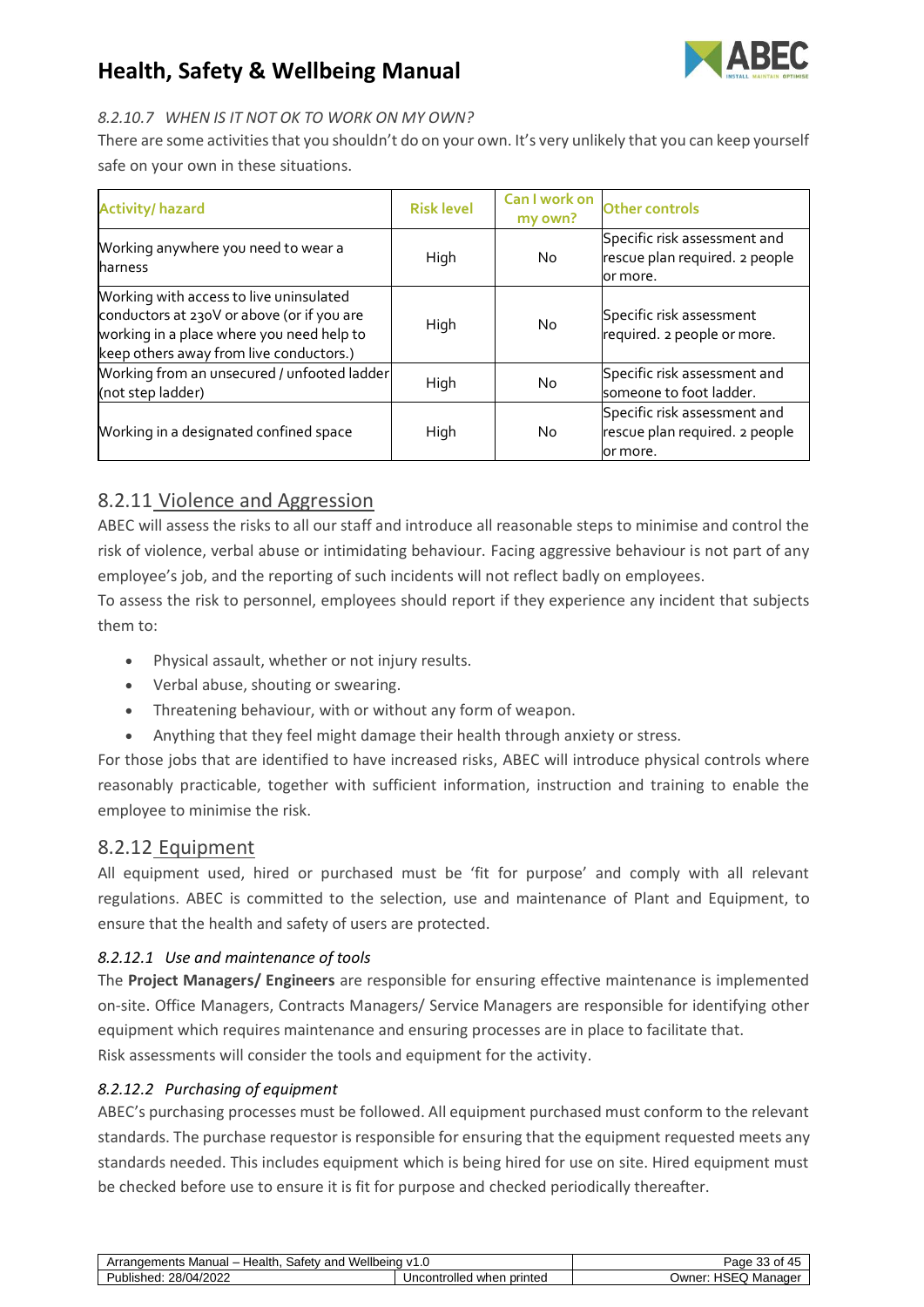

#### <span id="page-33-0"></span>*8.2.12.3 Existing*

All existing equipment must comply with regulations and any guards must be fitted before use. All employees must ensure that the equipment in use is safe and report back all defects or failures to their line managers.

#### <span id="page-33-1"></span>*8.2.12.4 Testing & Calibration*

#### <span id="page-33-2"></span>*8.2.12.4.1 Electrical*

Mains testing will be done on a five-yearly basis. The frequency for testing portable and transportable equipment shall be as per the table below

| Equipment / environment                                                                                              | User<br>checks | Visual<br>Formal<br>Inspection                                | Combined inspection<br>and testing                                      |
|----------------------------------------------------------------------------------------------------------------------|----------------|---------------------------------------------------------------|-------------------------------------------------------------------------|
| Battery operated (less than 20 volts)                                                                                | <b>No</b>      | <b>No</b>                                                     | <b>No</b>                                                               |
| Extra-low voltage (less than 50 volts AC) e.g.<br>Telephone equipment, low voltage desk lights                       | <b>No</b>      | <b>No</b>                                                     | <b>No</b>                                                               |
| IT e.g., Desktop computers, VDU screens                                                                              | No             | Yes                                                           | if<br>double<br>No,                                                     |
|                                                                                                                      |                | 4 years                                                       | insulated, otherwise<br>every 4 years                                   |
| Photocopiers, fax machines NOT handheld,                                                                             | No             | Yes                                                           | if<br>double<br>No,                                                     |
| rarely moved                                                                                                         |                | 4 years                                                       | insulated, otherwise<br>every 4 years                                   |
| Double insulated equipment NOT hand-held,                                                                            | No             | Yes                                                           | <b>No</b>                                                               |
| moved occasionally e.g., Fans, table lamps,<br>slide projectors                                                      |                | 4 years                                                       |                                                                         |
| Double insulated equipment HAND-HELD e.g.                                                                            | Yes            | Yes                                                           | <b>No</b>                                                               |
| Some floor cleaners                                                                                                  |                | 12 months                                                     |                                                                         |
| Earthed equipment (Class 1) e.g., electric                                                                           | Yes            | Yes                                                           | Yes                                                                     |
| kettles, some floor cleaners, cables (leads) and<br>plugs connected to the above, extension leads<br>(mains voltage) |                | 6 months $-$ 4 years<br>depending on the<br>type of equipment | 1-4 years depending<br>the<br>type<br>of<br>on<br>equipment<br>it<br>is |
|                                                                                                                      |                | it is connected to                                            | connected to                                                            |
| Any non-battery-operated electric equipment<br>taken to service sites by engineers                                   | Yes            | Yes                                                           | Yes                                                                     |
|                                                                                                                      |                | annually                                                      | annually                                                                |
| Any non-battery-operated electric equipment<br>taken to major projects sites by engineers                            | Yes            | Yes, every 3 months                                           | Yes, every 3 months<br>(110V)<br>or<br>every<br>month (230v)            |

| Wellbeing v1.0<br>Health.<br>Safety and<br>Arrangements<br>Manual – |                                   | Page<br>34<br>of 45    |
|---------------------------------------------------------------------|-----------------------------------|------------------------|
| 28/04/2022<br>Published:                                            | Uncontrolled<br>ı printed<br>when | HSEQ Manager<br>⊃wner: |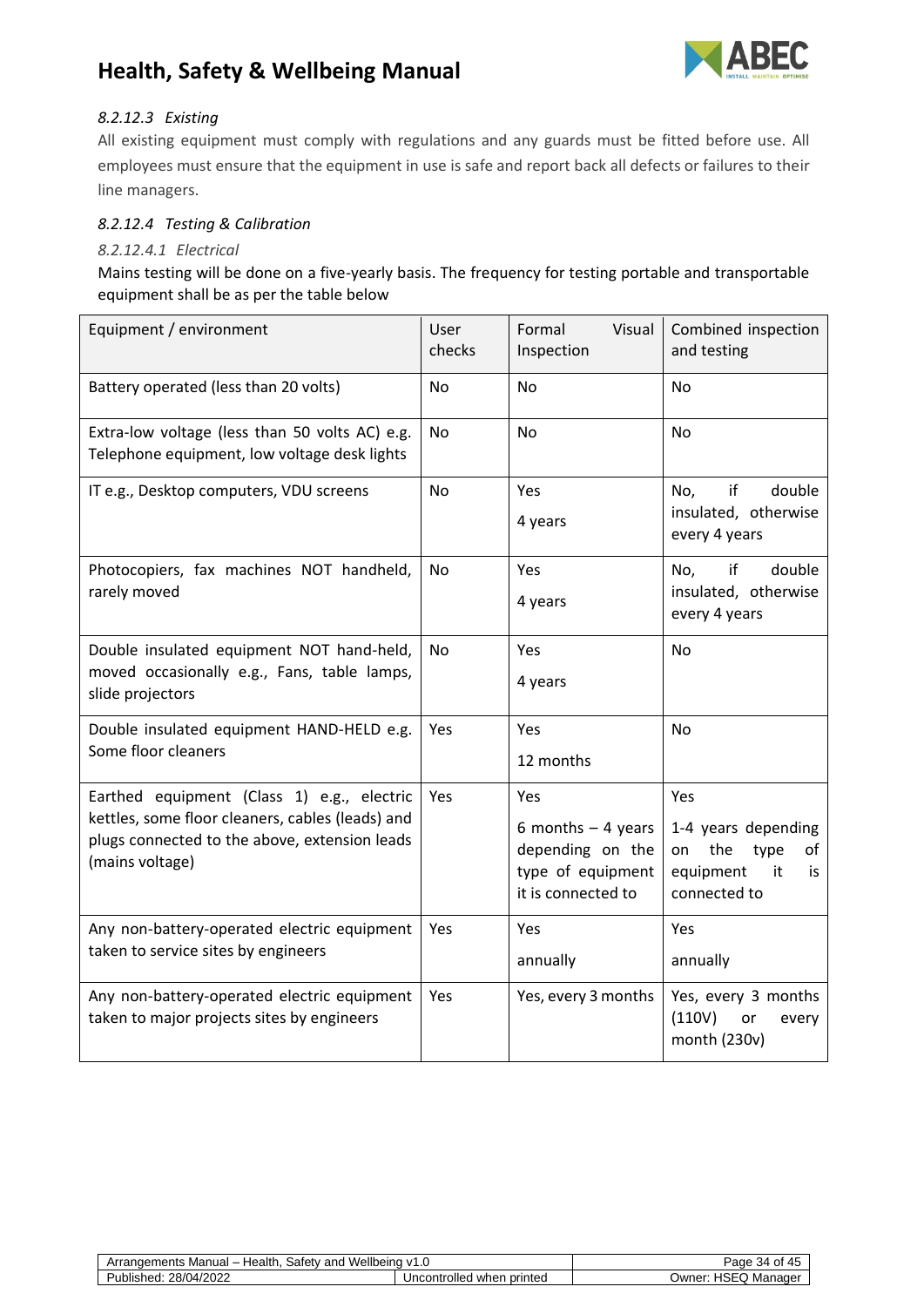

# <span id="page-34-0"></span>8.2.13 Working away from the office

| What is the<br>hazard?                                                  | What is the<br>risk?                                                             | Who<br>might be<br>affected?             | What controls could be considered?                                                                                                                                                                                                                                                                                                                                                                                                                                                                                                                                                                                                        | <b>Comments</b> |
|-------------------------------------------------------------------------|----------------------------------------------------------------------------------|------------------------------------------|-------------------------------------------------------------------------------------------------------------------------------------------------------------------------------------------------------------------------------------------------------------------------------------------------------------------------------------------------------------------------------------------------------------------------------------------------------------------------------------------------------------------------------------------------------------------------------------------------------------------------------------------|-----------------|
| Electrical<br>equipment is<br>damaged                                   | Electrical<br>damage could<br>result in shock<br>to the user,<br>burns, or fire. | Remote<br>Worker,<br>other<br>occupants. | Ensure equipment is visually checked<br>and that wires and plugs are safe.<br>Ensure equipment is secure and that<br>cables/ plugs are not going to be<br>damaged by being pulled/ stepped<br>on / tripped over/ chewed by pets.<br>Use proper plug points for the items.<br>(Multi-way plug points should not be<br>plugged into other multi-way plug<br>points to provide enough sockets).<br>Identify what items could be<br>temporarily unplugged to provide<br>enough power sources.<br>Turn equipment off when not in use<br>to minimise energy usage.                                                                              |                 |
| Sitting in<br>chairs/ at tables<br>not designed<br>for computer<br>work | Muscoskeletal<br>damage (aches,<br>pains,<br>repetitive<br>strains)              | Remote<br>Worker                         | Adjust your working environment to<br>ensure you can sit comfortably.<br>Ensure you get plenty of breaks by<br>getting up and moving around at<br>least once an hour. Adjust lighting to<br>make sure you are not hunching<br>toward the screen or squinting.                                                                                                                                                                                                                                                                                                                                                                             |                 |
| Being on your<br>own                                                    | Mental health<br>and wellbeing.                                                  | Remote<br>Worker                         | Some people find working remotely<br>very isolating. Ensure you check in<br>with colleagues regularly via phone,<br>email, teams chat or messenger.<br>Collaborative working tools mean<br>working remotely does not have to<br>mean working on your own. Many<br>people find it important to maintain<br>routine so get up and get 'dressed'<br>to go to work even if you are<br>working from your home.<br>Equally some people find it is easy to<br>become immersed in work without<br>the distractions of an open plan<br>office. Ensure you take regular<br>breaks away from work and that you<br>maintain clear distinction between |                 |

| . .<br>Health.<br>----<br>Manual –<br>Wellbeing<br>ments<br>and<br>satety.<br>. ווס וור | $\sim$ $-$<br>du<br>.<br>ີ<br>–™ |           |
|-----------------------------------------------------------------------------------------|----------------------------------|-----------|
| 28/04/                                                                                  | printed                          | ∪wner:    |
| ےے02"^`                                                                                 | `rolleo                          | · Manade. |
| 'ublis                                                                                  | ' Jncont.                        | 15F       |
| hed:                                                                                    | wher                             | .         |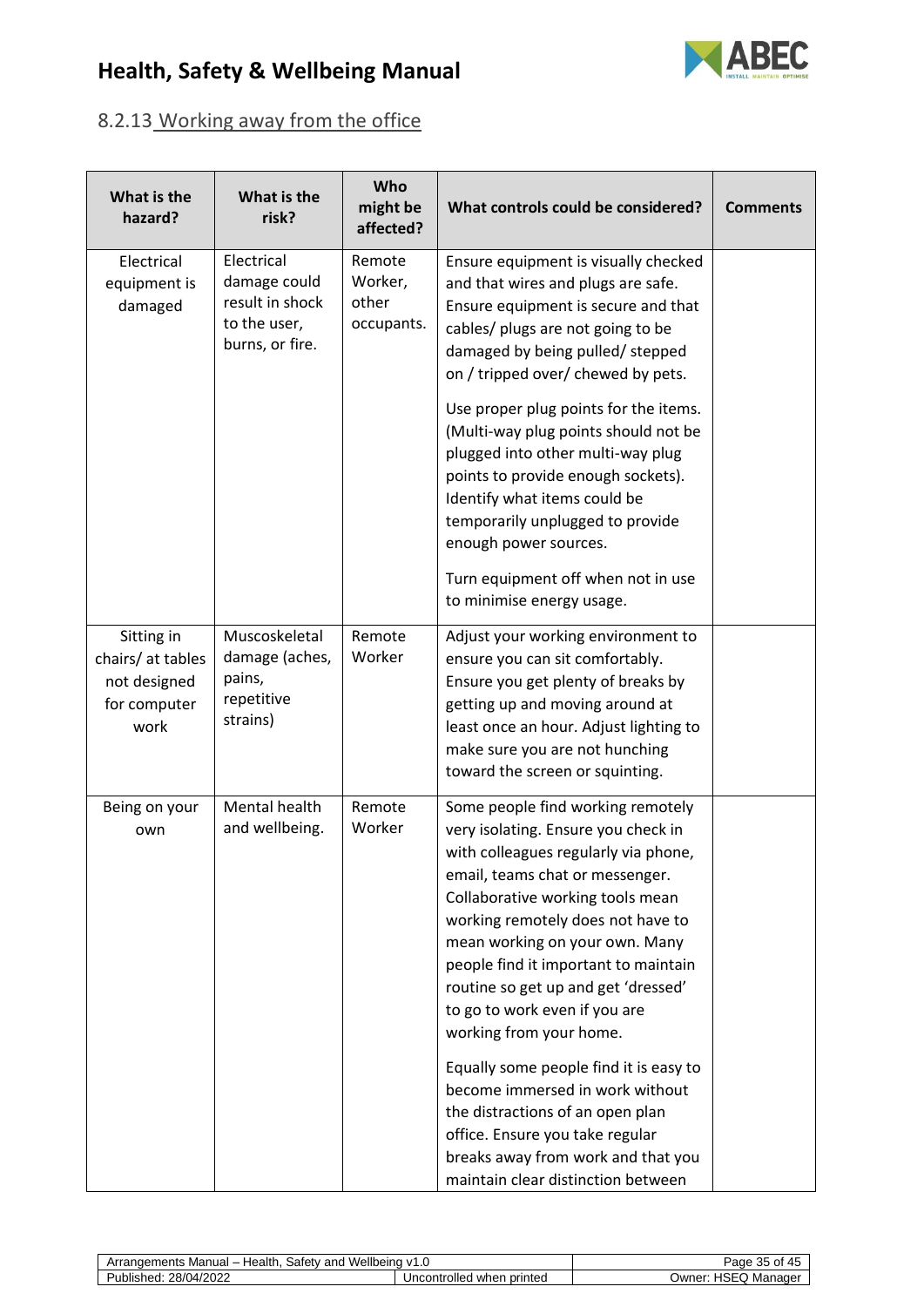

| What is the<br>hazard?  | What is the<br>risk?                                                                                                                 | Who<br>might be<br>affected?             | What controls could be considered?                                                                                                                                                                                                                                                                                                                           | <b>Comments</b> |
|-------------------------|--------------------------------------------------------------------------------------------------------------------------------------|------------------------------------------|--------------------------------------------------------------------------------------------------------------------------------------------------------------------------------------------------------------------------------------------------------------------------------------------------------------------------------------------------------------|-----------------|
|                         |                                                                                                                                      |                                          | work time and not work time to<br>maintain your work life balance.                                                                                                                                                                                                                                                                                           |                 |
| No 'clear'<br>workspace | Slips trips and<br>falls                                                                                                             | Remote<br>Worker,<br>other<br>occupants. | Is the area neat & tidy? Is your<br>working area clear of clutter?<br>Working remotely is often going to<br>mean working in smaller spaces and<br>potentially carrying your work<br>equipment around in bags. Try to<br>keep bags stored securely to<br>minimise your risk of tripping over<br>handles etc.                                                  |                 |
| Lone working            | Working<br>remotely could<br>mean there is<br>no-one to help<br>if you become<br>ill                                                 | Remote<br>Worker                         | Ensure that people know where you<br>are working and that you check in<br>with colleagues regularly. Use tools<br>such as teams to show when you are<br>online or offline.                                                                                                                                                                                   |                 |
| Data security           | Physical and<br>electronic data<br>will be outside<br>of the office<br>security                                                      | Remote<br>Worker,<br>other<br>workers    | Ensure that any sensitive data is held<br>and transported securely, consider<br>how you can best achieve this.<br>Ensure your network connection is<br>secured to prevent unauthorised<br>access and make sure all documents<br>are stored securely in your one<br>drive/ SharePoint/ teams areas not<br>on your hard drive to ensure they<br>are backed up. |                 |
| Other<br>occupants      | What other<br>people are<br>doing in the<br>space you are<br>working in<br>might impact<br>on you                                    | Remote<br>Worker,<br>other<br>occupants. | Be aware of other occupants of your<br>workspace, this is particularly<br>relevant if you are working in a<br>public space. Be aware of who can<br>see your screen, what other people<br>are doing and if necessary, move to a<br>different space.<br>If you are working from home be<br>aware of pets/ children and any<br>other occupants of the space.    |                 |
| Emergencies             | If an<br>emergency<br>occurs either at<br>home, or in<br>another<br>location not<br>knowing how<br>to escape safely<br>and raise the | Remote<br>Worker,<br>other<br>occupants. | Ensure you are aware of where any<br>emergency exits/alarms/<br>firefighting equipment are.<br>Consider how you would raise the<br>alarm/ leave in an emergency.<br>Check that alarms are working if you<br>are in your own house.                                                                                                                           |                 |

| Wellbein<br>alth.<br>and<br>Manual –<br>.<br>aterد<br>nts<br>er<br>v<br>пe<br>\⊓ar<br>$\mathbf{u}$<br>ט. ו |                                         | 'ane<br>7۲.             |
|------------------------------------------------------------------------------------------------------------|-----------------------------------------|-------------------------|
| ,אי<br>.<br>ublis'<br>IИ<br>`nec<br>:UZZ                                                                   | olled.<br>printec<br>Jno<br>wher<br>ont | Jwner:<br>. Manage<br>∼ |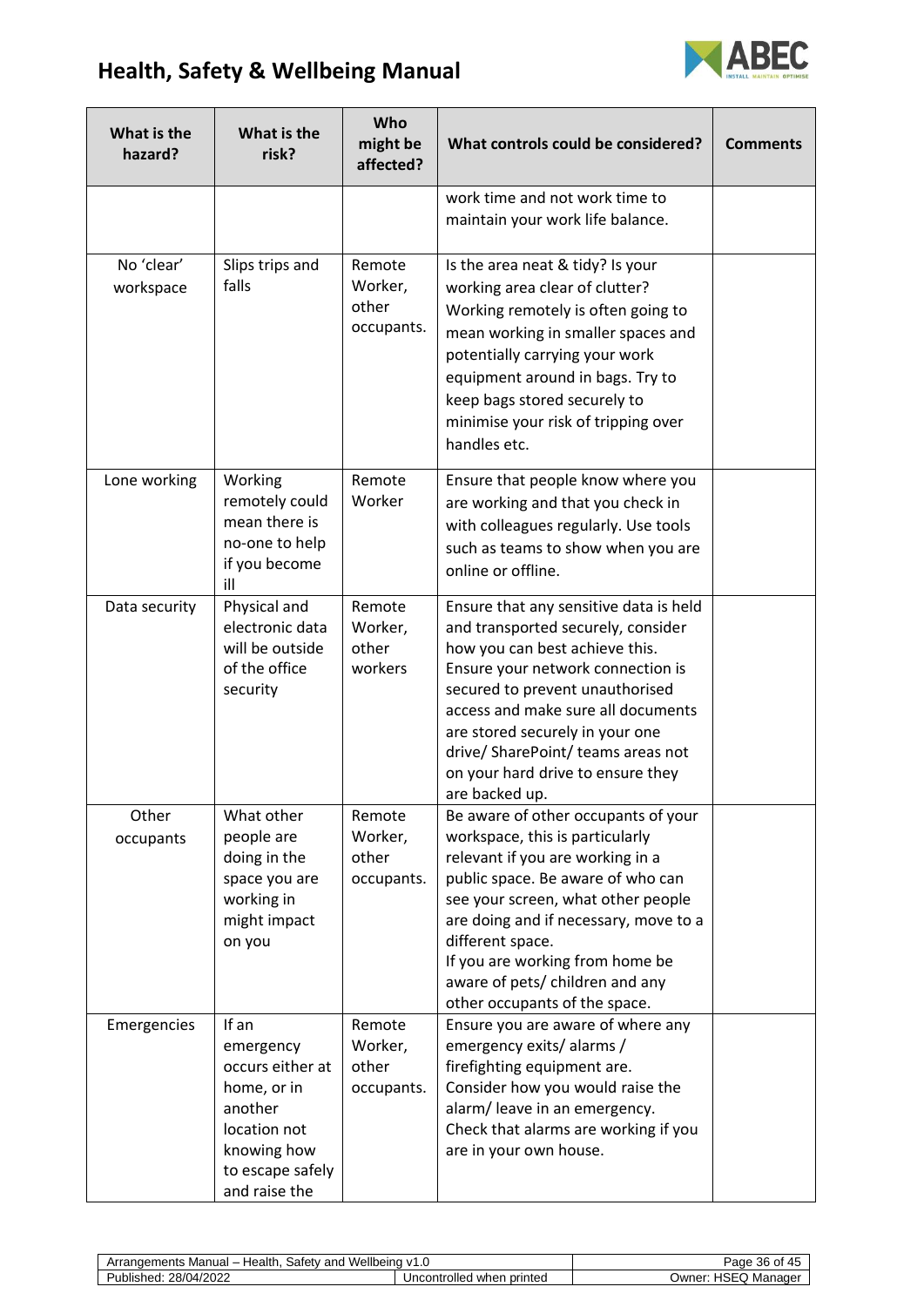

| What is the<br>hazard? | What is the<br>risk?    | Who<br>might be<br>affected? | What controls could be considered? | <b>Comments</b> |
|------------------------|-------------------------|------------------------------|------------------------------------|-----------------|
|                        | alarm could be<br>fatal |                              |                                    |                 |

| Wellbeing<br>Health.<br>Safety<br>Arrangements<br>. Manual –<br>∶and | ` v1.∪                          | $-$<br>Page<br>Οt<br>-45<br>ີບ≀ |
|----------------------------------------------------------------------|---------------------------------|---------------------------------|
| 28/04/2022<br>Published:                                             | Uncontrolled<br>printed<br>when | HSEQ Manager<br>⊃wner:          |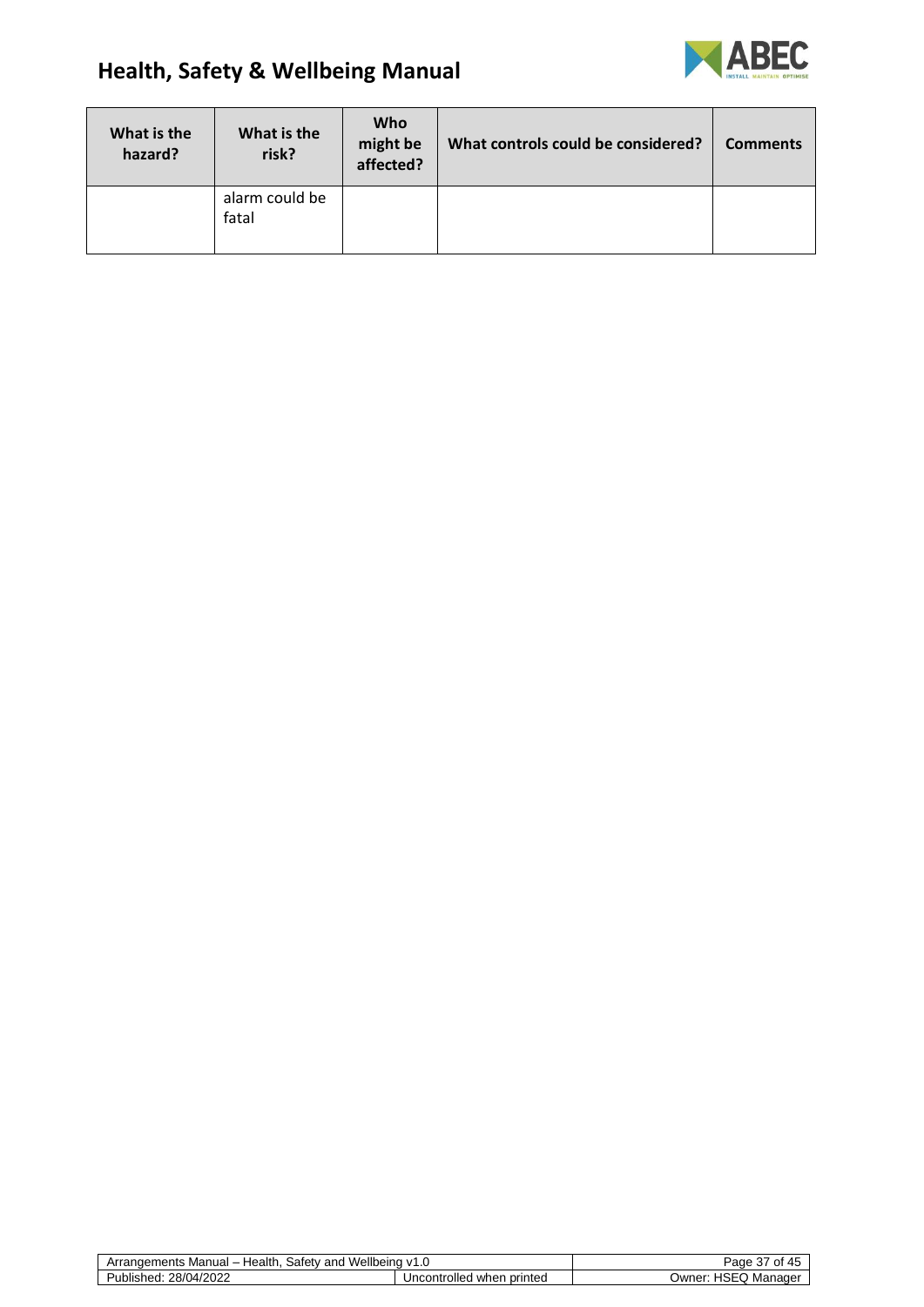

### 8.2.14 Accidents (including Reporting of Injuries, Disease and Dangerous

### <span id="page-37-0"></span>Occurrences Regulations – RIDDOR)

All accidents and first aid treatments, no matter how minor, will be reported. The responsibility to inform the enforcing authority for reportable incidents will be undertaken by the HSEQ Manager. The responsibility for ensuring that accidents are reported, investigated and those countermeasures are taken to prevent a recurrence lies with the HSEQ Manager. All categories of accidents and incidents described in this document will be reported to the HSEQ Manager within a maximum time scale of twenty-four hours. The HSEQ Manager is responsible for notifying the Directors of any injury incidents or incidents of high potential.

#### <span id="page-37-1"></span>*8.2.14.1 Near Miss Incidents*

Should anything happen, which could have resulted in an incident occurring (near miss) or should a loss of any type (e.g., accident/ damage/ information security breach) occur then it should be reported to the HSEQ Manager as soon as possible. Incidents may relate to health, safety, environmental, information security, data protection, quality, confidentiality, fraud, bribery, corruption, complaint, anomaly, or any other management system related issue. Human resources concerns (e.g., bullying, harassment) or whistleblowing should be raised to the HR dept.

All reported incidents are recorded, reviewed, actions tracked to completion and where appropriate lessons learnt communicated to the business and to any interested parties.

Incidents, events, and weaknesses can be reported via telephone, e-mail, SharePoint or in person. Third parties can raise concerns via the enquiries email address as featured on the website.

#### <span id="page-37-2"></span>*8.2.14.2 Dangerous Occurrences*

Dangerous occurrences will be reported to the HSEQ Manager, as soon as practicable. Where the occurrence is reportable under RIDDOR, the HSEQ Manager will ensure that the Health and Safety Executive are informed.

#### <span id="page-37-3"></span>*8.2.14.3 First Aid Treatments*

Nominated ABEC staff will be trained in the use of First Aid. First aid equipment is located at all site premises and in all vehicles. Responsibility for replenishment of first aid kits will be that of the Appointed Person for that site or the driver of the vehicle.

All first aid treatments will be recorded. The HSEQ Manager, or a nominated competent person, will review such treatments to identify any trends for which countermeasures could be applied.

#### <span id="page-37-4"></span>*8.2.14.4 Potentially Disabling or Disabling Accidents*

Potentially disabling or disabling accidents will be reported to the HSEQ Manager as soon as is practicable and will be the subject of an immediate investigation. The HSEQ Manager will ensure that the Health and Safety Executive is informed as is deemed necessary.

#### <span id="page-37-5"></span>*8.2.14.5 Major (specified) Accidents.*

In the event of a major accident, all appropriate personnel will be informed as soon as is practicable. The HSEQ Manager will ensure that the Health and Safety Executive is promptly informed. Initial investigations at the site of the accident will be carried out ensuring not to disturb any evidence or items that could have contributed to the cause of the accident. This investigation would be, where practicable, carried out by the HSEQ Manager. The initial investigation would be followed up by a detailed investigation. On completion of this investigation, a report of findings, including details of

| Wellbeing<br>Health<br>۔ atetvت<br>Arren<br>. Manual – 1<br>and<br>ranger<br>ments | .<br>$\mathbf{v}$<br>ن ا                   | . .<br>$\sim$<br>- -<br>aa<br>.<br>эc<br>.<br>∸., |
|------------------------------------------------------------------------------------|--------------------------------------------|---------------------------------------------------|
| 10000<br>28/0<br>Publisheg.<br>. 14<br><b>LULL</b>                                 | <br><b>Jncontrolled</b><br>printed<br>when | 10F<br>aader<br>⊃wner <sup>.</sup><br>Mar<br>15EU |
|                                                                                    |                                            |                                                   |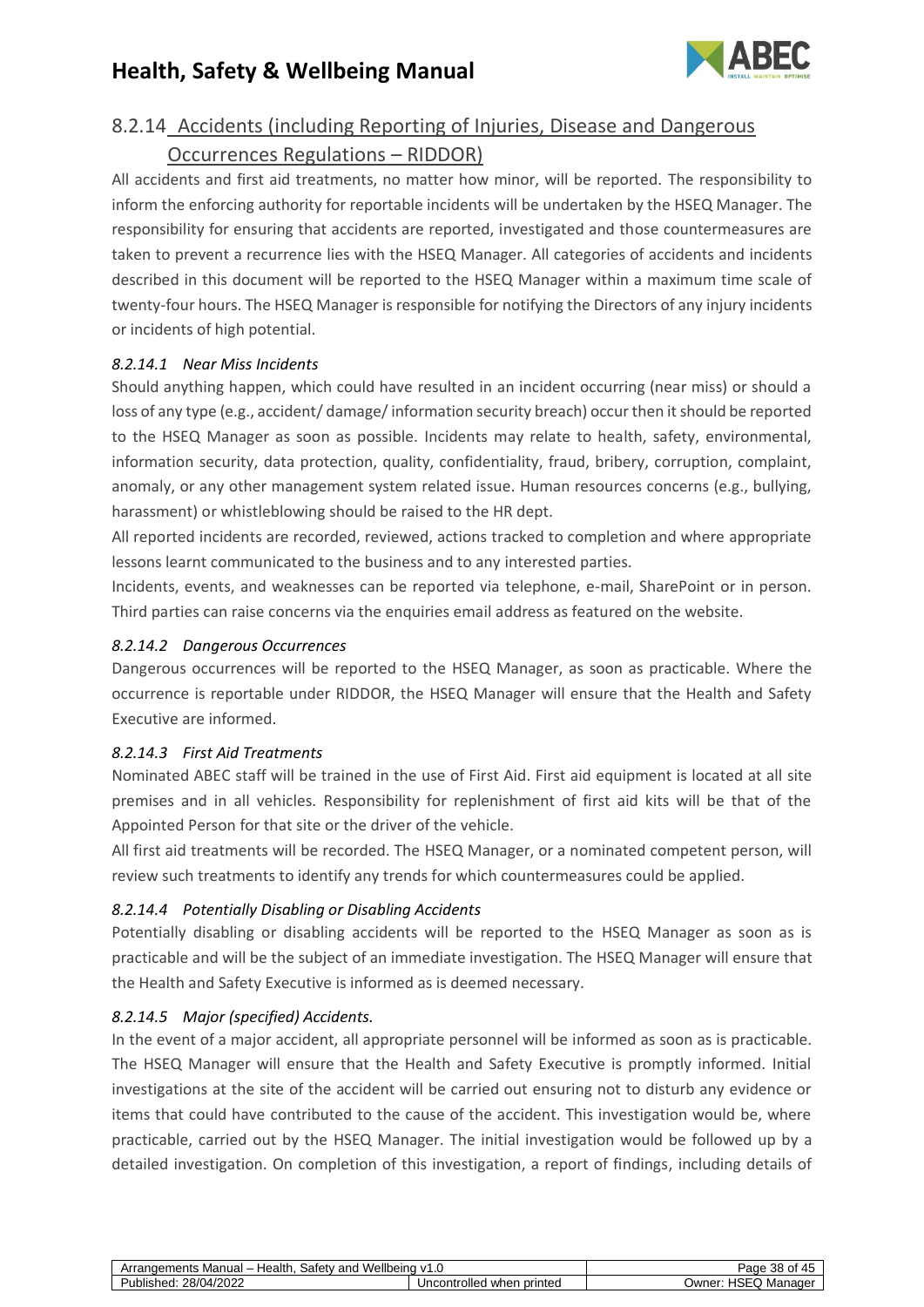

short and long term actions, together with time scales required to prevent a recurrence, will be drawn up.

#### <span id="page-38-0"></span>*8.2.14.6 Fatal Accident*

In the event of a fatal accident, the area of the accident will be isolated and nothing will be moved or interfered with, except by the emergency services or where the action is required to protect others who may be at imminent risk.

The HSEQ Manager will inform the Health & Safety authorities by telephone as soon as possible. The HSEQ Manager, together with all personnel throughout all levels of the company, will provide full co-operation to the Health and Safety Executive representatives conducting any investigations.

## *All ACCIDENTS MUST BE RECORDED IN THE ACCIDENT BOOK NO MATTER HOW MINOR THEY SEEM AT THE TIME*

#### <span id="page-38-1"></span>8.2.15 Emergency and Fire Evacuation Procedures

It is the responsibility of the HSEQ Manager to ensure that Fire Risk Assessments have been completed for all offices. It is the responsibility of the **Project Managers / Engineers** to understand the site procedures for emergency evacuation and to ensure that all ABEC persons on-site know how to leave the site safely in an emergency.

- Escape routes should be checked regularly.
- Fire extinguishers are serviced and maintained annually.

#### <span id="page-38-2"></span>*8.2.15.1 Fire Alarm*

- The alarm is to be raised immediately per local systems in operation.
- On hearing the fire alarm, proceed to the nearest exit and then to the fire assembly point. Do not endanger yourselves or others by stopping to gather personal possessions.
- Ensure everybody evacuates to the assembly point.
- Do not operate fire extinguishers unless trained to do so. Do not endanger yourself or others by attempting to fight the fire.
- The fire assembly point will be marked at all sites
- Staff must always make themselves aware of the emergency procedures for the other sites they are visiting.

#### *ENSURE you follow the procedure as it could save lives, including yours.*

#### <span id="page-38-3"></span>*8.2.15.2 Fire procedure for – Vehicles*

On the rare occasion that a fire may occur in a vehicle (or you suspect a problem with a vehicle that may result in a fire), you must put the safety of yourself and others first. Human life is more important than a vehicle. A vehicle along with anything in it can be replaced.

If a fire situation occurs whilst you are driving or the vehicle is stationary:

- Pull over immediately in a safe manner, turn the ignition off and get away from the vehicle to a safe distance. A safe distance is considered to be as far as reasonably practical where you can still see the vehicle.
- DO NOT collect personal belongings from the vehicle.

| Wellbeing<br>Health<br>Manual –<br>Arraı<br>ano<br>atetyٽ<br>ngements | $\mathbf{v}$ 1<br>ט. ו          | Page<br>$\mathbf{u}$<br>-39<br>O<br>∽⊷    |
|-----------------------------------------------------------------------|---------------------------------|-------------------------------------------|
| $\cdot$<br>1/2022<br>28/04/2<br>Publish<br>∵eneu.                     | Uncontrolled<br>printed<br>when | -- - -<br>$n^{\sim}$<br>Manager<br>∪wner: |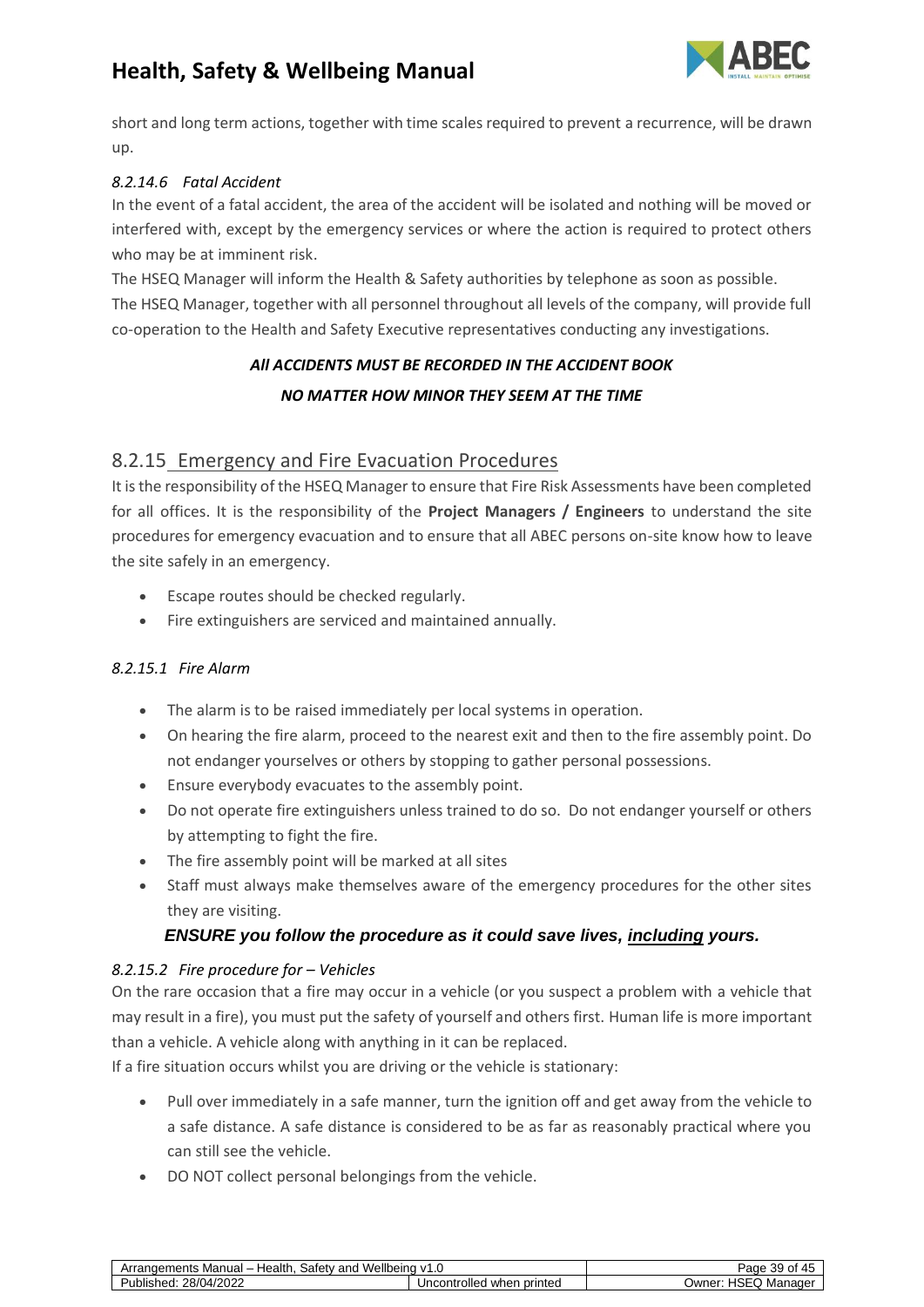

- Raise the alarm Ensure any passengers or members of the public are made aware of the fire and are instructed to get away from the vehicle to a safe distance.
- Notify the emergency services immediately.
- Make sure the emergency services are made aware of any flammable substances, gas bottles or potentially dangerous products that you may be carrying in the vehicle.
- When it is safe to do so at the earliest possibility notify the Director of the situation that has occurred.

#### <span id="page-39-0"></span>*8.2.15.3 Fire Procedure for - Sites visited/ Hotels*

When visiting sites it is important to do the following:

If the site has not made you aware of site fire safety procedures please make yourself aware of the basics (e.g. nearest fire exit, Fire alarm, muster point). Make sure you stay with the person that is supervising you and follow their clear instruction in the event of a fire. They have likely been trained in fire safety procedures for that site.

In a hotel make sure you are aware of the fire evacuation route from your room. Check that you know where fire escapes are and that they are not locked/blocked.

#### <span id="page-39-1"></span>*8.2.15.4 Emergency Arrangements*

The **Project Manager(s)** is responsible for identifying arrangements for dealing with emergencies at the worksite and maintaining them. Before the commencement of any task, the requirements for each location will be assessed by the **Project Manager** and included in the Project Control Form.

Events that could involve falls from heights; accidents with portable appliances, electrical

equipment etc., must be planned for, however unlikely they may be. It is the **Project Managers** responsibility to have available a functioning means of communication (mobile phone) to call the emergency services. The **Project Manager** should also be able to identify the precise location for the emergency services to respond.

The **Project Manager** is responsible for ensuring that employees and contractors are fully aware of the emergency arrangements in place, for each task and worksite undertaking.

### <span id="page-39-2"></span>8.2.16 The Construction (Design and Management) Regulations 2015

When the Company is engaged to undertake a project, we will comply with the applicable provisions of The Construction (Design and Management) Regulations 2015. We most frequently operate in the role of contractor as defined by the regulations.

We will, therefore;

- Check clients are aware of their duties;
- Plan, manage and monitor our work to make sure that workers under our control are safe from the start of their work on-site;
- Comply with the directions of the Principal Designer and Principal Contractor and the relevant requirements of the Construction Phase Plan;
- Take into account the general principles of prevention when planning the works;
- If we are the only contractor, draw up or arrange to have drawn up a suitable Construction Phase Plan
- Satisfy ourselves that they and anyone they employ or engage are competent and adequately resourced;

| ⊣ealth<br>Manual<br>and<br>Satet<br>ients<br>10 M<br>AL.                                   | Wellbeinc<br>$\cdots$<br>1.V              | . .<br>'aɑe<br>.<br>᠇៶              |
|--------------------------------------------------------------------------------------------|-------------------------------------------|-------------------------------------|
| A DOOG<br>$\sim$ $\sim$ $\sim$<br>$\cdots$<br>-<br>וו סר<br>Publisi.<br>OI.<br>uzz<br>IGU. | <br>าtrolled<br>printed<br>wher<br>Jncor. | 10F<br>nager<br>Jwner:<br>Mar<br>-- |
|                                                                                            |                                           |                                     |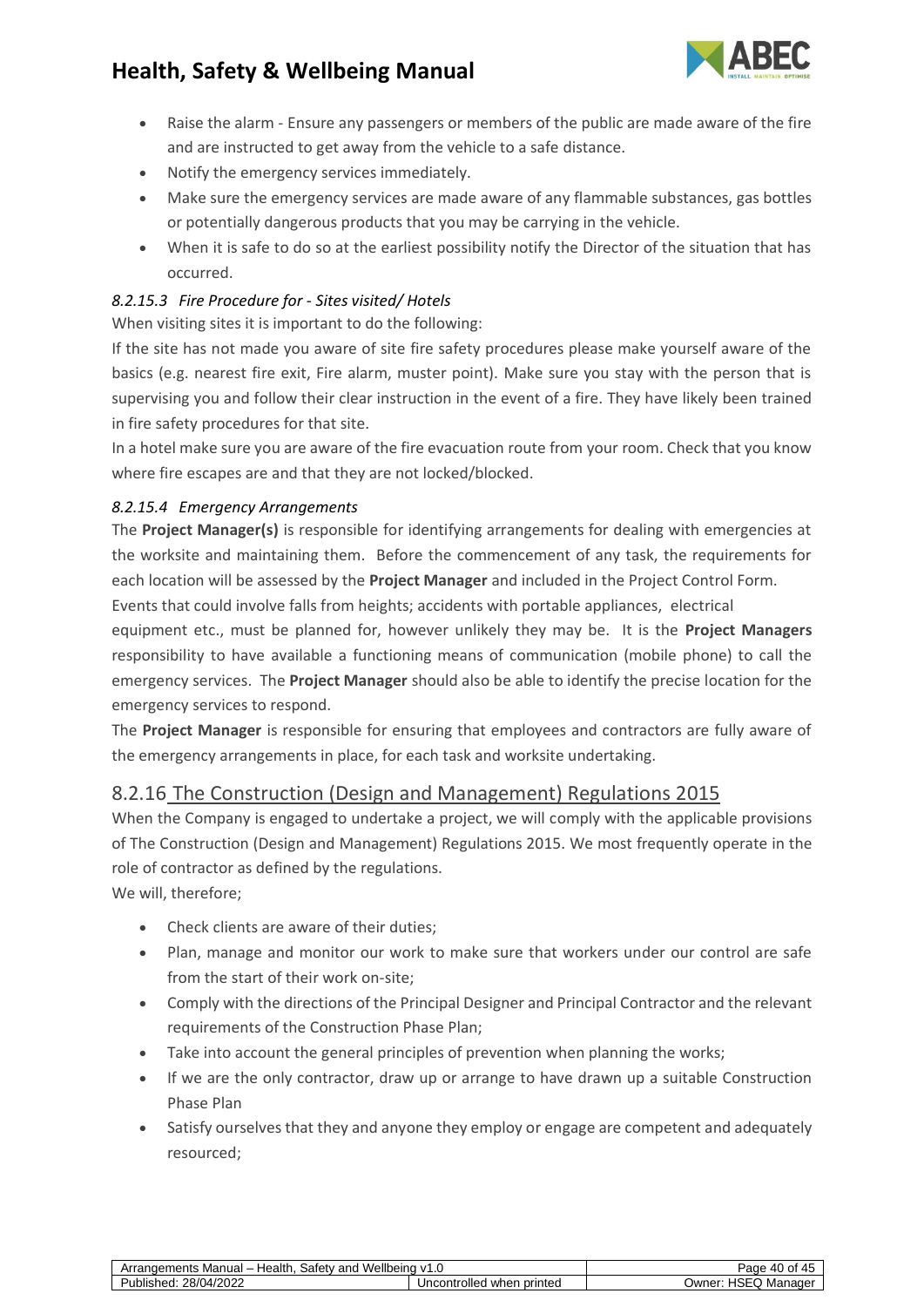

- Provide our workers (whether employed or self-employed) with any necessary information, including about relevant aspects of other contractors' work, and site induction (where not provided by a principal contractor) which they need to work safely, to report problems or to respond appropriately in an emergency;
- Comply with any requirements listed in Schedule 2 of these regulations that apply to their work;

#### <span id="page-40-0"></span>*8.2.16.1 Planning and managing construction work*

Contractors should always plan, manage, supervise and monitor their work and that of their workers to ensure that it is carried out safely and that health risks are also addressed. The effort invested in this should reflect the risk involved and the experience and track record of the workers involved. Where contractors identify unsafe practices, they must take appropriate action to ensure health and safety.

#### <span id="page-40-1"></span>*8.2.16.2 Site induction, information and training*

Contractors must not start work on a construction site until they have been provided with basic information. This should include information from the client about any risks associated with the project (including information about existing structures where these are to be demolished or structurally altered), and from designers about any significant risks associated with the design.

Contractors must ensure, so far as is reasonably practicable, that every worker has:

- A suitable induction; and
- Any further information and training needed for the work.

Inductions are a way of providing workers with specific information about the particular risks associated with the site and the arrangements which have been put in place for their control. On nonnotifiable sites, induction will need to be provided by the contractor, or by arrangement with the main contractor on site.

Induction is not intended to provide general health and safety training, but it should include a sitespecific explanation of the following:

- Senior management commitment to health and safety;
- The outline of the project;
- The individual's immediate line manager and any other key personnel;
- Any site-specific health and safety risks, for example, access, transport, site contamination, hazardous substances and manual handling;
- Control measures on the site, including:
- Any site rules,
- Any permit-to-work systems,
- Traffic routes,
- Security arrangements,
- Hearing protection zones
- Arrangements for personal protective equipment, including what is needed, where to find it and how to use it,
- Arrangements for housekeeping and materials storage,
- Facilities available, including welfare facilities,

| √ Wellbein<br>Iealth<br>۔ atetvت<br>Manual –<br>and<br><br>. .<br>ments<br>A <sub>1</sub><br>v<br>.u |          | <br>Ωt<br>au |
|------------------------------------------------------------------------------------------------------|----------|--------------|
|                                                                                                      | trolled. | <b>HSFC</b>  |
| 1.38/04/20                                                                                           | printec  | Jwner:       |
| Publis                                                                                               | - -      | nager        |
| hed.                                                                                                 | wher     | ма           |
| ے ے رہے '                                                                                            | Unconi.  | ີເພ          |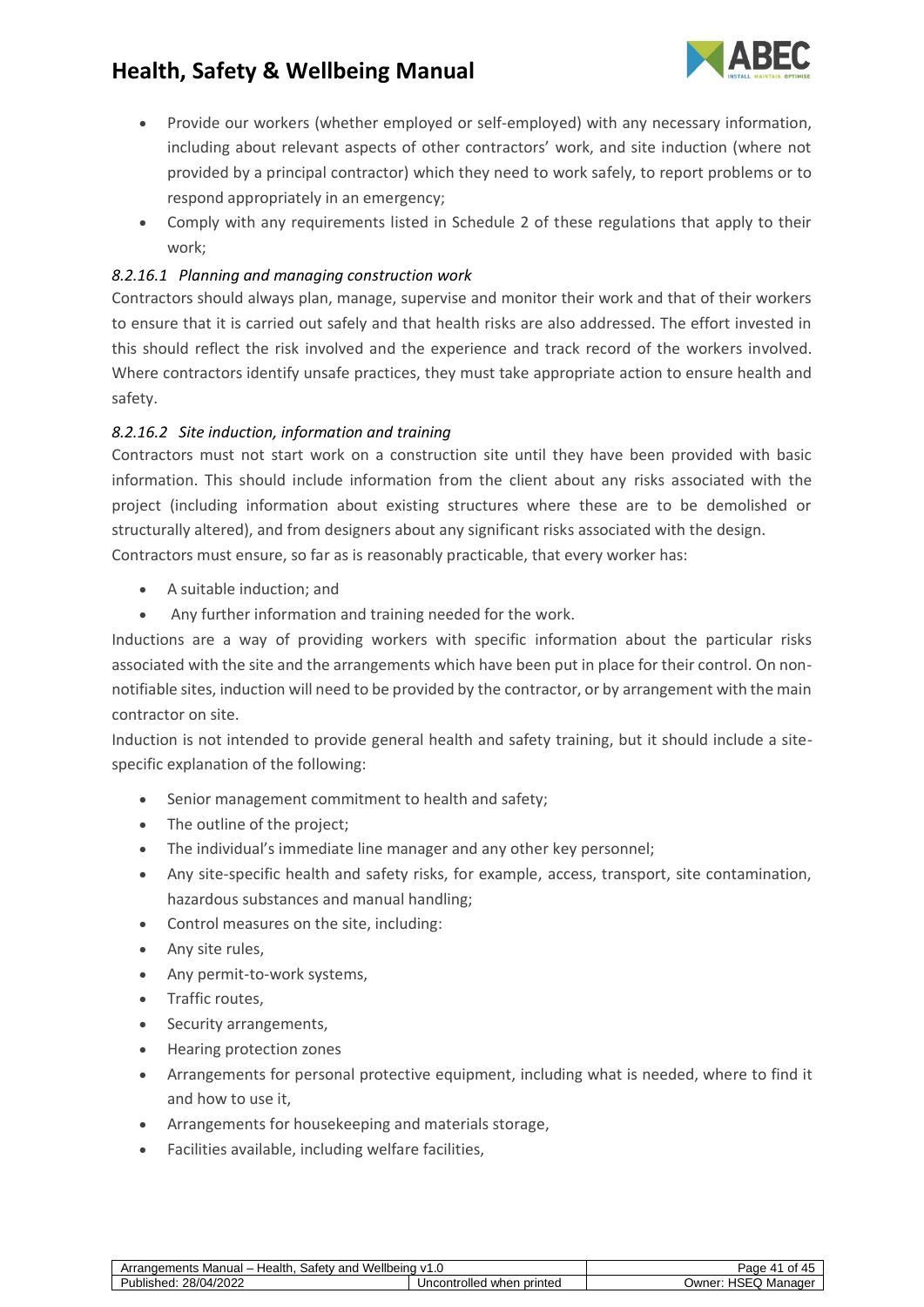

- Emergency procedures, including fire precautions, the action to take in the event of a fire, escape routes, assembly points, responsible people and the safe use of any fire-fighting equipment;
- Arrangements for first aid;
- Arrangements for reporting accidents and other incidents;
- Details of any planned training, such as 'toolbox' talks;
- Arrangements for consulting and involving workers in health and safety, including the identity and role of any:
	- o Appointed trade union representatives,
	- o Representatives of employee safety,
	- o Safety committees;
- Information about the individual's responsibilities for health and safety.

#### <span id="page-41-0"></span>*8.2.16.3 Working on sites – safety considerations*

The nature of the sites we work on is extremely varied but each member of staff should ensure that basic Health and Safety rules are observed.

Hi-visibility (hi-viz) vests and steel toecap work boots should be worn on all sites and additional PPE as required by site rules. This is for your safety. Use gloves provided if required.

Your vehicle should be parked safely and legally and on large sites, the hazard warning lights should be on unless site rules direct otherwise.

On large sites, follow all site instructions as written or given verbally on entry and ensure you walk in any designated pedestrian areas wherever possible.

Report to the site contact on arrival, before commencing work. If no contact name has been given, ask for the person with the responsibility to authorise your entry to the site.

Ensure that when unloading you use good manual handling practice and if necessary use sack trucks, trolleys or other equipment provided to move loads, provided you are trained to do so. If your load requires a forklift or other lifting equipment, ensure that this is carried out by someone trained to do so.

The **Project Manager(s)** are responsible for carrying out regular monitoring and inspections of the worksites, to ensure that the potential for accidents, incidents and property damage, is minimised.

The **Project Manager(s)** are responsible for ensuring that all staff are aware of the local Health & Safety procedures. The **Project Manager(s)** are responsible for ensuring the Sub Contractors are compliant with Health and Safety rules The **Project Manager(s)** are responsible for checking subcontractors method statements and risk assessments on site. In the event of any non-compliance, the Project Manager is to contact a sub-contract representative and if this is not resolved the **Director** is contacted for resolution.

The review of the working arrangements takes place every twelve months by the **Directors** and the HSEQ Manager**.** The **Project Manager(s)** along with the HSEQ Manager is responsible for the investigation of accidents, incidents, and any work-related cause of sickness absences.

#### <span id="page-41-1"></span>*8.2.16.4 Sub-Contractors Policy*

ABEC will endeavour to employ only competent subcontractors, who will be selected according to the company's specifications, including satisfactory replies on the Subcontractors' Prequalification Questionnaire.

| Health.<br>۔atetvد<br>Manual<br>and<br>'Arr<br>aements<br>-- | Wellbeina<br>ن ا                                  | . .<br>Page<br>4.<br>−      |
|--------------------------------------------------------------|---------------------------------------------------|-----------------------------|
| A IONOS<br>28/0<br>Published.<br>۵Δ<br>wzz                   | when printed<br>المدالة مناسبة من<br>Uncontrolled | $\sim$<br>Manager<br>⊃wner: |
|                                                              |                                                   |                             |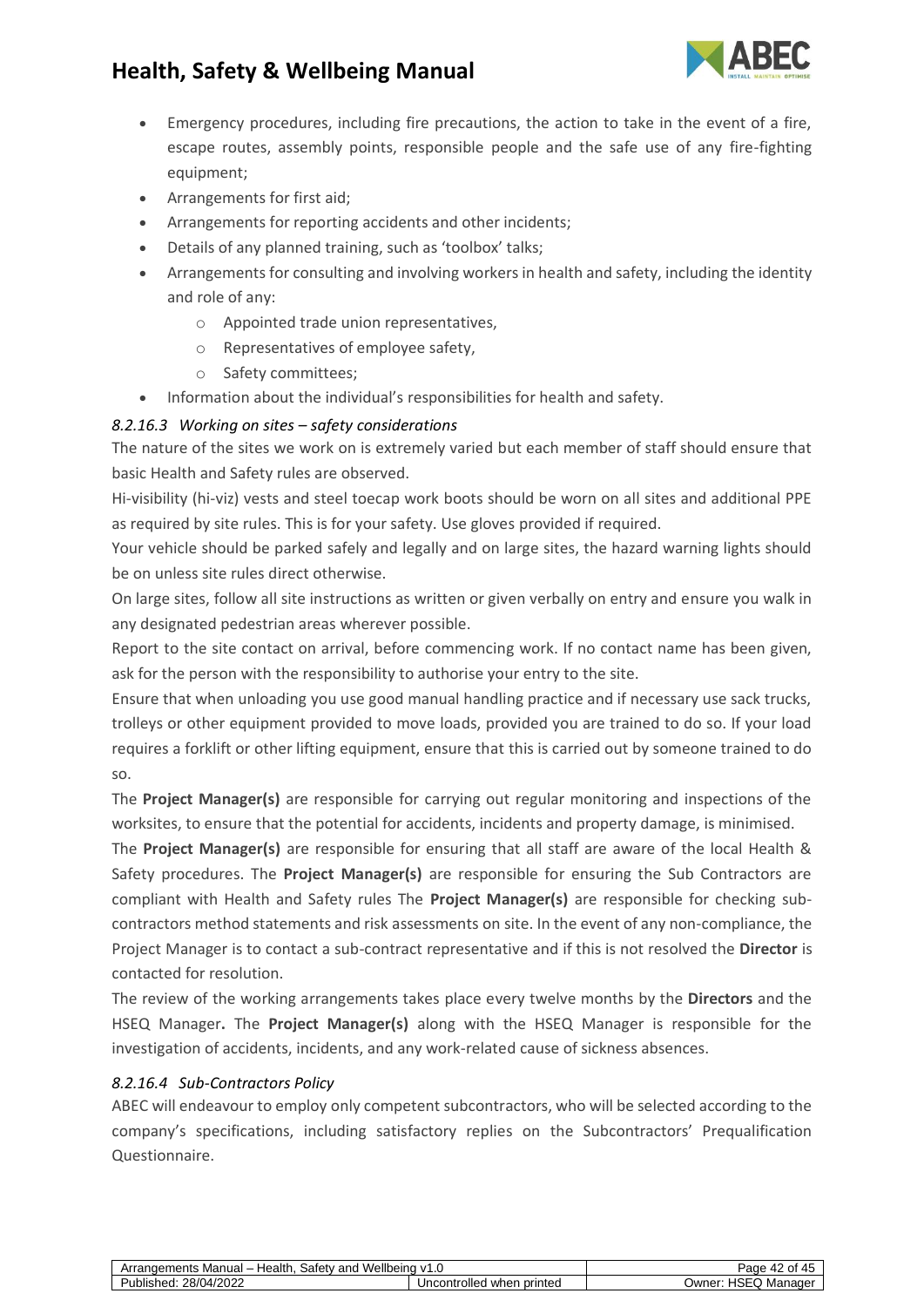

No work will be allowed to begin until the Subcontractors' Prequalification Questionnaire has been completed, copies of the required documentation have been provided, and a review and satisfactory acceptance of the sup-contractors H&S systems and suitability of qualifications is confirmed.

One of the main duties of ABEC is to ensure adequate co-operation between the company and the contractor. No contract will commence or continue unless a member of staff has been placed in charge of liaison with the contractor. All contractors will complete an agreement sheet, to 'on-board to ABEC health and safety systems, and an online "working safe" system provides an interface for data gathering of all contractors operative details.

### <span id="page-42-0"></span>8.2.17 Young Persons at Work

Young workers are seen as being particularly at risk because of their possible inexperience, lack of awareness of existing or potential risks, and immaturity. ABEC will, in general, not employ persons under the age of 18 (young persons). We will, on occasion, allow children (under 16) and young people to undertake work placements with the company. Children will only be permitted to undertake work experience in low-risk environments. Specific risk assessments will be drawn up and agreed upon with their legal guardians before the commencement of the work placement. Young people may undertake placements in higher risk environments but again, a specific risk assessment will be in place, they will be observing and will be supervised at all times.

All persons joining the company, regardless of their age, are given induction training and have a career and personal development path which includes the development of their safety and technical skills.

#### <span id="page-42-1"></span>8.2.18 Corrective Actions

Corrective actions are things which need doing to rectify and prevent the recurrence of a nonconformance. These actions can arise from several sources which include, but are not limited to;

- Internal/ External Audits and Inspections/ Walk-rounds
- Reviews of Compliance Obligations/ ISMS performance
- Customer Complaints/ Supplier Feedback
- Incident Reports (including near miss reports)
- Anomalies identified during testing activities

Non- conformances are recorded, the cause and the action required to prevent recurrence identified and that action tracked to completion (see Quality Manual - Complaints and Anomalies).

Where actions are identified which present an opportunity for improvement<sup>1</sup> then these actions may be tracked via the corrective actions register, alternatively they may be tracked using local registers.

#### <span id="page-42-2"></span>8.2.19 Monitoring and Measuring

Equipment and resources used for monitoring and measuring is calibrated externally by a UKAS certified laboratory.

Reports are provided regularly from our 3<sup>rd</sup> party IT provider which allow us to monitor the performance of the network and associated hardware to ensure we are aware of and can proactively manage the performance.

| Arrangements Manual – Health, Safety and Wellbeing v1.0 |                           | Page 43 of 45       |
|---------------------------------------------------------|---------------------------|---------------------|
| Published: 28/04/2022                                   | Uncontrolled when printed | Owner: HSEQ Manager |

<sup>1</sup> Preventative actions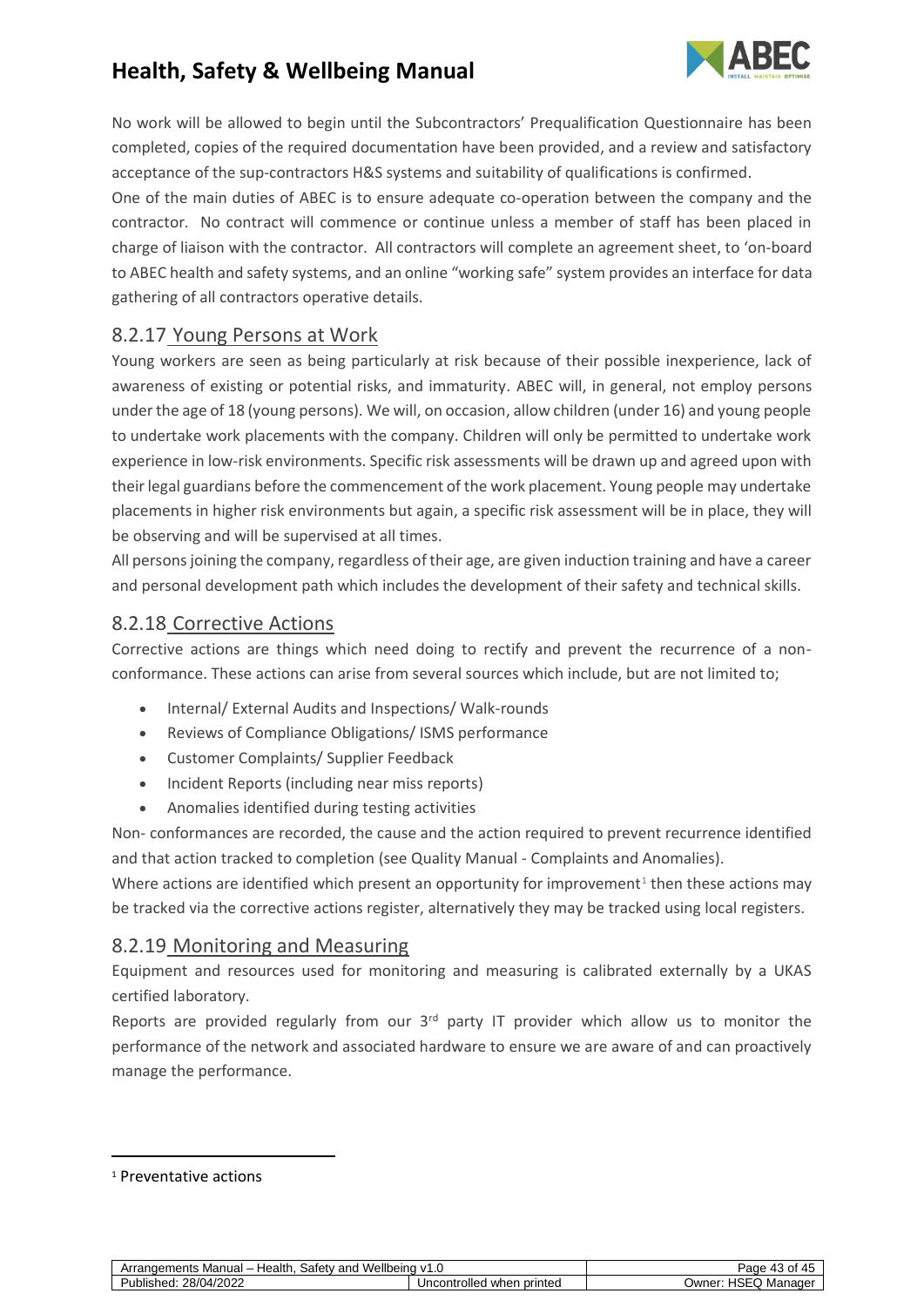

# <span id="page-43-0"></span>**9 Performance Evaluation**

## <span id="page-43-1"></span>**9.1 Internal Audit**

The purpose of an internal audit is to provide assurance that the Management System is meeting its objective and that our risk management, governance, and internal control processes are operating effectively. For further details see Quality Manual - Internal Audit.

# <span id="page-43-2"></span>**9.2 External Audit**

External audits will be performed throughout the year in accordance with the schedules identified by the certification bodies responsible for delivering ABEC certifications. Certification bodies used by ABEC to maintain its BMS will be suitably competent and accredited (e.g., UKAS accreditation for the applicable standard). For further details see Quality Manual – External Audit.

# <span id="page-43-3"></span>**9.3 Inspections**

Inspections are undertaken periodically by the HSEQ Manager. These inspections primarily focus on HSE matters however may also look at information security/ asset protection. Inspections are recorded and any items requiring action are recorded and tracked to completion. For further details regarding inspections see Quality Manual - Inspections.

Equipment and resources used for monitoring and measuring is calibrated externally by a UKAS certified laboratory.

## <span id="page-43-4"></span>**9.4 Customer Satisfaction**

To develop and maintain our position it is crucial that we understand our market. A key part of this is understanding what our customers like and dislike about the way we work and the work we do. We must also identify if we have made mistakes and how we can ensure that those mistakes are not repeated. For further details regarding inspections see Quality Manual – Customer Satisfaction.

# <span id="page-43-5"></span>**9.5 Corrective Actions**

Corrective actions are things which need doing to rectify and prevent the recurrence of a nonconformance. These actions can arise from several sources which include, but are not limited to;

- Internal/ External Audits and Inspections/ Walk-rounds
- Reviews of Compliance Obligations/ ISMS performance
- Customer Complaints/ Supplier Feedback
- Incident Reports (including near miss reports)
- Anomalies identified during testing activities

Non- conformances are recorded, the cause and the action required to prevent recurrence identified and that action tracked to completion (see Quality Manual - Complaints and Anomalies).

Where actions are identified which present an opportunity for improvement<sup>2</sup> then these actions may be tracked via the corrective actions register, alternatively they may be tracked using local registers.

| Safety and Wellbeing v1<br>Health.<br>Arrangements Manual – . | ٦.υ                       | ot.<br>Page<br>AА<br>$\mathbf{A}$<br>∽ |
|---------------------------------------------------------------|---------------------------|----------------------------------------|
| 28/04/2022<br>Published:                                      | Uncontrolled when printed | . HSEQ Manager<br>⊃wner:               |

<sup>2</sup> Preventative actions